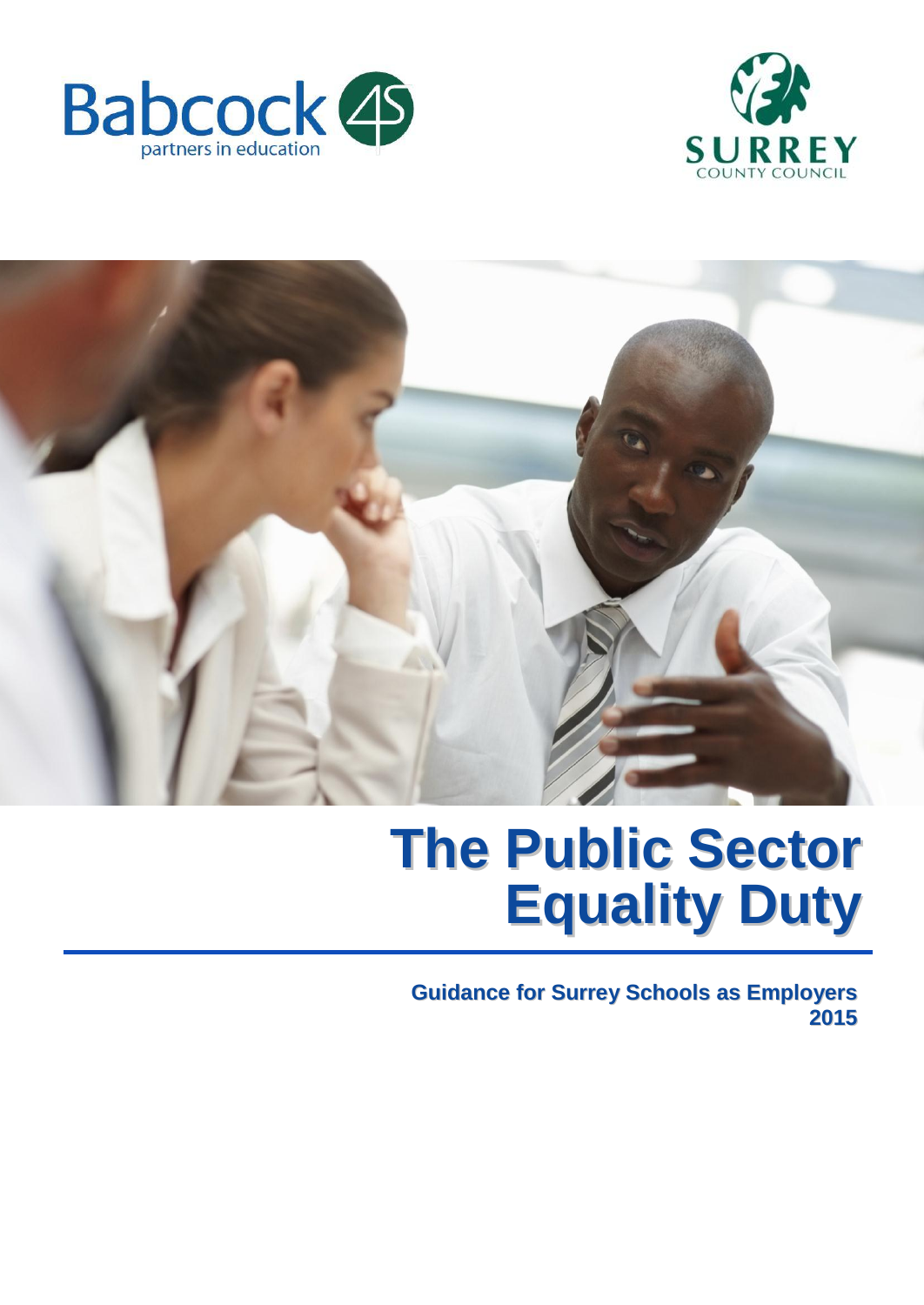<span id="page-1-0"></span>The **public sector equality duty** came into force on **5 th April 2011** and applies to public bodies, including maintained schools and academies.

# **What is the public sector equality duty?**

The equality duty is a statutory duty intended to support good decision-making by ensuring public bodies consider how different people will be affected by their activities, helping them to deliver policies and services which are efficient and effective, accessible and meet different people's needs. The **three aims** of the equality duty are to:

- **Eliminate unlawful discrimination**, harassment and victimisation and any other conduct prohibited by the Equality Act 2010;
- **Advance equality of opportunity** between people who share a protected characteristic and people who do not share it; and
- **Foster good relations** between people who share a protected characteristic and people who do not share it.

#### **What are the 'Protected Characteristics'?**

'Protected characteristics' are defined as the following:

Age, disability, gender reassignment, marriage and civil partnership (relevant to the first aim only), pregnancy and maternity, race, religion or belief, sex and sexual orientation.

# **The 'specific' equality duties:**

The general equality duty is supported by **specific equality duties** which came into force on 10<sup>th</sup> September 2011. These require public bodies, including schools, to:

- **publish relevant, proportionate information** demonstrating their compliance with the equality duty at least annually, including:
	- $\circ$  For schools with at least 150 staff: information relating to employees who share protected characteristics
	- $\circ$  For all schools: Information relating to people who are affected by the school's policies and practices who share protected characteristics (e.g. pupils).
- **set themselves specific, measurable equality objectives** at least every four years.

The deadline for the first publication of this information was **6 th April 2012** for maintained schools and academies (31<sup>st</sup> January 2012 for other education establishments, such as sixth form colleges). It should be in a place and format that is easy to access both internally and by members of the public.

#### **Quick Checklist:**

- $\checkmark$  Are you required to publish employee information (schools/employers with 150+ staff)? If yes, have you done so? If yes, has it been updated annually since April 2012?
- $\checkmark$  Have you published equality objectives? If so, have you considered equality issues that might relate to the workforce or only those that might relate to pupils?

*If you have not yet considered workforce issues or data in relation to the public sector equality duties then this guidance is intended to provide the information and resources you need.*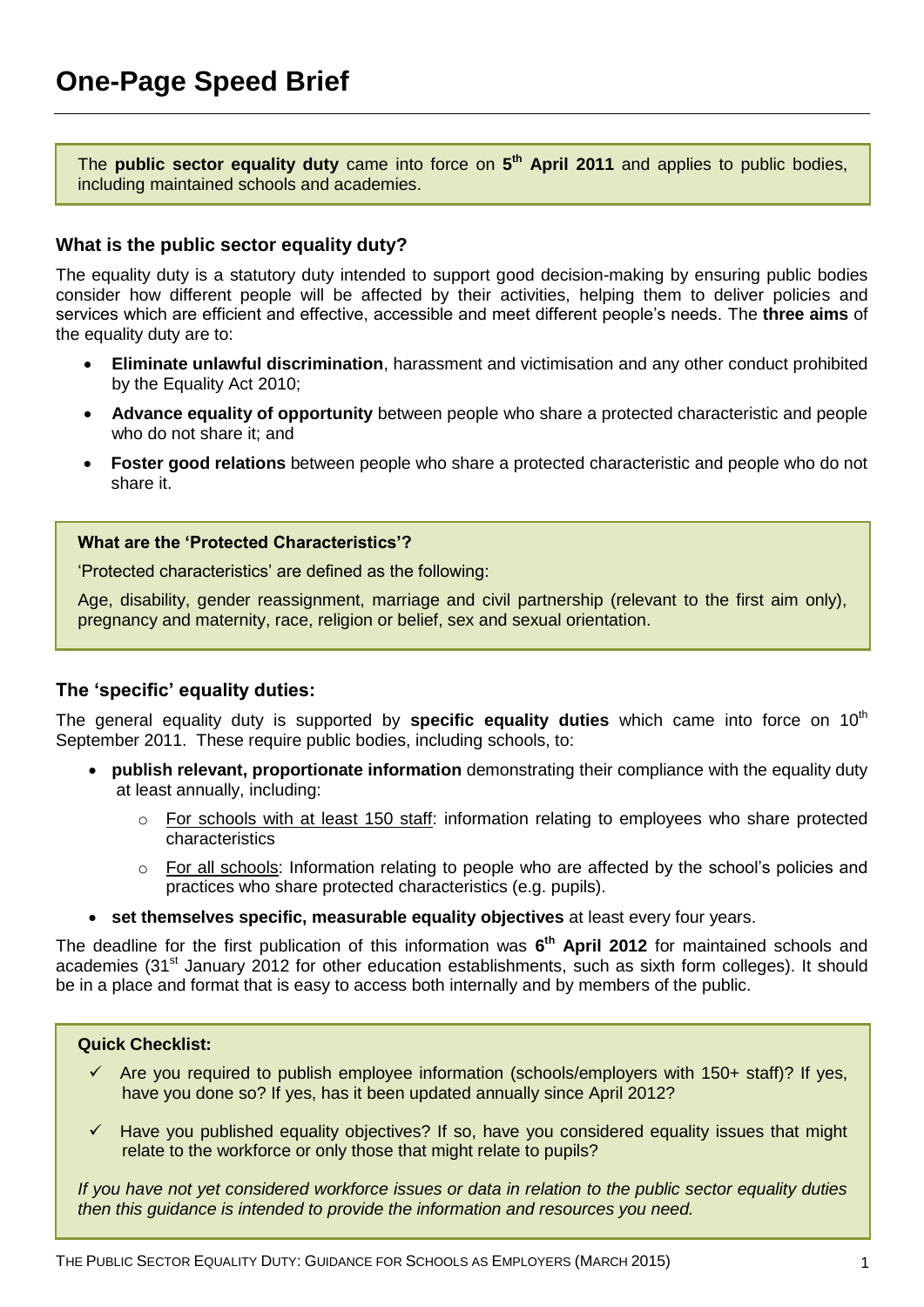# **Contents**

| 1. |  |
|----|--|
| 2. |  |
| 3. |  |
| 4. |  |
| 5. |  |
| 6. |  |
| 7. |  |
| 8. |  |
|    |  |
| 1. |  |
| 2. |  |
| 3. |  |
| 4. |  |
| 5. |  |
| 6. |  |
| 7. |  |
|    |  |
| 1. |  |
| 2. |  |
| 3. |  |
| 4. |  |
| 5. |  |
| 6. |  |
| 7. |  |
|    |  |
| 1. |  |
| 2. |  |
|    |  |
| 1. |  |
| 2. |  |
| 3. |  |
| 4. |  |
| 5. |  |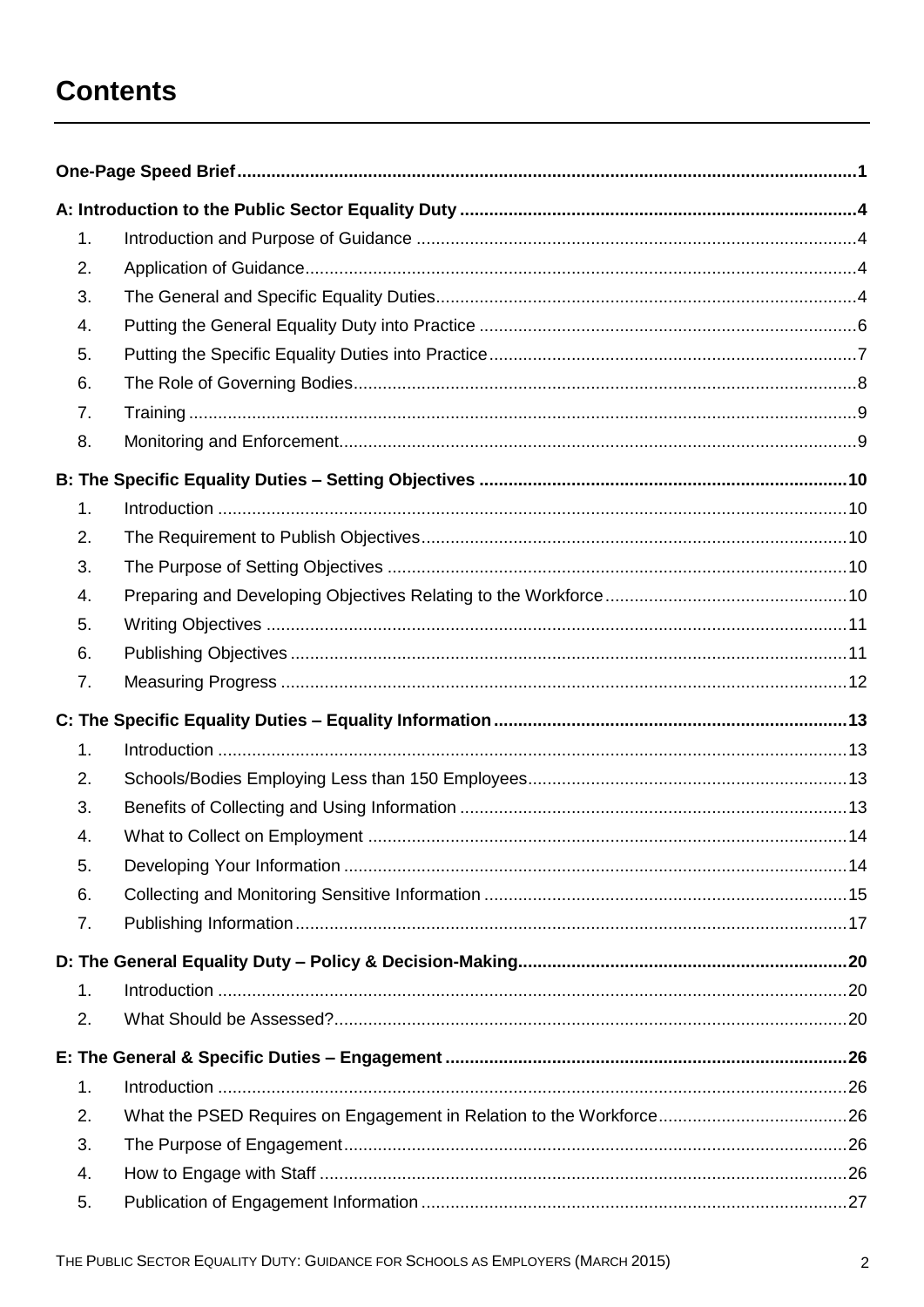| $\mathbf{1}$ . |  |  |
|----------------|--|--|
| 2.             |  |  |
| 3.             |  |  |
| 4.             |  |  |
| 5.             |  |  |
| 6.             |  |  |
| 7.             |  |  |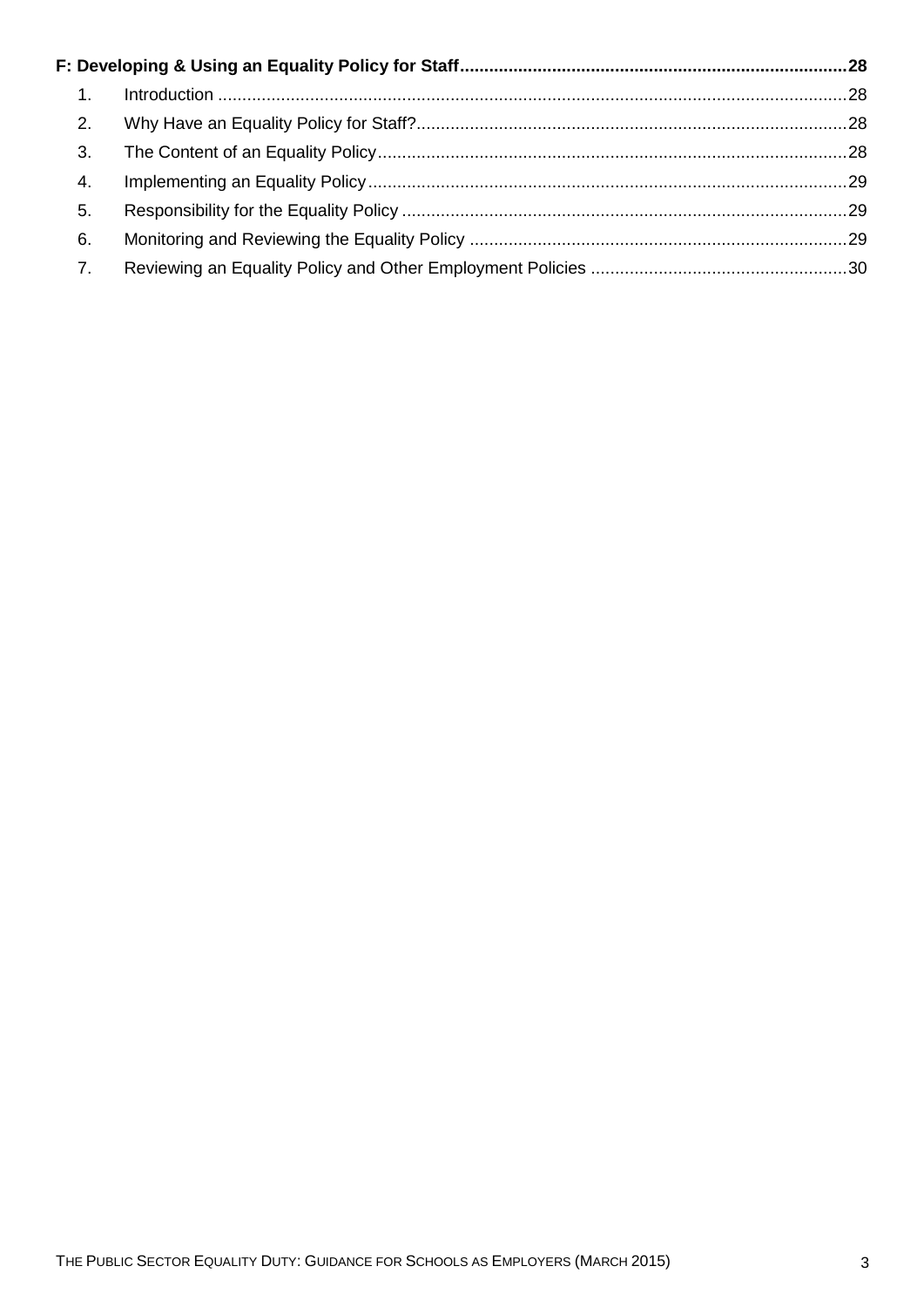#### <span id="page-4-1"></span><span id="page-4-0"></span>**1. Introduction and Purpose of Guidance**

The purpose of this guidance document is to provide information about the public sector equality duty  $('PSED')$  – the general and specific duties, including to whom they apply – and the range of steps schools and colleges can take in order to comply with these duties from the perspective of their role as an 'employer'. The document is based on the range of guidance produced by the Equality and Human Rights Commission (EHRC) and available to download from their website at [http://www.equalityhumanrights.com/advice-and-guidance/public-sector-equality-duty/guidance-on](http://www.equalityhumanrights.com/advice-and-guidance/public-sector-equality-duty/guidance-on-the-equality-duty/)[the-equality-duty/.](http://www.equalityhumanrights.com/advice-and-guidance/public-sector-equality-duty/guidance-on-the-equality-duty/) It is intended to assist schools and colleges to meet their legal duties under Section 149 of the Equality Act 2010 (the public sector equality duty) and the Equality Act 2010 (Specific Duties) Regulations 2011.

Please note that this guidance has been produced by the Education Personnel team at Babcock 4S and therefore focuses solely on the implications of the PSED for employers. It does not cover the responsibilities of schools/colleges in their capacity as education providers which is extensively covered elsewhere in guidance available via Babcock 4S, the EHRC and the DfE.

# <span id="page-4-2"></span>**2. Application of Guidance**

This guidance is relevant to all maintained schools (whether or not they are legally the employer), pupil referral units, academies and further and higher education institutions in England. Independent schools are not subject to the PSED in respect of their employment functions though they may be in respect of any functions of a public nature they may have. They are, of course, obliged to comply with the Equality Act 2010 in other areas, as all employers are.

For ease, reference is made throughout this guidance to 'schools' but it can be deemed to apply to all the establishments listed above. Where there is a need to make a distinction between different categories of institution this is made clear in the text.

# <span id="page-4-3"></span>**3. The General and Specific Equality Duties**

The PSED is made up of a general equality duty supported by specific equality duties which are intended to aid the performance of the general equality duty. The distinction is necessary partly because some public bodies are subject to the former but not the latter. Schools must comply with both. These arrangements replace the previous equality duties (which specifically related to three strands only: race, disability and gender).

#### 3.1 The General Equality Duty: What Is It?

The general equality duty came into force on  $5<sup>th</sup>$  April 2011 and requires schools, in the exercise of their functions, to have due regard to the need to:

- **Eliminate unlawful discrimination, harassment and victimisation** and other conduct prohibited by the Act.
- **Advance equality of opportunity** between people who share a protected characteristic and those who do not, involving in particular having due regard to the need to:
	- $\circ$  Remove or minimise disadvantages suffered by people due to their protected characteristics;
	- o Take steps to meet the needs of people with certain protected characteristics where these are different from the needs of other people;
	- o Encourage people with certain protected characteristics to participate in public life or in other activities where their participation is disproportionately low.
- **Foster good relations** between people who share a protected characteristic and those who do not.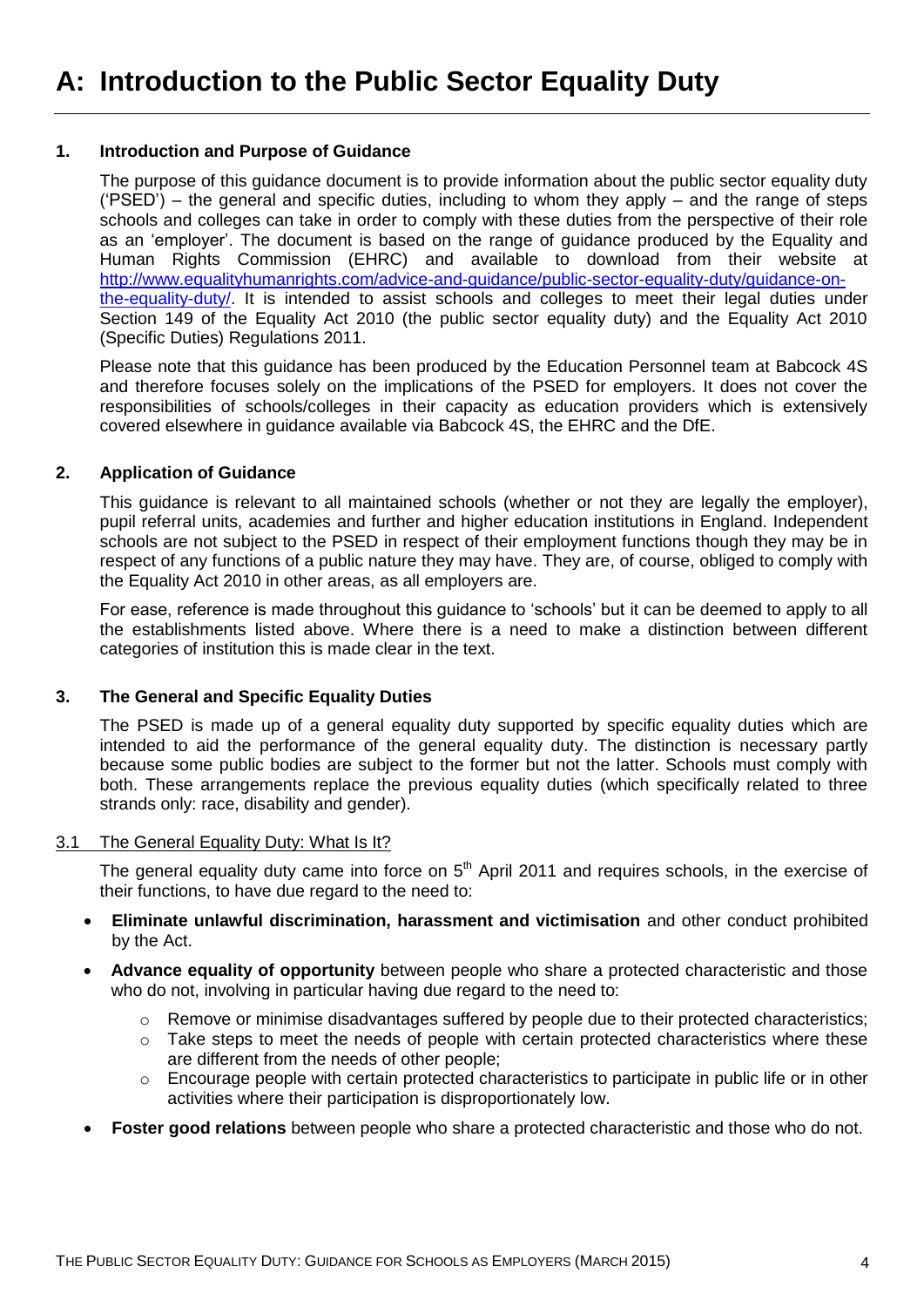# **What are the 'Protected Characteristics'?**

'Protected characteristics' are defined as the following:

Age, disability, gender reassignment, pregnancy and maternity, race, religion or belief, sex and sexual orientation.

For the first general equality duty aim only (not the other two) it also includes marriage or civil partnership status.

#### 3.2 The General Equality Duty: What Is Its Purpose?

The broad purpose of the general equality duty is to integrate consideration of equality and good relations into the day-to-day business of public authorities, including schools. If schools do not consider how a function might affect different groups in different ways, it may not meet its own objectives. The general equality duty therefore requires organisations to consider how they could positively contribute to the advancement of equality and good relations. It requires equality to be considered in

- decision-making;
- the design of policies;
- the delivery of services;

and for these issues to be kept under review.

From the employment perspective, it makes good 'business' sense for a school to ensure that it engenders a supportive working environment and draws from the broadest range of talent when recruiting.

#### 3.3 The Specific Equality Duties: What Are They?

To meet the requirements of the specific equality duties, a school has two ongoing tasks to perform:

| <b>Publish Equality</b><br><b>Information</b> | Publish information at least annually* to demonstrate its compliance with<br>the general equality duty relating to people who share a protected<br>characteristic: however in relation to staff specifically, only schools with at<br>least 150 employees are required to publish employee data (they may, of<br>course, do so voluntarily). |
|-----------------------------------------------|----------------------------------------------------------------------------------------------------------------------------------------------------------------------------------------------------------------------------------------------------------------------------------------------------------------------------------------------|
|                                               | Where a trust employs staff across a number of schools (e.g. a multi-<br>academy trust) staff numbers should be added together to establish if the<br>threshold is met).                                                                                                                                                                     |
|                                               | * this information must be produced at least annually from the first date of<br>publication, the deadline for which was $6th$ April 2012 for maintained<br>schools, academies and PRUs and 31 <sup>st</sup> January 2012 for other education<br><i>institutions.</i>                                                                         |
| <b>Publish Equality</b><br><b>Objectives</b>  | Prepare and publish one or more specific and measurable objectives that it<br>thinks it needs to achieve to further any of the aims of the general equality<br>duty. This should have been achieved by no later than 6 <sup>th</sup> April 2012 and<br>published again at least every four years after that.                                 |

Both the equality information and the equality objectives must be published **in a manner that is accessible to the public**. They can be published as a separate document, or within another document such as an annual report or a business plan.

#### 3.4 The Specific Equality Duties: What Is Their Purpose?

The purpose of the specific duties is to help schools and other public authorities to enhance their performance of the general equality duty, by improving their focus and transparency. Compliance with the specific equality duties is not however, of itself, sufficient to demonstrate that the general equality duty has been met.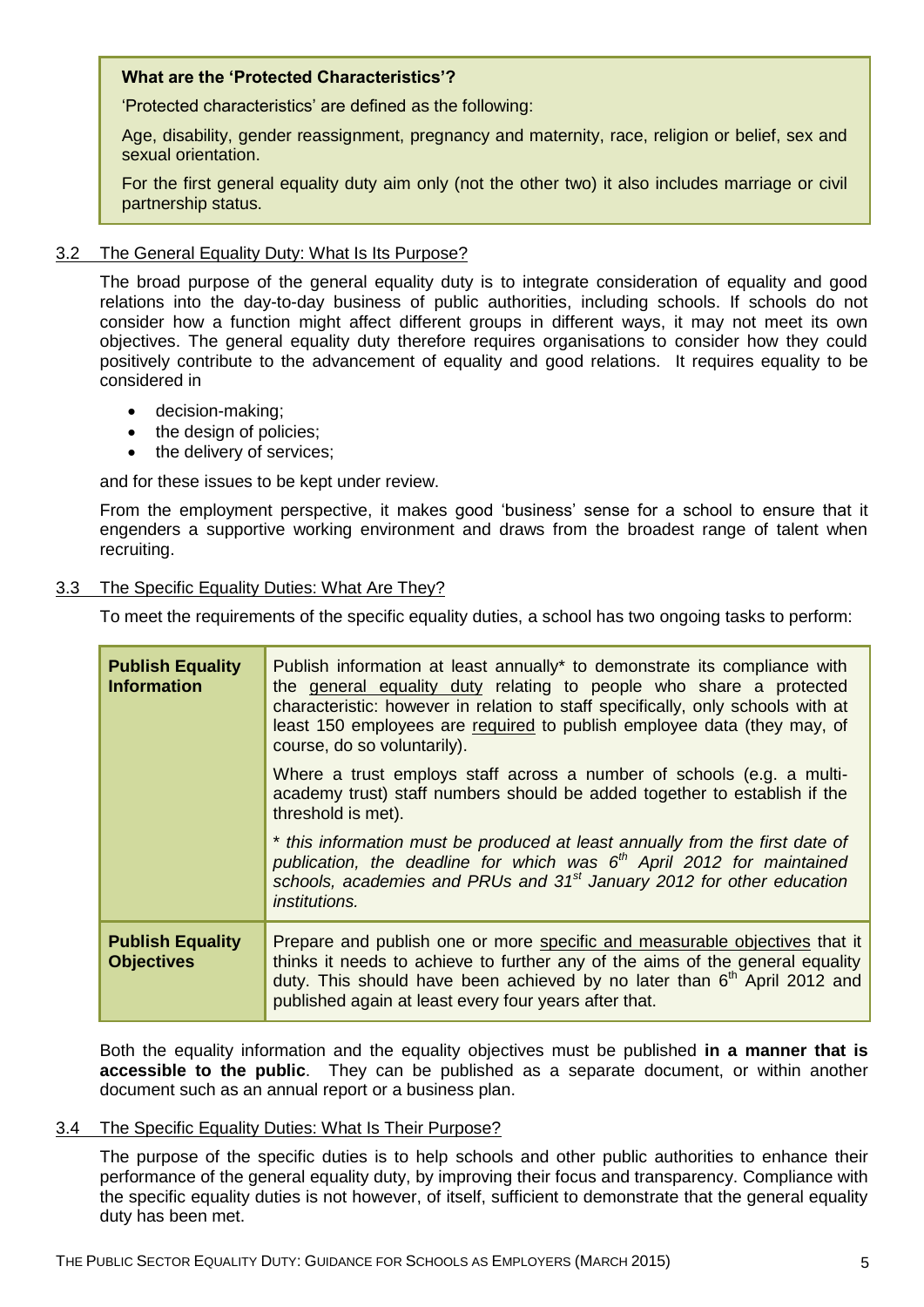#### 3.5 Meeting the Requirements of Equality Law

There is no prescribed approach that schools must take in order to comply with their legal obligations. Case law suggests that, in order to demonstrate due regard to the general equality duty aims, a school should ensure that:

- Those who exercise its functions must be aware of the general equality duty's requirements. Compliance with the general equality duty involves a conscious approach and state of mind. General regard to the issue of equality is not enough to comply.
- The general equality duty is complied with before and at the time a particular policy is under consideration, as well as at the time a decision is taken. A school cannot satisfy the general equality duty by justifying a decision after it has been taken.
- 1. It consciously thinks about the need to do the things set out in the general equality duty as an integral part of the decision-making process. Having due regard is not a matter of box ticking. The duty must be exercised in substance, with rigour and with an open mind in such a way that it influences the final decision.
- 2. It has sufficient information: it should consider whether it has enough information about the effects of the policy, or the way a function is carried out, on the aims set out in the general equality duty.
- 3. It takes responsibility for complying with the general equality duty in relation to all its functions to which the general equality duty applies. Responsibility for the general equality duty cannot be delegated to external organisations that are carrying out functions on its behalf.
- 4. It consciously thinks about the need to do the things set out in the general equality duty, not only when a policy is developed and decided upon, but when it is being implemented. The general equality duty is a continuing one, so schools may need to review policies or decisions in light of the general equality duty, for example if the make-up of the staffing body changes.
- 5. Although schools are not legally required to keep records of its consideration of the aims of the general equality duty in making decisions, it is good practice to do so and it encourages transparency. If a school is challenged it will be difficult to demonstrate that it has had due regard to the aims of the general equality duty if records are not kept.

# <span id="page-6-0"></span>**4. Putting the General Equality Duty into Practice**

All the key areas summarised below are covered in more detail in the remainder of this guidance:

| <b>Identifying the</b><br>relevance of the<br>general equality<br>duty to<br>functions | Schools are required to consider whether, and the extent to which, the<br>general equality duty is relevant to the functions it carries out. In this<br>document we are concerned specifically with employment: the general<br>equality duty is highly relevant in relation to most or all of the protected<br>characteristics.                                                                                                                                                                                                                                             |
|----------------------------------------------------------------------------------------|-----------------------------------------------------------------------------------------------------------------------------------------------------------------------------------------------------------------------------------------------------------------------------------------------------------------------------------------------------------------------------------------------------------------------------------------------------------------------------------------------------------------------------------------------------------------------------|
| <b>Collecting and</b><br>using equality<br>information                                 | Having due regard to the aims of the general equality duty requires schools<br>to have an adequate evidence base for their decision-making which can be<br>developed by collecting and using equality information. Data collection can<br>help schools to identify equality priorities and understand the impact of<br>proposals and decisions on people with protected characteristics.<br>There is no prescription about what equality information should be collected,<br>although schools will often hold a wide range of information about their<br>employees already. |
| <b>Policy and</b><br>decision-<br>making                                               | The general equality duty requires schools to have due regard to the aims of<br>the general equality duty when making decisions and setting policies. To do<br>this, it is necessary for decision-makers to understand the potential impact of<br>their decisions on people with different protected characteristics and to<br>identify potential mitigating steps to reduce or remove adverse impacts. This<br>should help to ensure that the policy is fully effective for different groups of<br>people.                                                                 |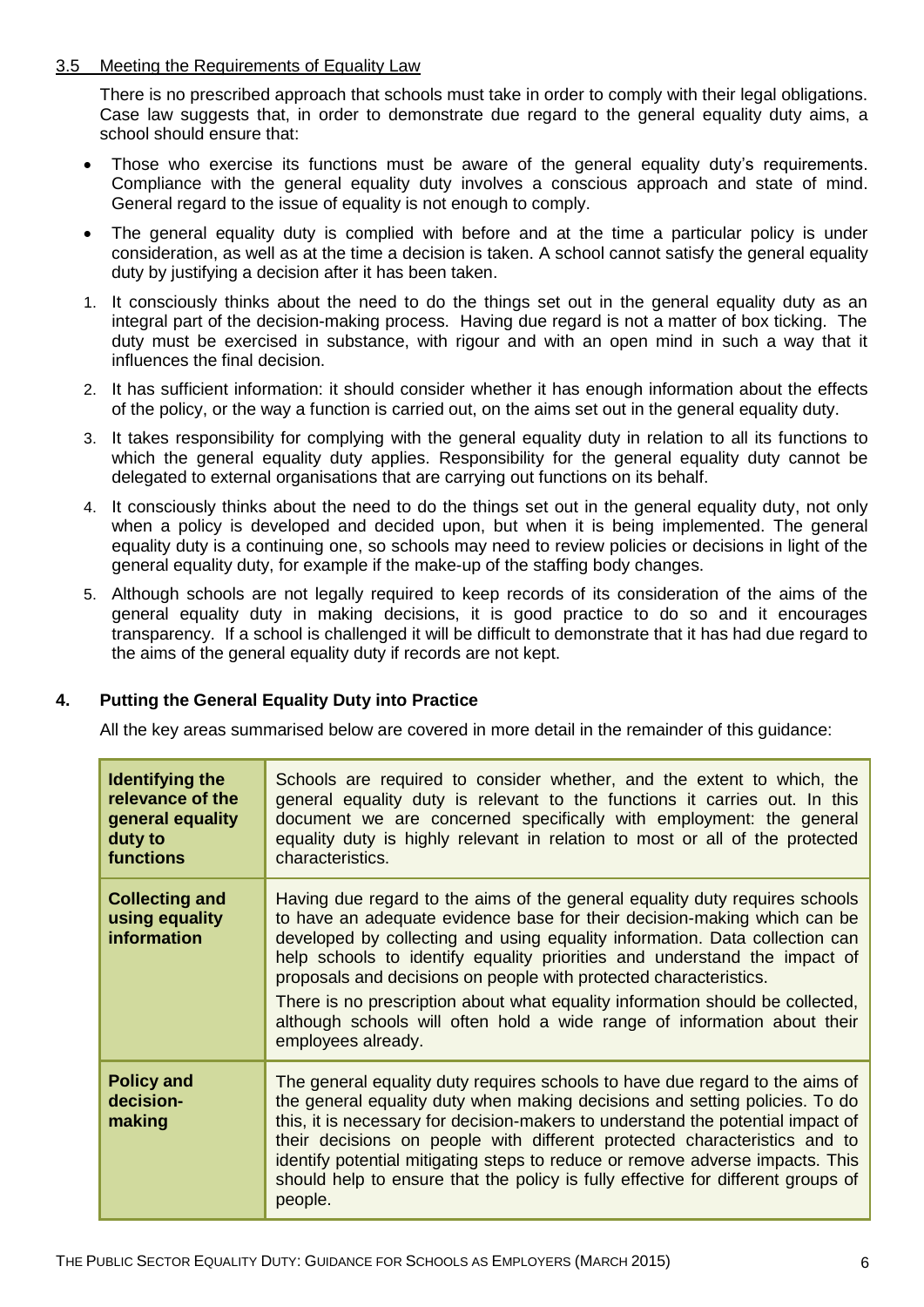|                         | The general equality duty does not set out a particular process for assessing<br>the impact on equality. Having due regard to the aims of the general equality<br>duty is about informed decision-making, not about carrying out particular<br>processes or producing particular documents. This means that you do not<br>need to produce a document called an equality impact assessment, but<br>organisations may choose to do so if they have found it to be helpful. In<br>practice, you can choose to extend an existing impact assessment approach<br>to all of the protected characteristics; or you can develop a new approach for<br>your organisation. If you decide to adapt your existing approach, ensure that<br>it meets all the requirements of the general equality duty. Take a<br>proportionate approach to assessing impact on equality. This means taking<br>an approach that is suitable to the size, resources and functions of your<br>school, and to the relevance of the decision or policy to equality and good<br>relations. |
|-------------------------|----------------------------------------------------------------------------------------------------------------------------------------------------------------------------------------------------------------------------------------------------------------------------------------------------------------------------------------------------------------------------------------------------------------------------------------------------------------------------------------------------------------------------------------------------------------------------------------------------------------------------------------------------------------------------------------------------------------------------------------------------------------------------------------------------------------------------------------------------------------------------------------------------------------------------------------------------------------------------------------------------------------------------------------------------------|
|                         | Assessing impact on equality involves using good equality information and<br>analysis, and doing this at the right time, as part and parcel of your decision-<br>making.                                                                                                                                                                                                                                                                                                                                                                                                                                                                                                                                                                                                                                                                                                                                                                                                                                                                                 |
|                         | Case law from previous equality duties states that it is good practice for<br>bodies covered by the equality duties to keep records of their considerations<br>of the aims of the general equality duty when making decisions. If a body is<br>challenged it will be difficult to demonstrate that it has had due regard if no<br>records have been kept. Schools must publish equality information to<br>demonstrate compliance with the general equality duty. In practice, written<br>assessments of impact on equality, or the relevant sections of decision<br>documents are likely to be a key component of this information.                                                                                                                                                                                                                                                                                                                                                                                                                      |
|                         | Assessing the impact on equality is an ongoing process that does not end<br>once a policy has been agreed or implemented. Your assessment will have<br>helped you to anticipate and to address the policy's potential impact on<br>different groups. However, the actual impact of the policy will only be known<br>once it has been introduced.                                                                                                                                                                                                                                                                                                                                                                                                                                                                                                                                                                                                                                                                                                         |
| Engagement              | Engagement with people (in this case employees) with different protected<br>characteristics is another part of gathering an evidence base for decision-<br>making, to fulfil the aims of the general equality duty by understanding the<br>impact of decisions on different people.                                                                                                                                                                                                                                                                                                                                                                                                                                                                                                                                                                                                                                                                                                                                                                      |
|                         | Engagement should be proportionate to the size and resources of the school,<br>as well as to the significance of the policy. This means that the greater the<br>impact of your policy on equality of opportunity and good relations and the<br>greater risk of it being discriminatory, the more likely you are to need<br>significant employee engagement.                                                                                                                                                                                                                                                                                                                                                                                                                                                                                                                                                                                                                                                                                              |
| Outsourcing<br>services | If the school has functions carried out by an external supplier, the school<br>remains responsible for meeting the general equality duty.                                                                                                                                                                                                                                                                                                                                                                                                                                                                                                                                                                                                                                                                                                                                                                                                                                                                                                                |

# <span id="page-7-0"></span>**5. Putting the Specific Equality Duties into Practice**

# 5.1 Publishing equality information

Schools must publish information to demonstrate compliance with the general equality duty. This must be done at least annually from the first date of publication. In relation to employees specifically, schools and colleges with fewer than 150 employees are exempt from the requirement to publish information on their employees.

**Schools that are exempt (less than 150 employees):** Although there is no requirement to publish information on employees, such schools may still need to collect workforce information to be able to understand the impact of their policies and practices on their workforce. They may also need to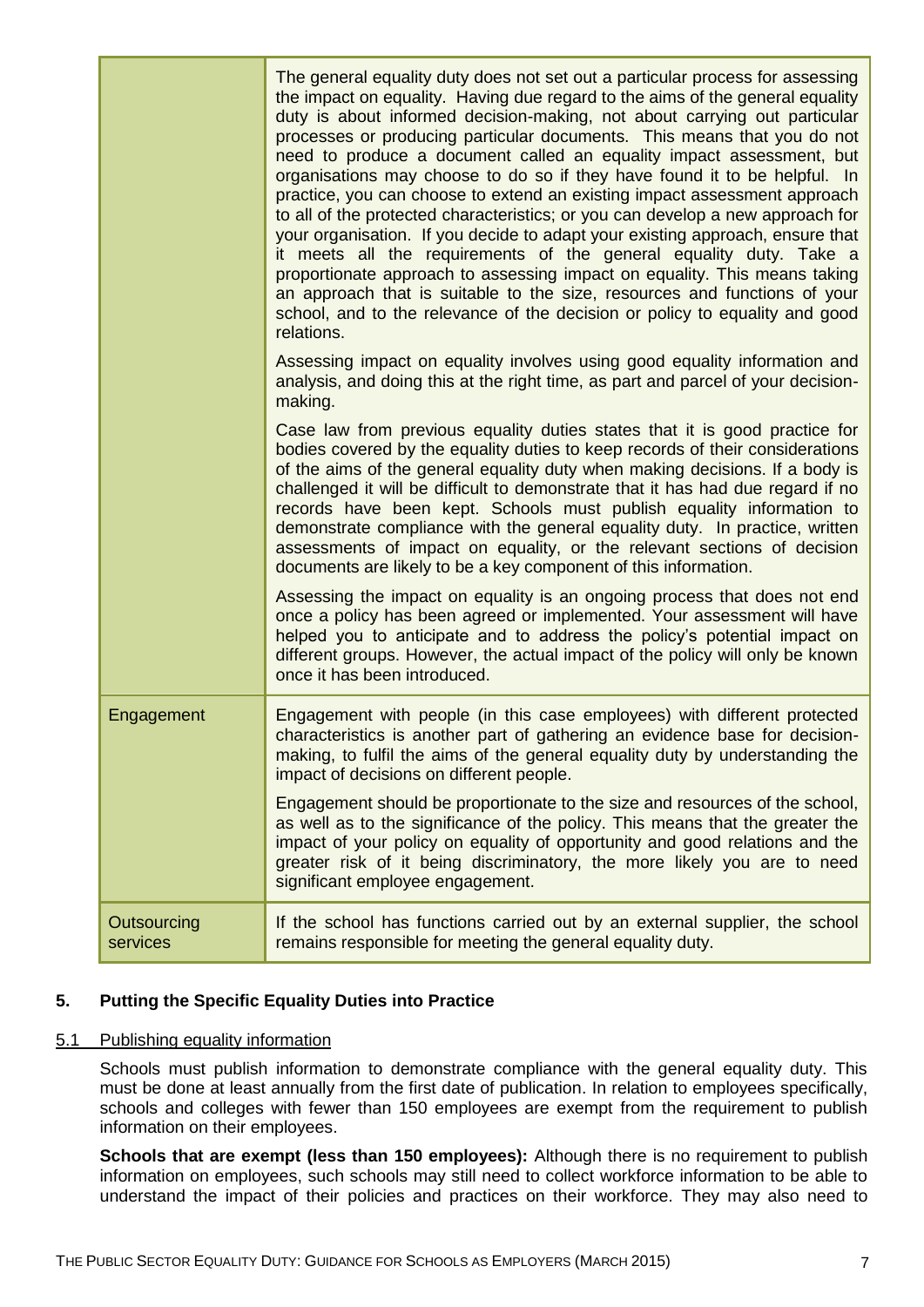publish some information about the impact of their employment functions on people with different protected characteristics in order to demonstrate compliance with the general equality duty.

**Schools that must publish staffing information (at least 150 employees):** The information must include information relating to people who share a protected characteristic who are its employees, or affected by its policies and practices. The information must be available in a manner that is accessible to the public. It can be published separately or within another document.

Publishing equality information (whether on a mandatory or voluntary basis) should enable service users, staff, the EHRC, regulators and other interested parties to assess the equality performance of your organisation. It will help you to explain how and why you have reached certain conclusions and made certain decisions. It will provide a clear picture of how you have complied with the general equality duty and it will make your decision-making more transparent.

Publishing information is not simply a matter of being transparent about what information you have (i.e. the breadth and quality of the information you hold), although this will be useful. More importantly, it is about demonstrating how you have used your information to have due regard to the aims of the general equality duty (i.e. how you have used it in making a particular decision or in the way you have delivered your work).

The information published will depend on the size of the school but will usually fall into two categories:

- a) Information to identify equality issues such as equality monitoring information;
- b) Information about steps taken to demonstrate due regard to the aims of the general equality duty – such as records of decision-making or details of policies to address equality concerns.

The requirement to publish equality information at least annually does not mean that you need to wait until the end of the year to publish individual sets of information. It is good practice to publish information when it is available to keep it up-to-date.

The specific duties do not require equality information to be published in any particular document. It can be published on a dedicated page on the school's website or within a relevant document, such as a school improvement plan. If it is included in a larger document, this should be clearly signposted in the document and on your website. **It will be easier for you to demonstrate compliance with the specific duties if your information is clearly labelled, easy to find, and in one place on your website.** The specific duties require published equality information to be 'accessible to the public'. The EHRC also recommends that organisations consider making it available in accessible formats or in different languages, as appropriate.

# 5.2 Publishing Equality Objectives

A school (regardless of size or number of employees) must publish **one or more equality objectives** that it thinks it needs to achieve to further the aims of the general equality duty. This should have been done initially by 6 April 2012 and then at least every four years thereafter. The objectives must be specific and measurable. They must be published in an accessible format as a separate document, or in another document. More information about publishing equality objectives can be found in Part B.

# <span id="page-8-0"></span>**6. The Role of Governing Bodies**

Schools will be better equipped to manage compliance with the general and specific equality duties of they have internal checking systems in place. These can be proportionate to the school's size and resources, and will work best if supported at senior levels. Examples might include:

- Introducing a standing item for governing body meetings on the equality duty.
- Convening an internal working group with representation across departments, chaired by a member of the senior management team.
- Ensuring that relevant policies are only signed off when it is clear that the general equality duty has been complied with.
- Equality work being led by the headteacher/principal to ensure it is put at the heart of decisionmaking.
- Identifying a senior staff member to oversee work in this area, and provide them with specialist training which they can cascade throughout the school.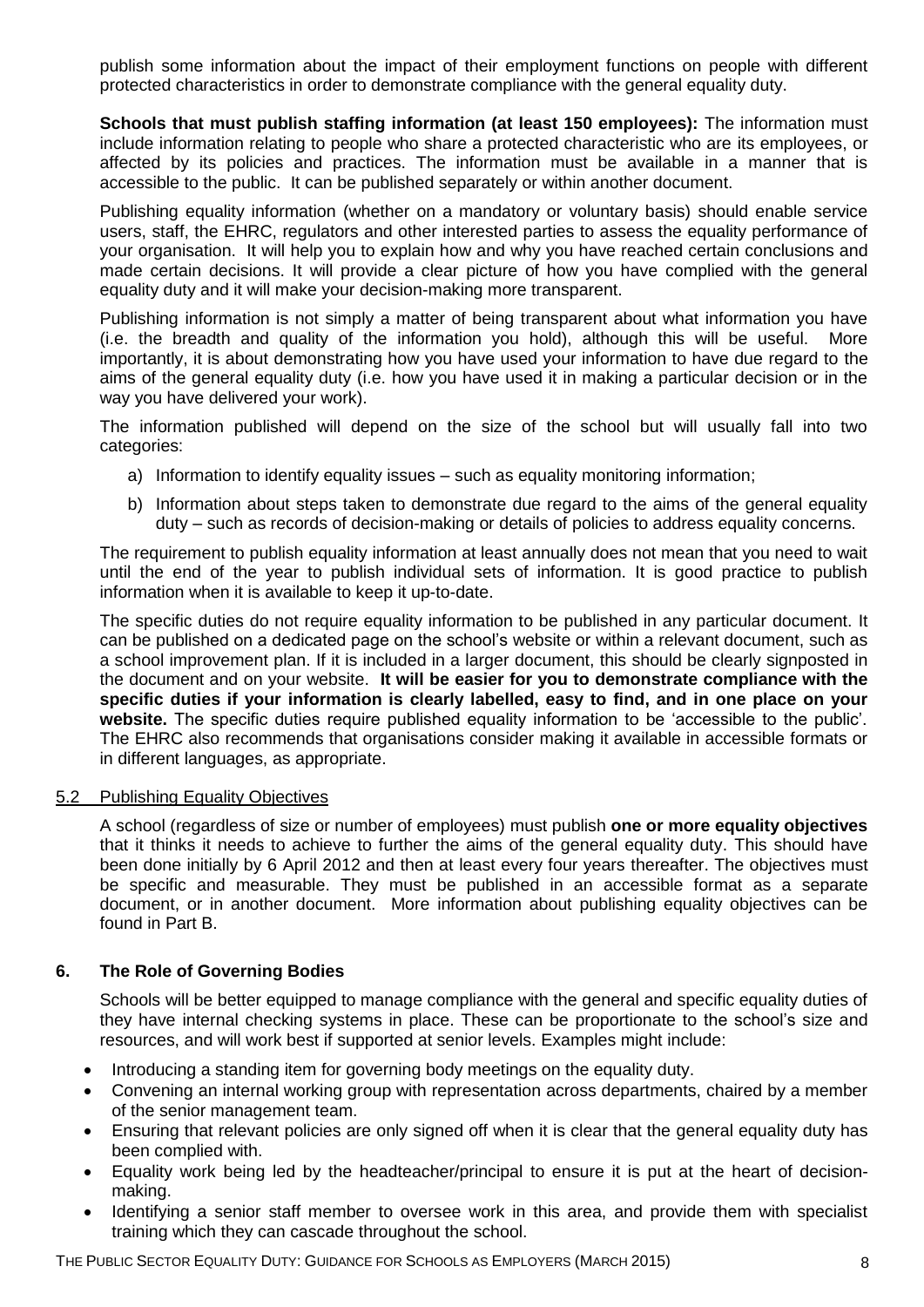# <span id="page-9-0"></span>**7. Training**

Case law has established that compliance with the general equality duty requires public bodies to be conscious of their obligations and to take a planned approach to meeting their obligations. Taking steps to help staff, decision-makers and contractors understand the general equality duty, including their own obligations, will help the school to develop this conscious state of mind. Training for those with a governance role will help them to embed equality into their scrutiny and decision-making.

# <span id="page-9-1"></span>**8. Monitoring and Enforcement**

The EHRC is responsible for monitoring and enforcing the public sector equality duty and have a number of statutory powers to do so. These include undertaking assessments to determine whether a body has complied with the equality duty. They can issue compliance notices in respect of a failure to observe the general equality duty or the specific duties. These notices require public bodies to provide information about how they will comply, including what steps they will take. The EHRC can also intervene in legal proceedings related to the public sector equality duty by providing the Court with advice to help it reach its decision. The EHRC can enter into a formal agreement with an organisation if they believe that the organisation has breached the general equality duty. Such agreements usually include implementing an action plan to address any breach and prevent future breaches. If a public body doesn't comply with the general equality duty, its actions or failure to act can also be challenged through an application to the High Court for judicial review. An application could be made by a person or group of people with an interest in the matter, including the EHRC.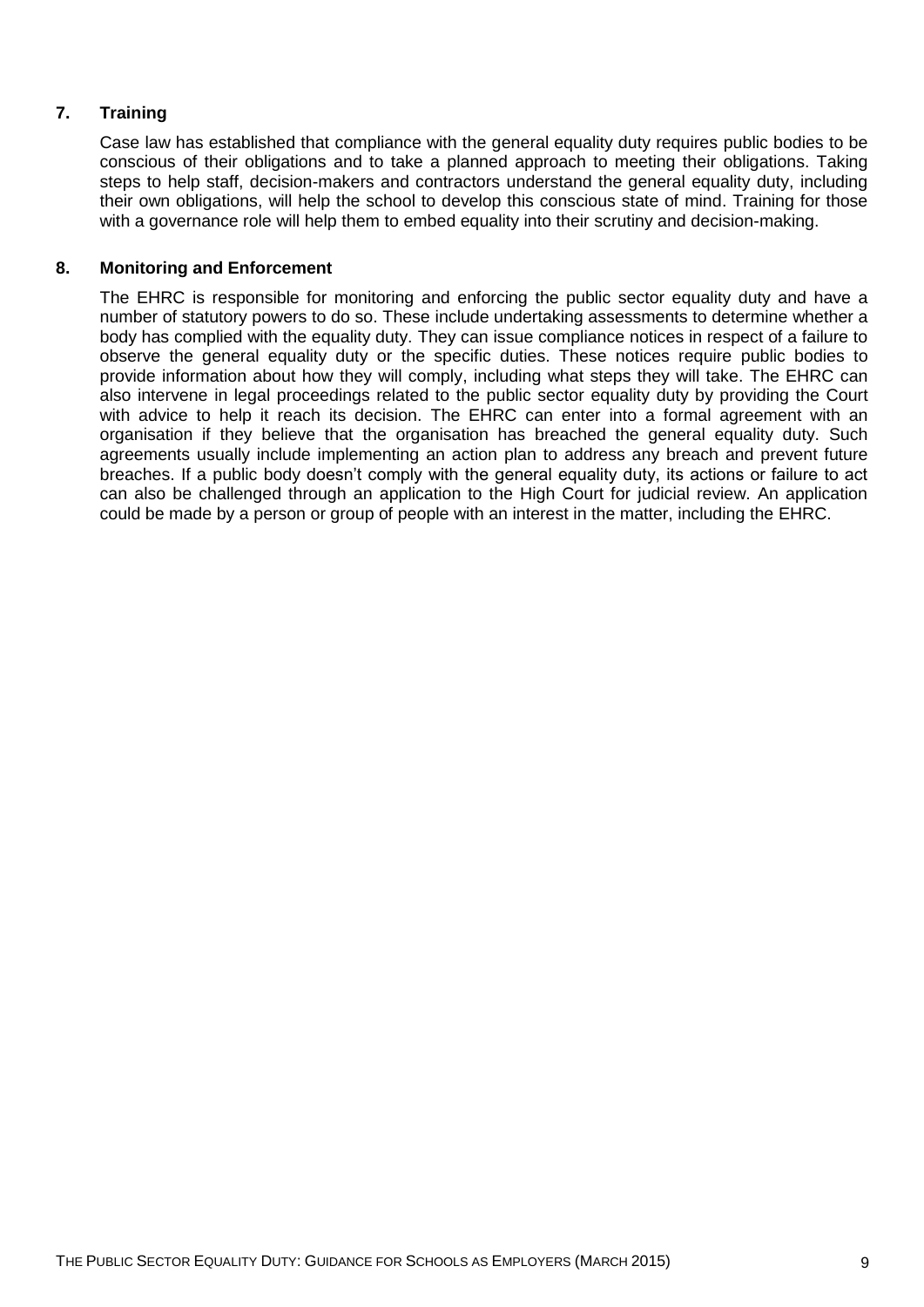# <span id="page-10-1"></span><span id="page-10-0"></span>**1. Introduction**

Under the specific equality duties, schools are required to prepare and publish **one or more specific and measurable objectives** that it thinks it needs to achieve to further any of the aims of the general equality duty. This should have been achieved initially no later than  $6<sup>th</sup>$  April 2012 and the requirement is that objectives are published at least every four years are that. Objectives may relate to any aspect of the school's services or functions identified as priorities: there may not, therefore, necessarily always be an objective relating to employment or the workforce specifically.

This section of the guidance explains the purpose of equality objectives and how they can be used to improve performance of the general equality duty and provides advice on identifying, setting and publishing equality objectives that specifically relate to employees.

#### <span id="page-10-2"></span>**2. The Requirement to Publish Objectives**

As noted above, schools are required to publish at least one objective, the achievement of which will further any of the aims of the general equality duty. The original deadline for this was  $6<sup>th</sup>$  April 2012 with the requirement that objectives are published again at least every four years thereafter. Objectives must be specific and measurable and published in such a manner that they are accessible to the public. There is no set number of objectives required. Schools should take a proportionate approach and therefore the number of objectives they set and their level of ambition will be different, depending on their size and functions.

#### <span id="page-10-3"></span>**3. The Purpose of Setting Objectives**

The purpose of setting equality objectives is to help public bodies to better perform the general equality duty. Equality objectives are intended to help focus attention on the priority equality issues within an organisation and to deliver improvements in policy-making, service delivery and employment, including resource allocation. Ideally, the development of equality objectives should be carried out as part of the normal planning processes of the school.

Objectives and the progress made towards them are likely to be an important piece of evidence to demonstrate compliance with the general equality duty and to help the public assess the school's equality performance. It is therefore good practice for the leadership team and governing body to be involved in the choice of equality objectives and to receive updates about the progress the school has made.

# <span id="page-10-4"></span>**4. Preparing and Developing Objectives Relating to the Workforce**

- Use information you have gathered in relation to employees (qualitative or quantitative) as a starting point to develop equality objectives. Does this evidence highlight a need to:
	- o Eliminate discrimination, harassment and victimisation?
	- o Foster good relations?
	- o Advance equality of opportunity?
- Engage with staff groups and trade union representatives to help you identify priority areas for setting objectives in relation to staff.
- Think about the proportion of people with particular characteristics you employ and the quality of their experiences and practical outcomes for them.
- The purpose of setting objectives relating to employment is to achieve improvements in the way you employ staff.
- Senior management and the governing body should be involved at an early stage in the development of objectives.
- To help prioritise objectives consider questions such as: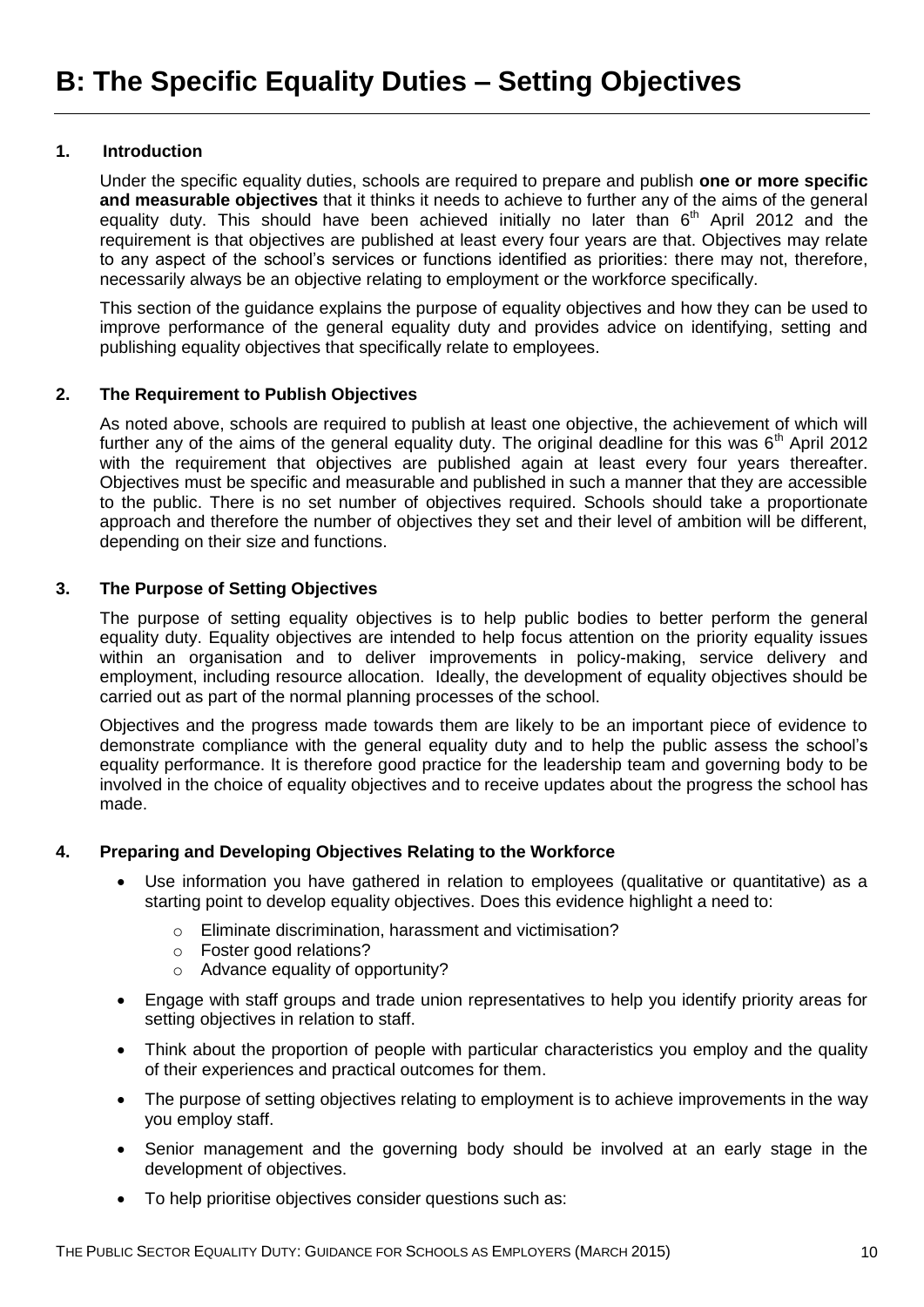- $\circ$  Does information at a local or national level highlight this as an important equality issue?
- o Are these priorities for members of staff themselves?
- $\circ$  Would this objective stretch the school to perform better on equality issues?
- $\circ$  How would achieving this objective improve the experience for people with a relevant protected characteristic?
- $\circ$  How does this objective contribute to the aims of the general equality duty?
- o What are the views of your staff and any other relevant stakeholders?
- $\circ$  How many people with relevant protected characteristics are affected by the issue, and what is the severity of the effect?

You might find it useful to publish information about who you engaged with, along with a summary of the evidence that came from this engagement, and an explanation of how it informed the formulation of your objectives.

#### <span id="page-11-0"></span>**5. Writing Objectives**

Specific and measurable objectives are explicit about:

- the policy, function or practice they relate to;
- the people that are affected;
- the outcome they seek to achieve:
- why they have been selected; and
- how success will be measured (e.g. by how much or by how many; qualitative as well as quantitative evidence can be used to measure progress).

A recognised way to set effective objectives is to ensure that they are S.M.A.R.T. (Specific, Measurable, Achievable, Realistic and Time-bound).

Objectives which are ambitious and which focus on the biggest equality challenges that the school faces will have the greatest impact in furthering the aims of the general equality duty. Interim objectives can be used to contribute towards medium and longer term plans and strategies.

#### <span id="page-11-1"></span>**6. Publishing Objectives**

The specific duties do not require equality objectives to be published in any particular document. Schools may choose to publish them within their school improvement plan or similar documents or on a dedicated equality page on their website. If they are included in a larger report, they should be clearly signposted on the website. The objectives should be presented clearly, and in a way that the general public will understand.

The specific duties require published equality objectives to be 'accessible to the public'. The EHRC recommends that public bodies consider publishing them in alternative accessible formats and in different languages, where proportionate and appropriate. All organisations are required to make reasonable adjustments for disabled people, so schools should consider whether they need to publish objectives in formats that are compatible with a computer's accessibility features, or that can be read by accessibility programmes that provide screen reading facilities for people with sight or physical mobility impairments.

Demonstrating compliance is easier if information is accessible. As well as thinking about the format of publication, clearly labelling it and keeping it together in one place on your website can help.

The minimum standard expected would be that your objectives are published in PDF (Portable Document Format), and accessible Word format\* on your website. Take account of any feedback you receive about how accessible your objectives are, and act on it when it is reasonable to do so. Although the specific duties do not require you to provide background information, your objectives are likely to be more transparent and easy to understand if you publish a short narrative to introduce them, setting out what information (including engagement) you used to reach your decisions and what you hope to achieve through them.

\* You can find out more about making Word documents accessible on [http://office.microsoft.com/en](http://office.microsoft.com/en-gb/word-help/creating-accessible-word-documents-HA101999993.aspx)[gb/word-help/creating-accessible-word-documents-HA101999993.aspx](http://office.microsoft.com/en-gb/word-help/creating-accessible-word-documents-HA101999993.aspx)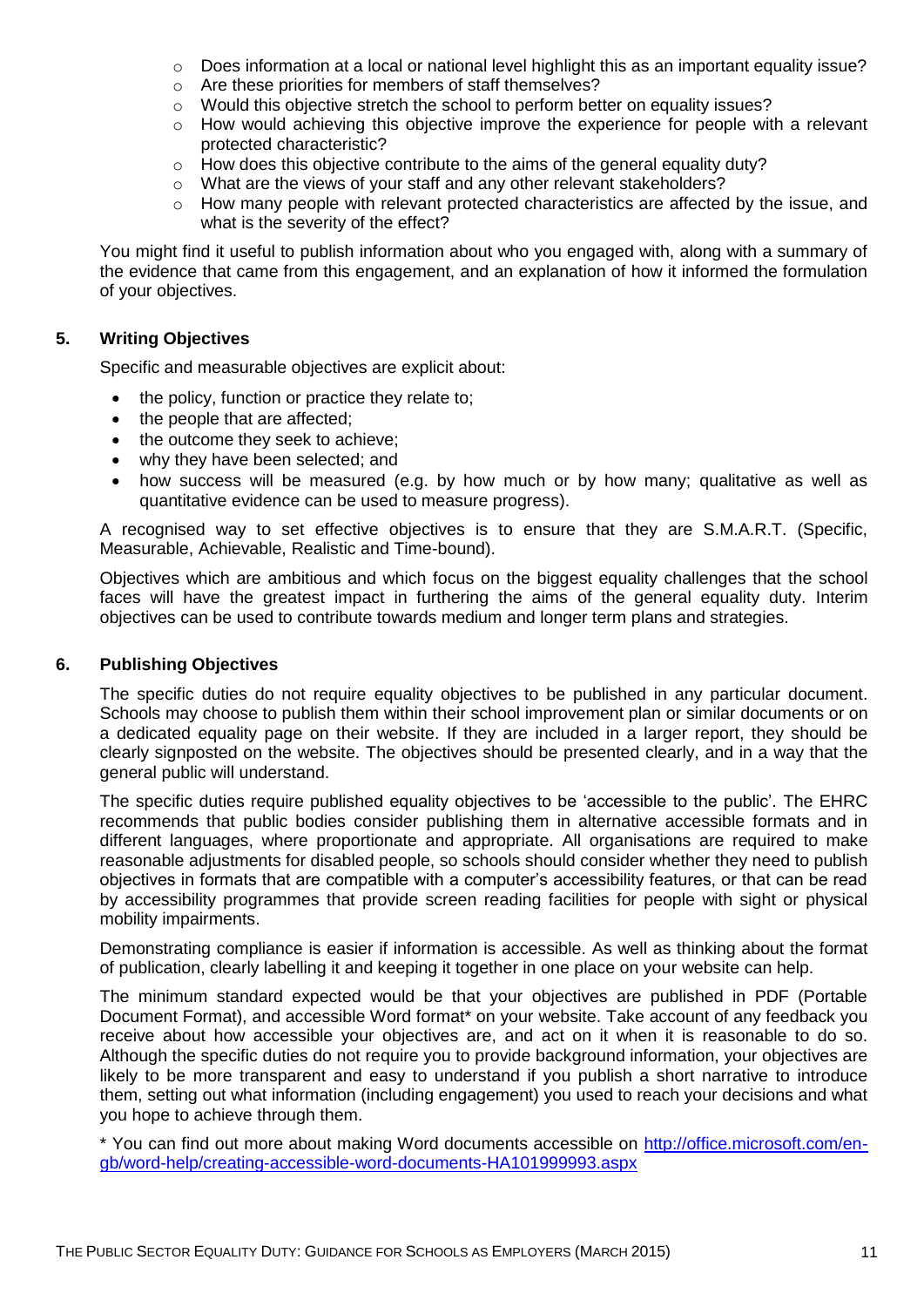# <span id="page-12-0"></span>**7. Measuring Progress**

Regularly reviewing progress against your objectives will help you to judge whether more effort or resources are required to achieve them. It will also help you to decide whether you need to revise the objectives, or change the actions you are taking to implement them. It is a good idea to update senior management and the governing body on progress made against agreed objectives, in the same way you would for other performance information, as well as to review risks to the achievement of your stated objectives as part of helping the school to deliver in the way it has set out to do.

Publishing information relating to the progress the school is making towards its objectives will help to demonstrate compliance with the general equality duty.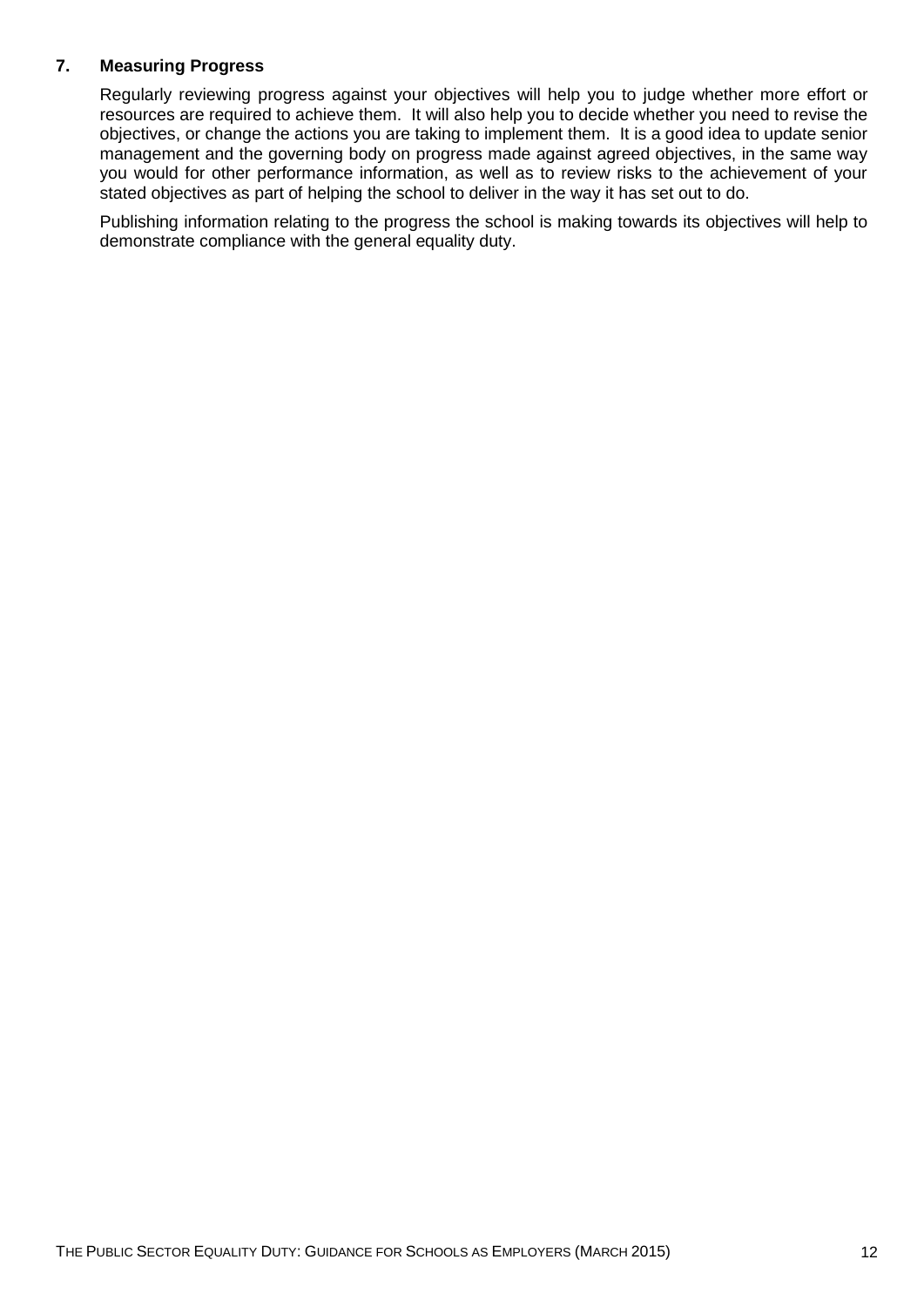#### <span id="page-13-1"></span><span id="page-13-0"></span>**1. Introduction**

All schools, as public authorities, are expected to understand the impact of their policies and practices on people with protected characteristics in order to demonstrate due regard for the aims of the general equality duty. Collecting and analysing equality information is an important way to develop this understanding.

The specific equality duties, however, place an additional specific requirement on schools to publish information to demonstrate their compliance with the general equality duty. This information must be published initially no later than  $6<sup>th</sup>$  April 2012 (for schools and pupil referral units; all others by 31 $st$ January 2012) and then at least annually thereafter. This must include information relating to people who share a relevant protected characteristic who are:

- People affected by its policies and practices e.g. service users (in all cases)
- Its employees (if the school has at least 150 employees)

As with equality objectives, this information must be accessible to the public.

In determining whether the threshold of 150 employees is met, bodies that run more than one school (e.g. multi-academy trusts) and employ all the staff in those schools should add those numbers together rather than consider numbers on a site-by-site basis. Many multi-academy trusts will therefore meet this threshold. Maintained schools with delegated powers should count only the number of staff employed within that school, even where the local authority is legally the employer.

#### <span id="page-13-2"></span>**2. Schools/Bodies Employing Less than 150 Employees**

As noted in the introduction, there is no requirement under the specific equality duties to publish information relating to employees (though information about service users must still be published).

This does not mean, however, that data collection does not need to be undertaken at all. Such schools will need to ensure that enough workforce information is collected and used to effectively meet the general equality duty. They may also need to publish some information about the impact of their employment functions on people with the different protected characteristics in order to demonstrate compliance with the general equality duty. This might include, for example, an assessment of the impact of recruitment procedures on equality.

# <span id="page-13-3"></span>**3. Benefits of Collecting and Using Information**

Collecting and using equality information can help you to:

| <b>Identify key</b><br><b>issues</b> | • Understand the impact of your policies, practices and decisions on the<br>workforce and people who might potentially join the workforce (e.g.<br>potential job applicants), and thereby plan them more effectively.<br>• Assess whether you are discriminating unlawfully when carrying out any<br>of your functions as an employer.<br>Identify what the key equality issues are for your workforce. |
|--------------------------------------|---------------------------------------------------------------------------------------------------------------------------------------------------------------------------------------------------------------------------------------------------------------------------------------------------------------------------------------------------------------------------------------------------------|
| <b>Assess</b><br>performance         | Benchmark your performance and processes against those of similar<br>organisations, nationally or locally.                                                                                                                                                                                                                                                                                              |
| <b>Take action</b>                   | • Consider taking steps to meet the needs of staff and potential staff who<br>share relevant protected characteristics.<br>Identify if there are any actions you can take to avoid discrimination and<br>harassment, advance equality of opportunity or foster good relations. There<br>may be a range of simple but effective things you could do to achieve this.                                     |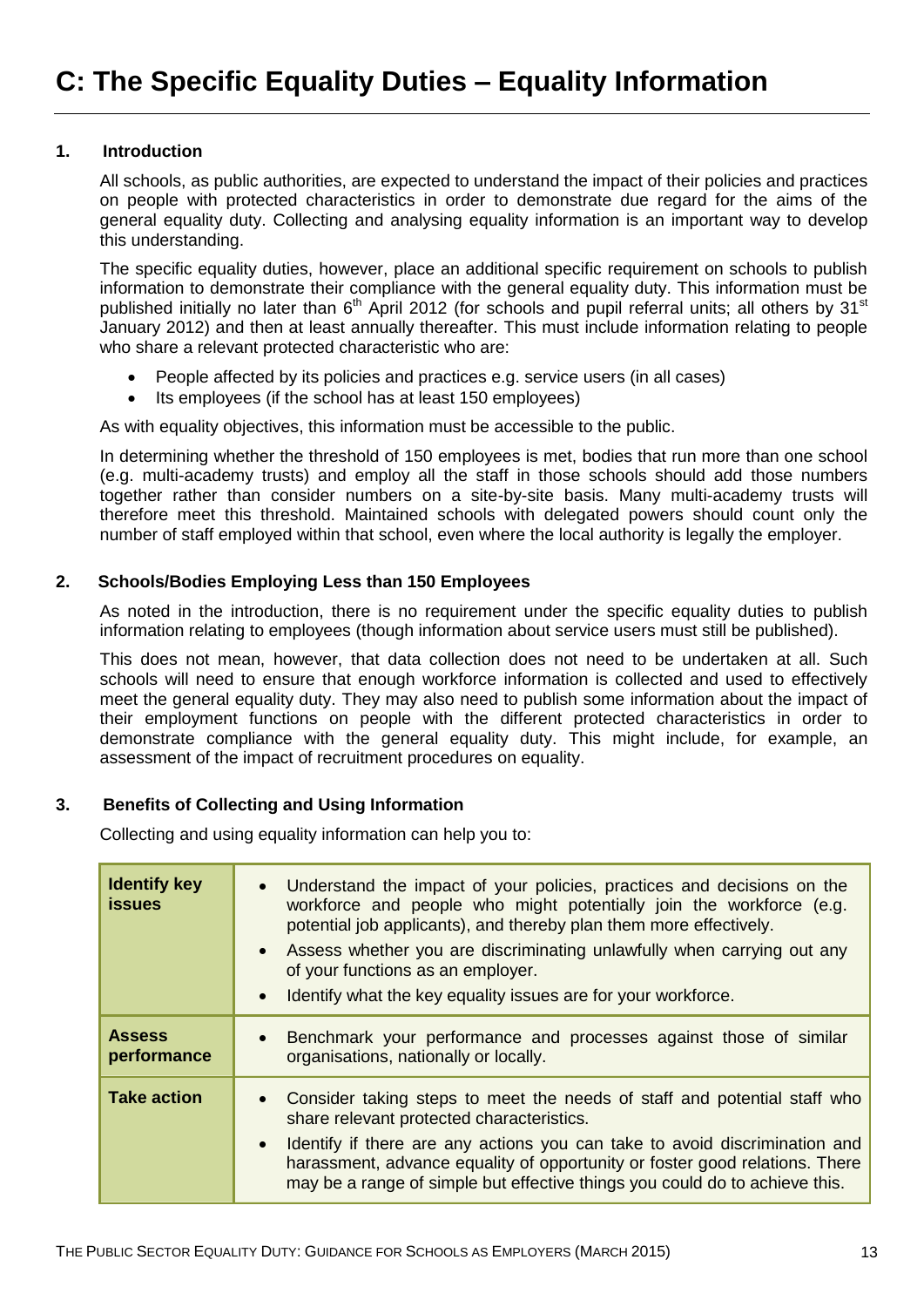| Make informed decisions about staffing policies and practices which are<br>based on evidence about the impact of your activities on equality. |  |
|-----------------------------------------------------------------------------------------------------------------------------------------------|--|
| Develop workforce equality objectives to meet the specific duties.                                                                            |  |
| Have due regard to the aims of the general equality duty by ensuring that<br>staff have appropriate information for decision-making.          |  |

# <span id="page-14-0"></span>**4. What to Collect on Employment**

It is likely that you will want to develop an equality profile of staff to help you to understand key equality issues in your workforce, including any evidence of pay gaps or occupational segregation (this is where staff with certain characteristics are over-represented in particular roles, e.g. women employed as cleaners). In addition, it is likely to be useful to collect and consider information, appropriately disaggregated, about:

- recruitment and promotion
- numbers of part-time and full-time staff
- pay and remuneration
- training
- return to work of women on maternity leave
- return to work of disabled employees following sick leave relating to their disability
- appraisals
- grievances (including about harassment)
- disciplinary action (including for harassment)
- dismissals and other reasons for leaving.

# Wider information

You may wish to consider relevant national reports to get ideas about equality priorities for employment and service provision for your sector or organisation. For schools this might include data from the School Workforce Census and any other information or reports published by the Department for Education containing equality data.

There are also specialist equality organisations, such as the Runnymede Trust, Stonewall, the Fawcett Society, Press for Change, Age UK and RADAR (the disability network), which regularly produce studies and reports which can be of use.

# <span id="page-14-1"></span>**5. Developing Your Information**

# 5.1 Assess What Information You Already Have

- Establish what information you already have (both qualitative and quantitative)
- What format is it in?
- How accurate is it?
- To what extent is it disaggregated (i.e. separated out by protected characteristic)?
- How relevant is it to the aims of the general equality duty?

# 5.2 Addressing Gaps

- Have you got enough, and the right type, of information to enable you to give rigorous consideration to the aims of the general equality duty across all your functions?
- Where gaps are identified:
	- o Prioritise efforts on those gaps that are most relevant to the aims of the general equality duty;
	- o Consider the importance and relevance of the information.
- Remember that you can use qualitative information, such as consultation responses, feedback or equality impact assessments to fill in gaps or interpret quantitative information.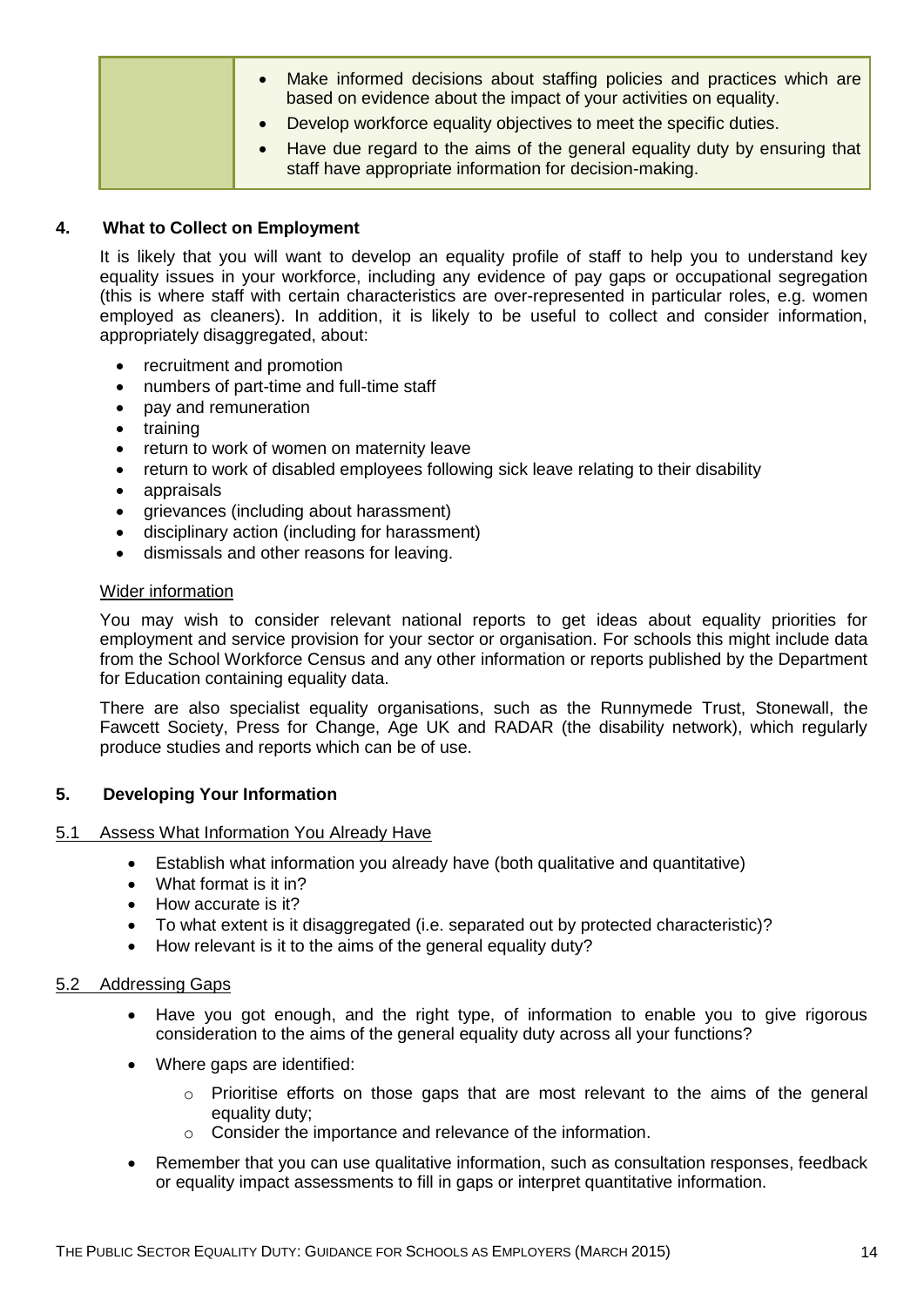If you have identified highly relevant information that is missing and which is not routinely collected you should consider what systems could be set up to do so or find other ways of gathering sufficient information.

#### 5.3 Conducting Staff Surveys or Questionnaires

If you use, or are planning to use, staff questionnaires or surveys, ensure that these are relevant, proportionate and cost-effective. If there is any national/local data against which you intend to benchmark, make sure that questions are harmonised to facilitate comparisons.

Any such questionnaire/survey should be accompanied by information about why the information is collected, and how it will be used. It should also make clear how the information will be stored, and who can access it. Where information can be linked to an individual, it must only be stored with their written permission, so you will need to include a section for their consent. The Information Commissioner's Office website provides advice on data protection:

<span id="page-15-0"></span>[http://www.ico.gov.uk/for\\_organisations/data\\_protection.aspx](http://www.ico.gov.uk/for_organisations/data_protection.aspx)

# **6. Collecting and Monitoring Sensitive Information**

Collecting information in relation to some protected characteristics such as sexual orientation can be sensitive. Before deciding whether to put in place arrangements to gather relevant information through equality monitoring consider:

- Why you want the information. Only collect information that is relevant and that will actually be used.
- Whether the information you need is already available from other sources. Is there national data you could use, or are there are other measures that you could use instead?
- How easy or difficult it will be to get complete information.
- How its potential accuracy and completeness will affect its usefulness.
- The process you might use to gather information and how you will ensure the data remains confidential and anonymous.

Where response rates to questionnaires are routinely low, being clearer about why you are collecting the information, how you intend to use it, and how it is helping improve your performance may improve return rates. It is also important that you do not say, or imply, that monitoring questions are compulsory.

| <b>Disability</b>                   | Disaggregating information simply in terms of whether people are disabled or<br>not is unlikely to give a very complete picture of the disabled people within your<br>workforce. It may be more useful (in larger schools/multi-academy trusts) to<br>gather information about different impairment types. It is usually unlawful to ask<br>any job applicant about their disability or health until after they have been<br>offered a job. However, for the purposes of equality monitoring, you can still ask<br>questions about disability and health that is stored in an anonymous way which<br>is not linked to their application form. Remember that it is important to explain<br>clearly how this information will be processed, as disclosing certain impairments<br>(such as mental health conditions) can be difficult for many people. |
|-------------------------------------|-----------------------------------------------------------------------------------------------------------------------------------------------------------------------------------------------------------------------------------------------------------------------------------------------------------------------------------------------------------------------------------------------------------------------------------------------------------------------------------------------------------------------------------------------------------------------------------------------------------------------------------------------------------------------------------------------------------------------------------------------------------------------------------------------------------------------------------------------------|
| <b>Sexual</b><br><b>Orientation</b> | Monitoring of sexual orientation is new for many organisations. Some staff may<br>feel uncomfortable declaring their sexual orientation. Evidence shows that as<br>organisations improve their systems and create a culture of trust, response<br>rates increase over time. Further information about sexual orientation<br>monitoring is available in the Office of National Statistics (ONS) guidance for the<br>National Statistics harmonised question relating to sexual identity:<br>http://www.ons.gov.uk/ons/rel/ethnicity/measuring-sexual-identity---evaluation-<br>report/2010/index.html                                                                                                                                                                                                                                                |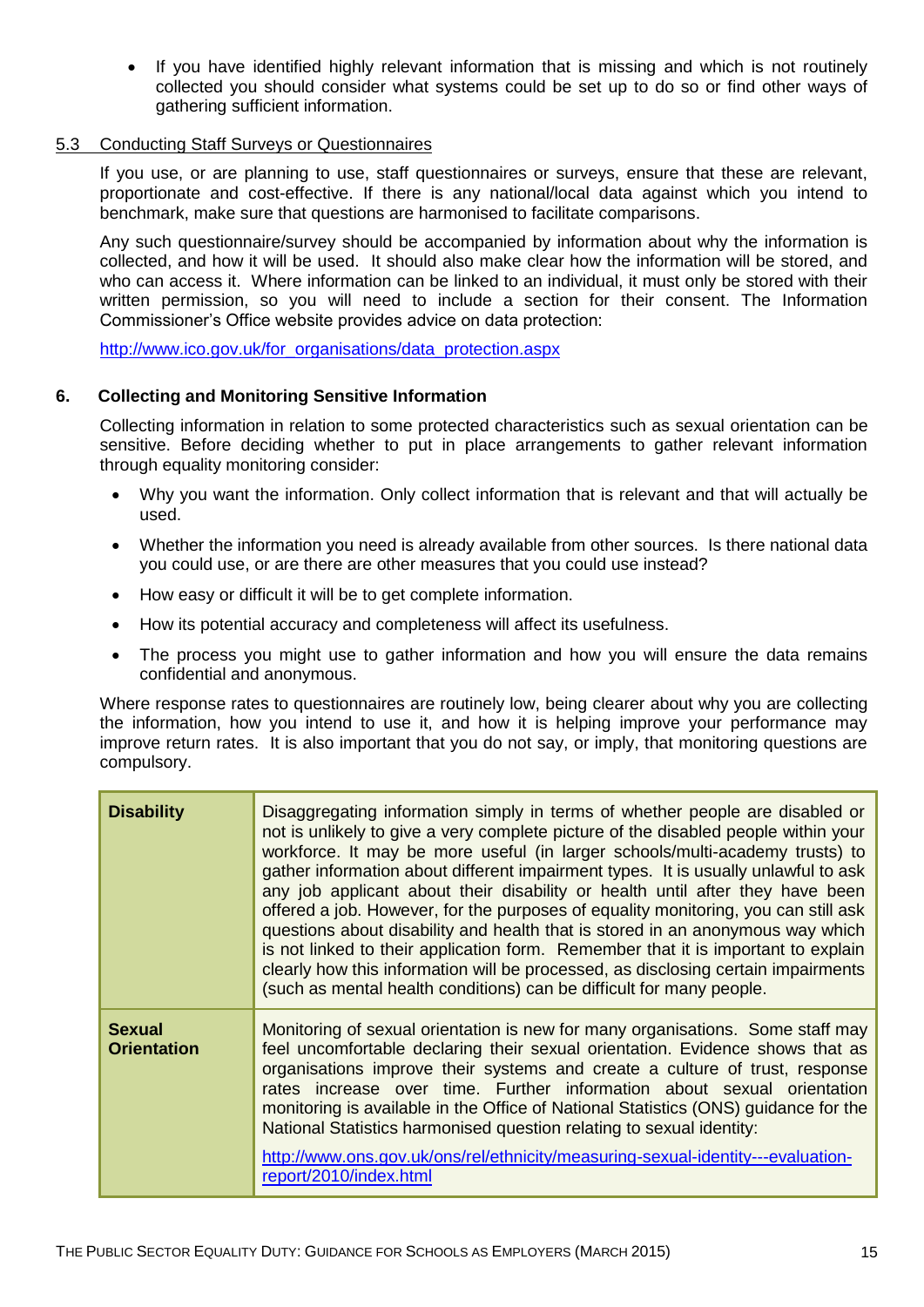|                                      | However, some organisations consider that the approach set out here can lead<br>to under-reporting, particularly among older people. 'Improving sexual<br>orientation monitoring' published by the EHRC explores the case for asking<br>people about sexual orientation, the issues it raises, how questions might be<br>framed more effectively, and the importance of anonymity and confidentiality. It<br>suggests appropriate questions to ask and how the information you collect can<br>be used:<br>http://www.equalityhumanrights.com/uploaded_files/research/improving_sexual<br>_orientation_monitoring_v6_22-12-10.pdf.                 |
|--------------------------------------|---------------------------------------------------------------------------------------------------------------------------------------------------------------------------------------------------------------------------------------------------------------------------------------------------------------------------------------------------------------------------------------------------------------------------------------------------------------------------------------------------------------------------------------------------------------------------------------------------------------------------------------------------|
| <b>Gender</b><br><b>Reassignment</b> | Gender reassignment is a process of transitioning from one gender to another,<br>and it is a protected characteristic in the Equality Act 2010. The Act refers to<br>someone who intends to undergo, is undergoing or has undergone gender<br>reassignment. A person is not required to undergo medical treatment in order to<br>be protected by the Act.                                                                                                                                                                                                                                                                                         |
|                                      | Monitoring the numbers of transsexual people is a very sensitive area and<br>opinion is divided on this matter. Many transsexual people have been bullied,<br>harassed and marginalised, and may fear that disclosure of their status could<br>negatively affect them. Using national reports and engaging with equality<br>organisations may be more appropriate than monitoring in some cases,<br>particularly in smaller organisations like schools.                                                                                                                                                                                           |
|                                      | Further information about monitoring transsexual people and example questions<br>is available on the EHRC's website:                                                                                                                                                                                                                                                                                                                                                                                                                                                                                                                              |
|                                      | http://www.equalityhumanrights.com/uploaded_files/EqualityAct/PSED/collectin<br>g_info_gender_id.pdf                                                                                                                                                                                                                                                                                                                                                                                                                                                                                                                                              |
|                                      | The Gender Recognition Act 2004 requires that people who hold a gender<br>recognition certificate must be treated according to their acquired gender. It is a<br>criminal offence to disclose their status. A transsexual person may consent to<br>you disclosing the information if they decide it is in their interests to do so, but<br>the consent must be explicit. It must not be assumed. Transsexual staff or<br>should not be routinely asked to produce a gender recognition certificate as<br>evidence of their legal gender.                                                                                                          |
| <b>Religion or</b><br><b>Belief</b>  | Monitoring religion or belief can also be a sensitive issue. Varying levels of<br>commitment to particular religions or beliefs can also make it difficult to interpret<br>any information gathered. For example, there may be significant differences<br>between someone who loosely identifies themselves as a Christian but who<br>does not practice the religion, and a person for whom Christianity influences<br>most or all aspects of their lives. Remember also that the Equality Act 2010<br>applies equally to people with no religious belief, like atheists, and people with<br>non-religious philosophical beliefs, like humanists. |
| <b>Equal Pay</b>                     | The Equality Act 2010 gives women and men the right to equal pay for equal<br>work. To comply with the Act, public authorities' pay systems and employment<br>terms should be designed and implemented without sex discrimination or bias.<br>An effective way to identify gender pay gaps, for example, is by undertaking an<br>equal pay audit for gender. Equal pay audits can also be used to assess<br>discriminatory pay gaps for other protected characteristics, such as race or<br>disability.                                                                                                                                           |
|                                      | An equal pay toolkit is available on the EHRC's website with advice on<br>conducting pay audits and a series of practical checklists to help address the<br>more common causes of unequal pay in the workplace, such as starting pay<br>and pay progression. For many schools, pay and conditions are established at<br>local authority level and therefore equal pay audits are not usually likely to be<br>appropriate at a school-level where pay merely reflects the scheme in place.                                                                                                                                                         |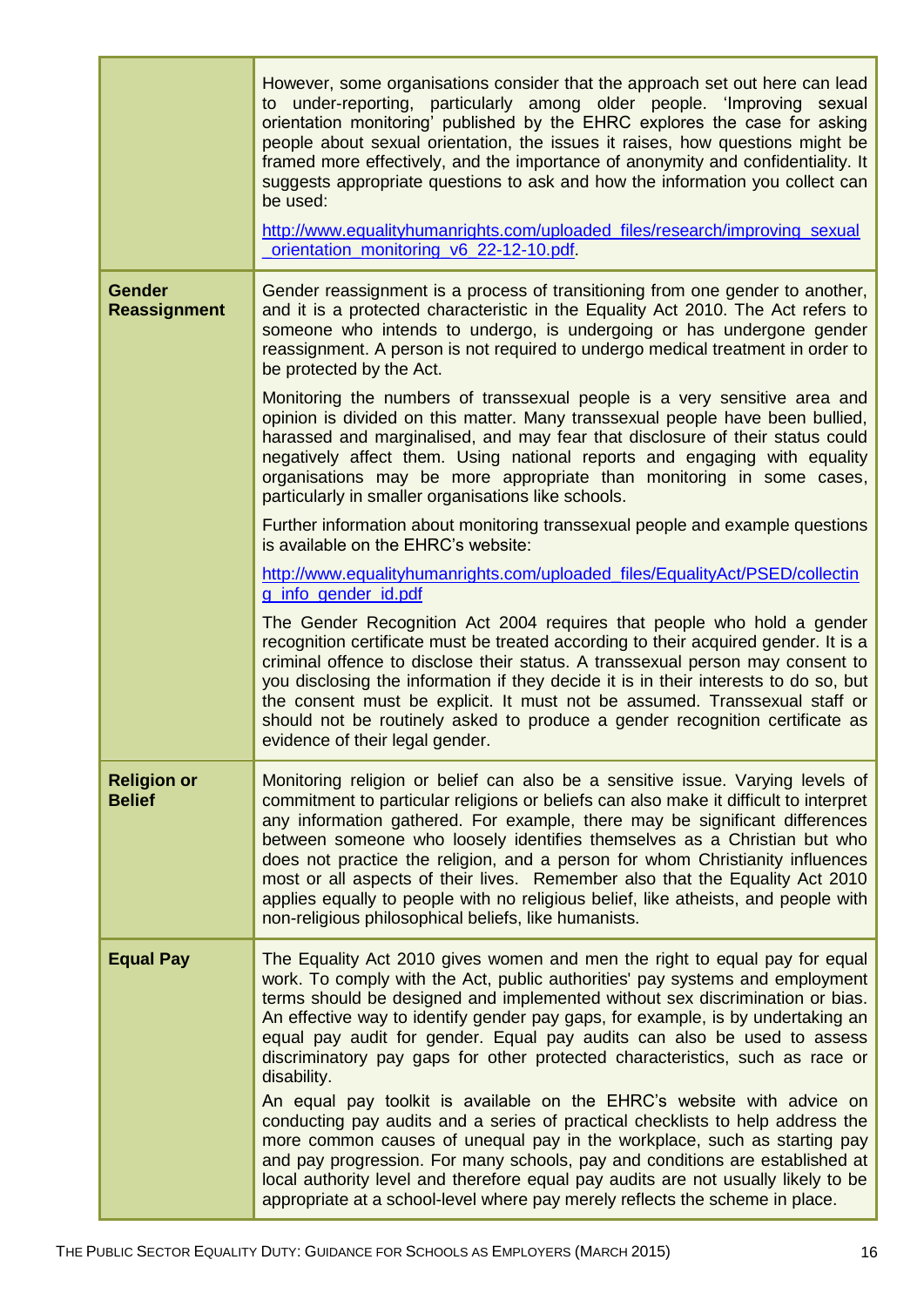| However to the extent that schools retain discretion over setting pay and over<br>pay progression, some level of monitoring of those discretionary decisions and<br>their impact will continue to be appropriate. |
|-------------------------------------------------------------------------------------------------------------------------------------------------------------------------------------------------------------------|
| For the Equal Pay Toolkit, see:                                                                                                                                                                                   |
| http://www.equalityhumanrights.com/private-and-public-sector-<br>guidance/employing-people/managing-workers/equal-pay/equal-pay-audit-<br>toolkit                                                                 |

#### <span id="page-17-0"></span>**7. Publishing Information**

#### 7.1 General

Publishing equality information should enable service users, staff, the EHRC, regulators and other interested parties to assess the equality performance of your school. It will help you to explain how and why you have reached certain conclusions and made certain decisions. It will provide a clear picture of how you have complied with the general equality duty and it will make your decision-making more transparent.

Publishing information is not simply a matter of demonstrating the sufficiency of your equality evidence base. More importantly, it is about demonstrating **how you have used your evidence base to have due regard** to the aims of the general equality duty (i.e. how you have used it in making a particular decision or in the way you have delivered your work).

#### 7.2 What to Publish

The EHRC would normally expect to see the following information for schools/bodies with 150 staff or more:

- the race, disability, gender and age distribution of your workforce at different grades, and whether they are full or part time;
- an indication of the likely representation on sexual orientation and religion and belief, provided that no-one can be identified as a result;
- an indication of any issues for transsexual staff, based on engagement with transsexual staff or equality organisations;
- gender pay gap information;
- information about occupational segregation;
- grievance and dismissal information for people with relevant protected characteristics;
- complaints about discrimination and other prohibited conduct from staff;
- details and feedback of engagement with staff and trade unions;
- quantitative and qualitative research with employees e.g. staff surveys;
- records of how you have had due regard to the aims of the duty in decision-making with regard to your employment, including any assessments of impact on equality and any evidence used;
- details of policies and programmes that have been put into place to address equality concerns raised by staff and trade unions.

The EHRC also suggests that it is useful for bodies to also publish disaggregated information on:

- return to work rates after maternity leave;
- success rates of job applicants;
- take-up of training opportunities;
- applications for promotion and success rates;
- applications for flexible working and success rates:
- other reasons for termination, like redundancy and retirement;
- length of service/time on pay grade;
- pay gap for other protected groups.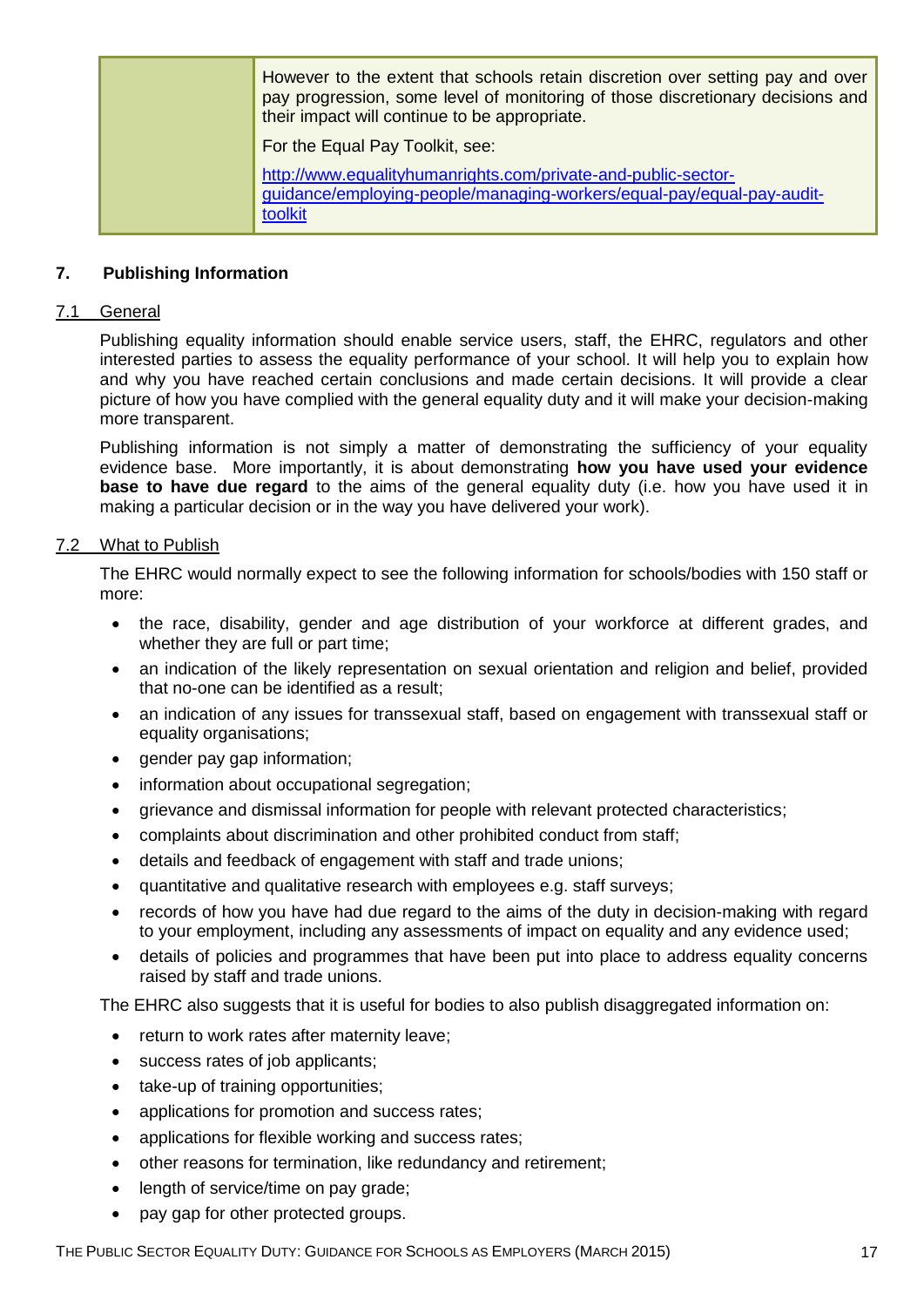Your information will usually fall into two main categories:

1) **information to identify equality issues** such as equality monitoring information about employees.

2) **information about steps taken to have due regard** to the aims of the general equality duty, e.g. any records about how you had due regard in making certain decisions, information that was considered in that decision-making (including engagement), consideration of steps to mitigate adverse impacts, or details of policies to address equality concerns.

Asking yourself the following questions may be useful when deciding what information is most useful to publish:

- What was the evidence on which you relied in decision-making about a policy which is likely to have a significant impact on staff with any of the protected characteristics?
- Is it clear how the information contributed to decision-making about a policy which is likely to have a significant impact on staff with any of the protected characteristics?
- Can the information be used to benchmark a key issue?
- Can the information be used to identify a trend relating to a key function of your organisation?
- Does the information highlight a key equality issue for your organisation?
- Will the information be useful for external stakeholders to enable them to assess your performance on equality across key functions for all protected characteristics?

Although the specific duties do not require you to provide contextual information, your information will be more accessible if you point out any key trends, or if you provide a short narrative to introduce the information that you publish.

#### *A Note on Proportionality*

It is understood and expected that large organisations, such as government departments, will need to publish a much more detailed account of its equality considerations and performance than small schools. Primary schools, for example, may only need simple methods for publishing information, such as by publishing a short evidenced account of its equality priorities and work, with an indication of key trends and issues. A large, multi-academy trust, on the other hand, would be expected to reflect its wider responsibilities and range of functions within its information.

#### 7.3 When and Where to Publish

As previously noted, the initial deadline for publishing equality information (where the school has at least 150 employees) was  $6<sup>th</sup>$  April 2012 for maintained schools, academies and PRUs, and 31 $<sup>st</sup>$ </sup> January 2012 for other education institutions.

The equality information does not have to be in any particular format or document. It could be in an annual report or on a dedicated page on the school's website, for example. If it can be found within a larger report, it should be clearly signposted on the website so that the general public can easily see where to find it.

#### 7.4 Format of Information

Published equality information must be 'accessible to the public'. The EHRC recommends that information is made available in accessible formats or in different languages, as appropriate.

The Public Sector Transparency Board's Public Data Principles suggest that information should be published in open, standardised and re-useable formats. This usually means publishing it in PDF, accessible Word, or open document formats. Take account of any feedback you receive about how accessible your information is, and act on it when it is reasonable to do so.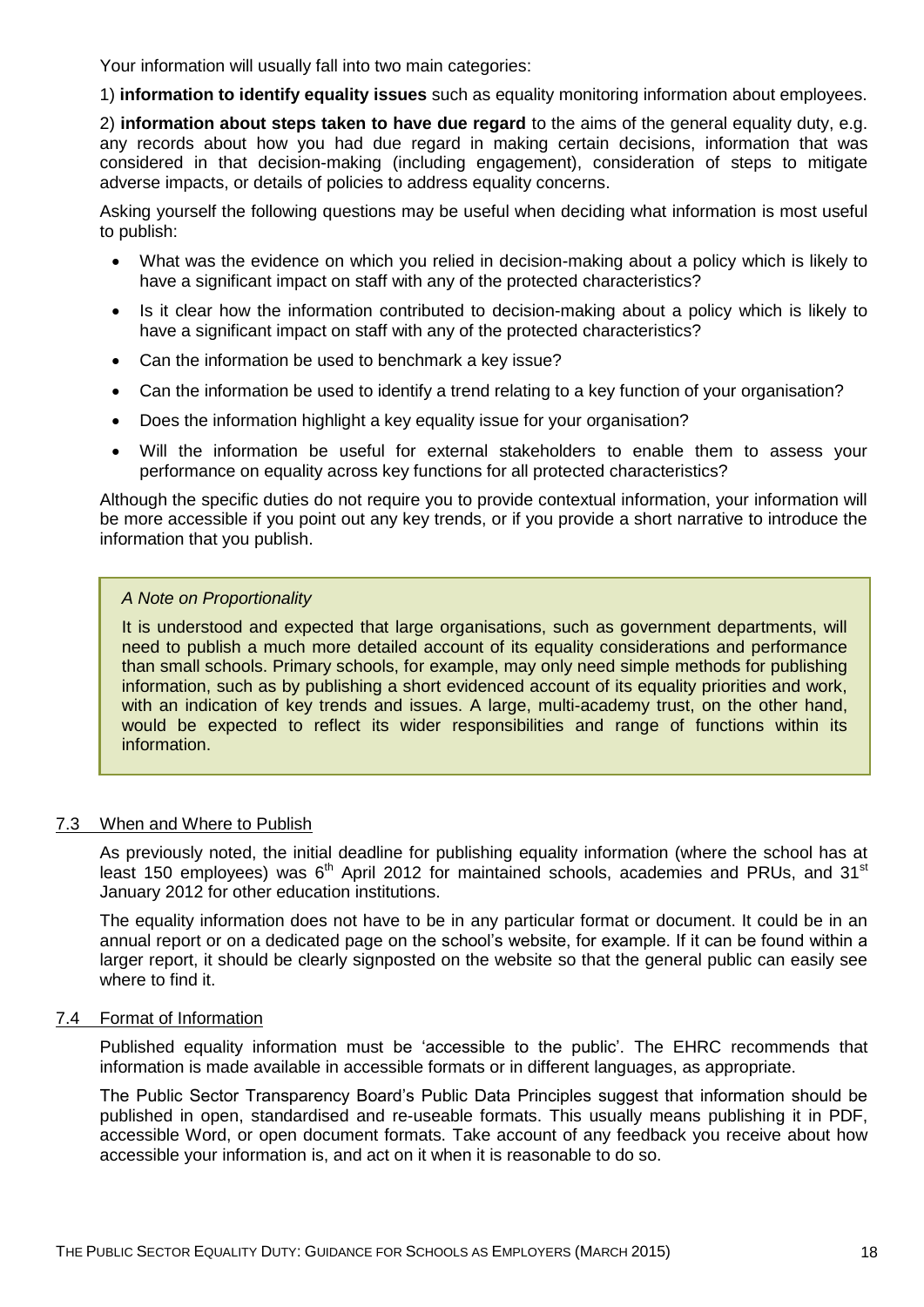#### 7.5 The Data Protection Act

When processing and publishing equality information you must consider the privacy and compliance implications of the Data Protection Act 1998.

Sometimes, it might be possible to identify individuals directly from monitoring information. This may be particularly the case for information that relates to small numbers of people. Where the number of staff with a particular protected characteristic is fewer than 10, and the information is 'sensitive personal information' that might lead to individuals being identified, it is good practice to replace the number with an asterisk. Where you do this, check that it is not possible to work out this missing data from the other information that you publish. Other ways to prevent individuals from being identified include, for example, using ranges or bands, or by disaggregating your published information less.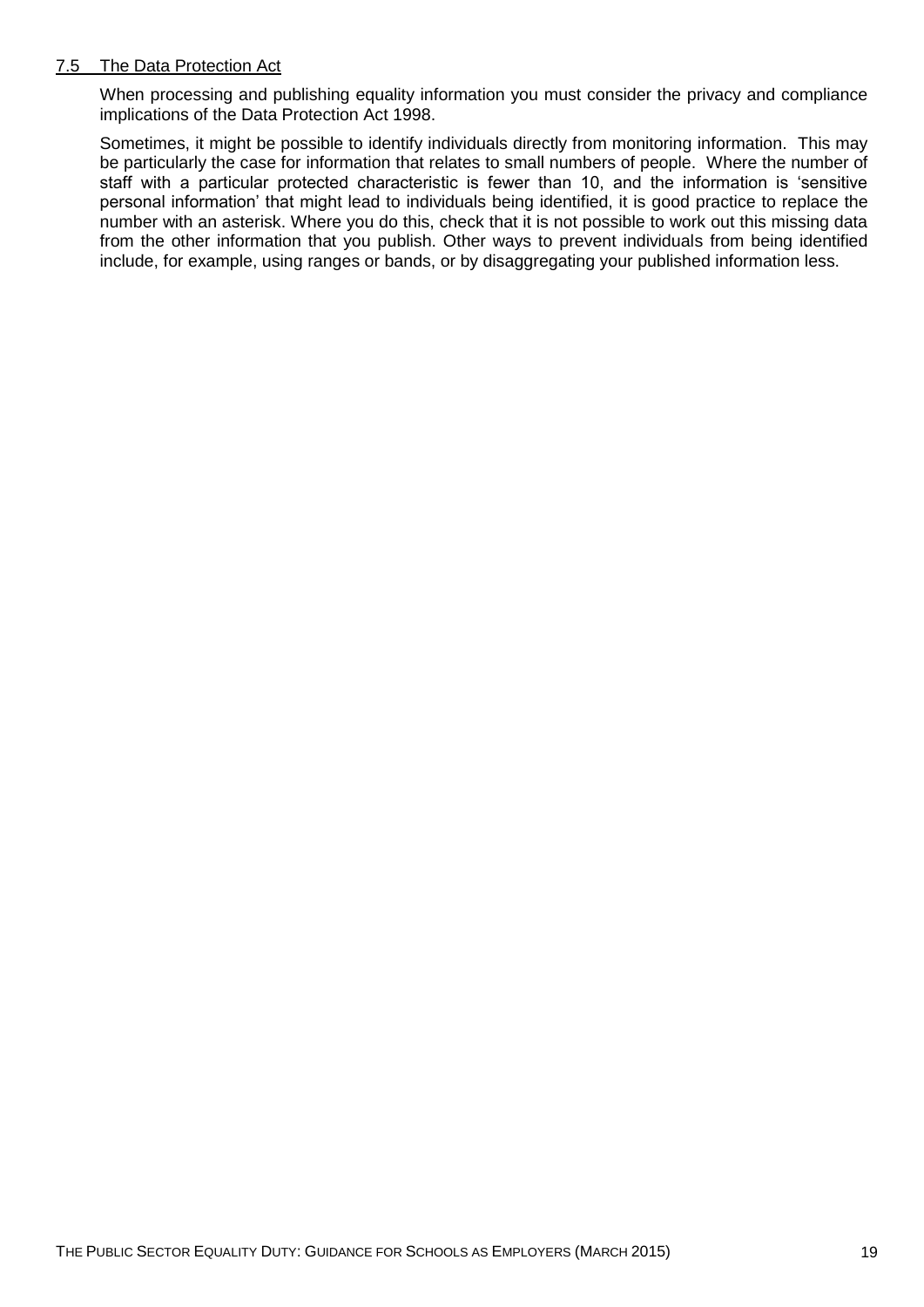#### <span id="page-20-1"></span><span id="page-20-0"></span>**1. Introduction**

All public authorities, including schools, are required to have due regard to the aims of the general equality duty when making decisions and when setting policies. **Understanding the effect of your policies and practices on people with different protected characteristics is an important part of complying with the general equality duty.** This can help you to consider whether the policy will be effective for all sorts of different people and to identify any negative impacts or potential unlawful discrimination, as well as any positive opportunities to advance equality. Identifying these areas may help you to develop practical courses of action to mitigate negative consequences or to promote positive ones.

The general equality duty does not set out a particular process that public authorities are expected to follow. It is up to each authority to choose the most effective approach for them, which will vary depending on the size of the organisation, the functions they carry out, and the nature of the particular decision.

Whilst this requirement to have due regard to the aims of the general equality duty in relation to decision-making and policies applies across a school's functions and areas of responsibility, for the purposes of this guidance the focus is on employment policies and decision-making.

#### <span id="page-20-2"></span>**2. What Should be Assessed?**

# 2.1 Policy/Practice Areas

To fulfil the duty, schools need to understand the impact of their employment policies, practices and decisions on equality. Take a proportionate approach to what you need to consider that is suitable bearing in mind the size, resources and functions of the school. Policy areas can be formal or informal and those to consider will usually include:

- Employment policies and procedures (e.g. recruitment procedures, pay policy);
- Key decisions (e.g. decision to reduce staffing numbers);
- Staffing-related policies that set criteria or guidelines for others to use (e.g. guidelines for appraisers)

#### 2.2 New Policies

For **new** policies, consider their potential impact on equality throughout the process of developing the policy, starting early on. You should not wait for information to be available on the actual impact when it is implemented as this will prevent your assessment from influencing your policy development and decision-making. When data on the actual impact of your final policy does becomes available, consider it to see if your earlier assessment was correct, and whether refinements to the policy are necessary in light of this information.

#### 2.3 Existing Policies

Existing policies should be assessed when they come up for review, or at any other time when it may be appropriate (such as following a critical audit or Ofsted inspection).

#### 2.4 Policies Developed By Outside Parties

**Model HR policies provided by Babcock 4S** will have been developed with equality considerations in mind, however the responsibility for considering the potential impact ultimately falls to each individual school where the policy is adopted, as the staff profile, and thus the equality considerations, will not be the same in every establishment.

**Policies/procedures that you are required to implement** (e.g. because of school staffing regulations or statutory codes of practice) are ultimately the responsibility of the government department that has developed it. You may, however, have choices in how you implement it (for example, there may be certain parameters the school is expected to operate within but the exact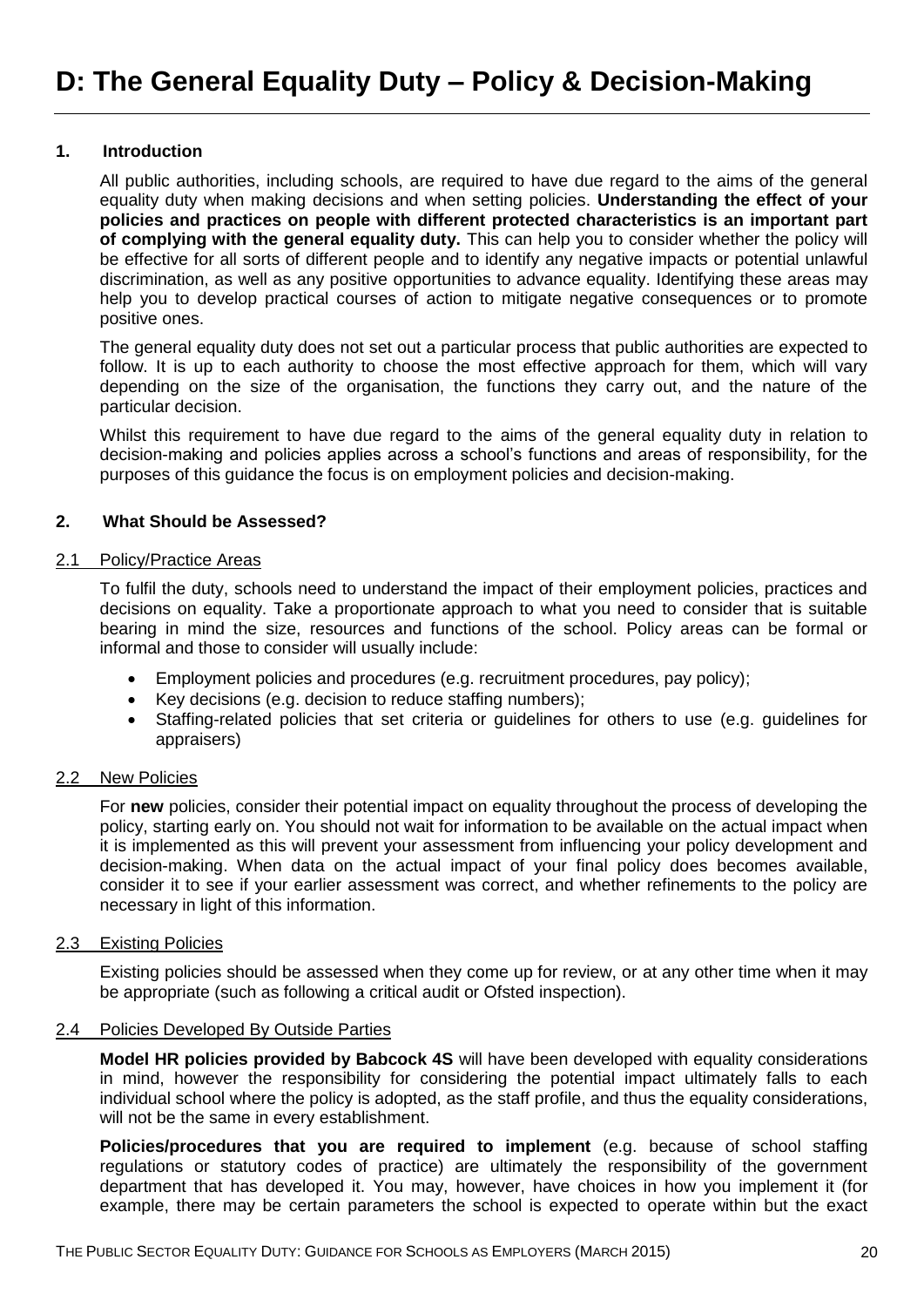operation of a policy may be determined locally). Consider whether any mitigating measures or alternative ways of delivering your policies are required in order to minimise any negative impacts on people with different protected characteristics.

#### 2.5 Who Should Undertake Assessments?

Assessing the impact on equality is most effective when it is integrated into day-to-day policy-making, business planning and other decision-making arrangements. It should not be an administrative task, but a core part of policy making, in the same way that resources and risk are considered. If you have a designated equality lead, they can provide useful expertise, but it is good practice for people across the organisation to take ownership of this work as an integral part of policy development. Staff will therefore benefit from clear advice and information about the approach they should take when assessing impact on equality in their day-to-day work.

If an assessment of a policy, or elements of it (such as information gathering) are outsourced, it is important to remember that the school is legally accountable for any decisions that are made as a result.

#### 2.6 How Should Assessments Be Undertaken and the Findings Used?

There is no prescribed methodology for assessing the impact on equality. Developing your own method can help you to take a consistent and proportionate approach. The important thing is that the method works for you and enables you to meet your legal obligations.

In practice, you can choose whether to extend an existing approach or method to all of the protected characteristics, or develop a new approach for your school. If you decide to adapt your existing approach, consider reviewing it to ensure that it is effective and proportionate, and that it meets all the requirements of the general equality duty. You no longer need to produce a document called an 'equality impact assessment', but schools may choose to do so where they have found it to be helpful. If challenged, you need to be able to demonstrate how you have had due regard to the aims of the general equality duty.

#### **A good method:**

- Is integrated into mainstream policy development and decision-making.
- Has the backing and buy-in of senior staff (including sign-off).
- Draws on relevant equality information and the results of any engagement activity.
- Ensures timely and informed consideration of the aims of the general equality duty, and keeps a record of this.
- Records the reason for any decision that a policy has no relevance to the aims of the general equality duty.
- Requires decision-makers to consider taking steps to mitigate adverse impacts where they have been identified.
- Documents how information about the actual impact of the policy will be used to review the policy in future, if necessary.
- Is regularly reviewed to ensure that it is effective and up-to-date.

The steps on the following pages are a suggested approach rather than a prescribed requirement under the general equality duty. They are based on the legal principles for compliance established by case law under the previous equality duties.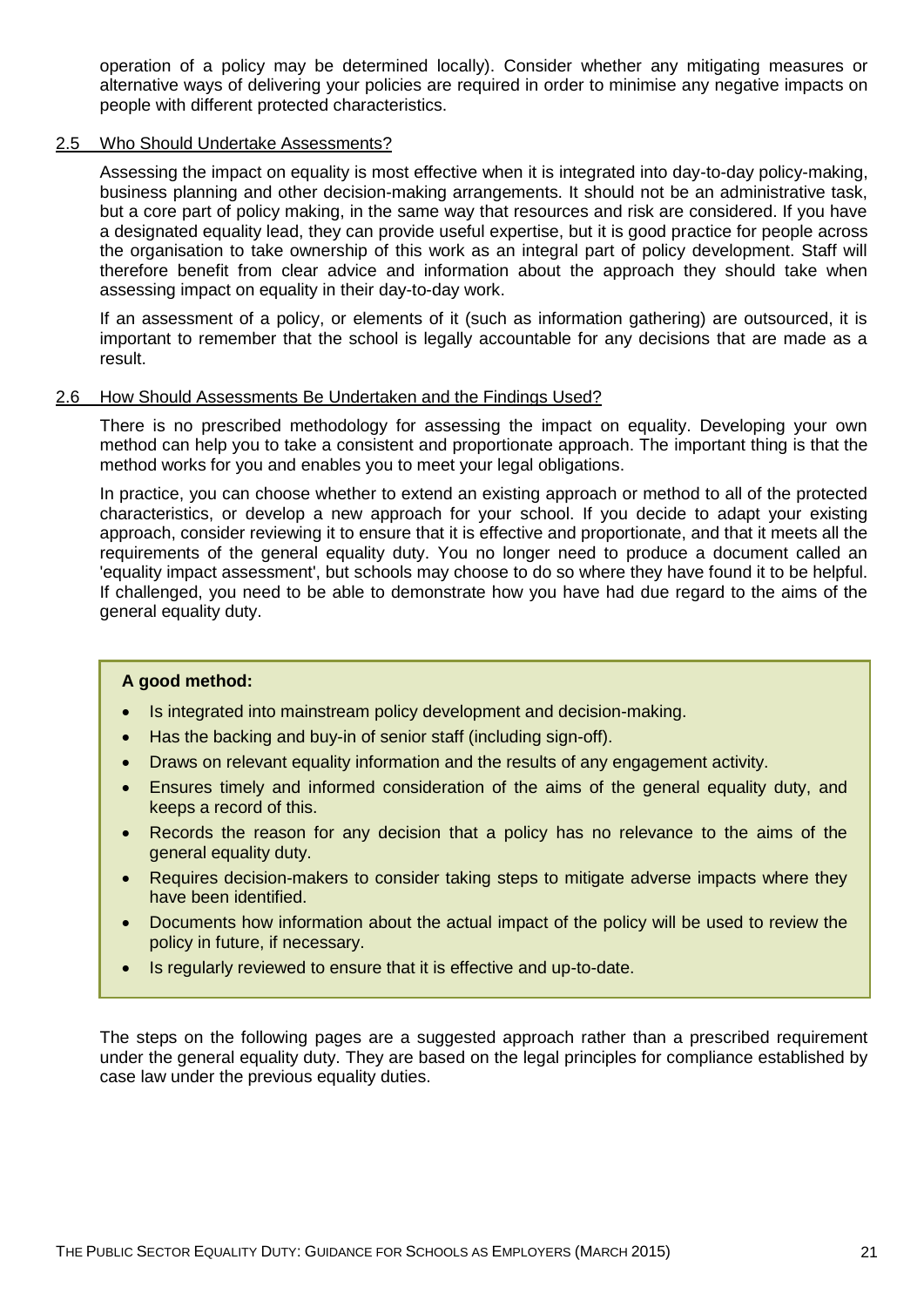| <b>Prioritise Your</b><br><b>Policies</b>                    | Check all of your employment policies to establish their relevance to equality.<br>Employment policies that are likely to be particularly important for advancing<br>equality or fostering good relations would include recruitment policies and pay<br>policies.                                                                                                                                                                                                                                                                                                                                                                                                      |
|--------------------------------------------------------------|------------------------------------------------------------------------------------------------------------------------------------------------------------------------------------------------------------------------------------------------------------------------------------------------------------------------------------------------------------------------------------------------------------------------------------------------------------------------------------------------------------------------------------------------------------------------------------------------------------------------------------------------------------------------|
|                                                              | Equally, some employment policies may not be particularly relevant to equality.<br>The following questions can help you to determine relevance to equality, but<br>this is not an exhaustive list:                                                                                                                                                                                                                                                                                                                                                                                                                                                                     |
|                                                              | Who is affected by the policy and how significant is the impact on them?<br>$\bullet$                                                                                                                                                                                                                                                                                                                                                                                                                                                                                                                                                                                  |
|                                                              | Is it likely to affect people with particular protected characteristics<br>$\bullet$<br>differently?                                                                                                                                                                                                                                                                                                                                                                                                                                                                                                                                                                   |
|                                                              | Is it a major policy, significantly affecting the treatment of employees or<br>$\bullet$<br>impacting on major decisions which might affect employment?                                                                                                                                                                                                                                                                                                                                                                                                                                                                                                                |
|                                                              | Does the policy relate to areas of employment or prospective employment<br>$\bullet$<br>that engagement has identified as being important to people with particular<br>protected characteristics?                                                                                                                                                                                                                                                                                                                                                                                                                                                                      |
|                                                              | Does the policy relate to an area with known inequalities?<br>$\bullet$                                                                                                                                                                                                                                                                                                                                                                                                                                                                                                                                                                                                |
|                                                              | Does the policy relate to any equality objectives that have been set?<br>$\bullet$                                                                                                                                                                                                                                                                                                                                                                                                                                                                                                                                                                                     |
|                                                              | If you decide that a policy is not relevant to equality, you should be confident of<br>your reasons for this. The fact that 'no information is available' would not be<br>adequate. Recording your reasons for why a policy is not relevant will help you<br>to increase transparency, encourage engagement and may assist in                                                                                                                                                                                                                                                                                                                                          |
|                                                              | demonstrating compliance with the general equality duty.                                                                                                                                                                                                                                                                                                                                                                                                                                                                                                                                                                                                               |
| <b>Gather</b><br><b>Relevant</b><br><b>Information</b>       | For policies that are relevant to equality, take steps to gather any basic<br>equality information to help you undertake your assessment. At this time it is<br>useful to bring together the key people who are likely to be involved in<br>developing and implementing the policy.                                                                                                                                                                                                                                                                                                                                                                                    |
|                                                              | Establish how the aims of the policy relate to equality.                                                                                                                                                                                                                                                                                                                                                                                                                                                                                                                                                                                                               |
|                                                              | Consider which aspects of the policy are most relevant to equality.<br>$\bullet$<br>This will help you to focus your attention on the most important areas,<br>including the inter-relationship between policies.                                                                                                                                                                                                                                                                                                                                                                                                                                                      |
|                                                              | Think about which aims of the general equality duty and which<br>protected characteristics your policy is most relevant to.                                                                                                                                                                                                                                                                                                                                                                                                                                                                                                                                            |
|                                                              | If you do not have equality information about people with particular<br>protected characteristics, consider whether you need to fill these<br>information gaps. This could mean undertaking some research or<br>engagement work. If it is not possible to collect this in time to inform<br>your assessment, consider how you can increase your understanding<br>in the short term before undertaking more robust research at a later<br>date.                                                                                                                                                                                                                         |
| <b>Analyse Your</b><br><b>Equality</b><br><b>Information</b> | Bringing together your equality information and analysing it will enable you to<br>make a judgement about what the likely impact of the policy will be on equality.<br>Consider what questions will help you to understand the potential impact of the<br>policy on equality. For some policies, the relevant questions will be obvious. For<br>example, when reviewing a recruitment policy for disability equality, it would be<br>useful to establish how many disabled people have applied for posts, how many<br>were appointed, and at what grades. Other information may also be useful, such<br>as how long people stay in an organisation and why they leave. |
|                                                              | For other policies, the questions will be less obvious, but you may find it useful<br>to ask yourself the following:                                                                                                                                                                                                                                                                                                                                                                                                                                                                                                                                                   |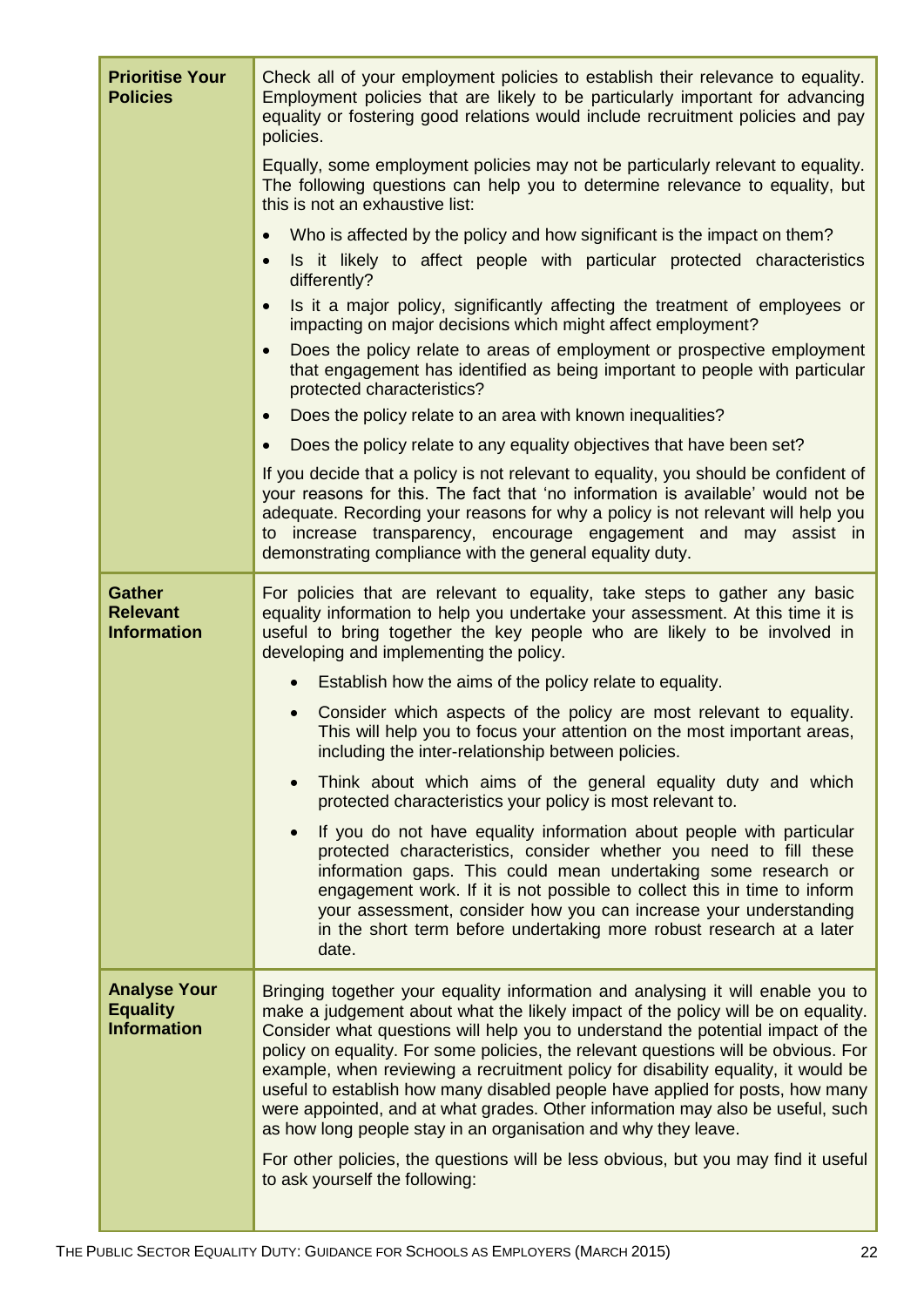|                                               | Do policy outcomes and service take-up differ between people with different<br>$\bullet$<br>protected characteristics?                                                                                                                                                                                                                                                                                                                                                                                                                                                                                                                      |
|-----------------------------------------------|---------------------------------------------------------------------------------------------------------------------------------------------------------------------------------------------------------------------------------------------------------------------------------------------------------------------------------------------------------------------------------------------------------------------------------------------------------------------------------------------------------------------------------------------------------------------------------------------------------------------------------------------|
|                                               | What are the key findings of your engagement?<br>$\bullet$                                                                                                                                                                                                                                                                                                                                                                                                                                                                                                                                                                                  |
|                                               | If there is a greater impact on one group, is that consistent with the policy<br>$\bullet$<br>aims?                                                                                                                                                                                                                                                                                                                                                                                                                                                                                                                                         |
|                                               | If the policy has s negative impact on people with particular characteristics,<br>$\bullet$<br>what steps can be taken to mitigate these effects?                                                                                                                                                                                                                                                                                                                                                                                                                                                                                           |
|                                               | Does any part of the policy discriminate unlawfully?<br>$\bullet$                                                                                                                                                                                                                                                                                                                                                                                                                                                                                                                                                                           |
|                                               | Will the policy deliver practical benefits for certain groups?<br>$\bullet$                                                                                                                                                                                                                                                                                                                                                                                                                                                                                                                                                                 |
|                                               | Does the policy miss opportunities to advance equality of opportunity and<br>$\bullet$<br>foster good relations?                                                                                                                                                                                                                                                                                                                                                                                                                                                                                                                            |
|                                               | Do other policies need to change to enable this policy to be effective?<br>$\bullet$                                                                                                                                                                                                                                                                                                                                                                                                                                                                                                                                                        |
|                                               | In identifying whether a proposed policy may discriminate unlawfully, consider<br>the scope of discrimination as set out in the Equality Act 2010. As well as direct<br>and indirect discrimination, prohibited acts include (but are not limited to)<br>harassment, victimisation and failure to make a reasonable adjustment.                                                                                                                                                                                                                                                                                                             |
|                                               | Remember that assessing impact on equality is not simply about identifying,<br>and mitigating or removing, negative effects or discrimination. It is also an<br>opportunity to identify ways to advance equality of opportunity and foster good<br>relations. This may involve using positive action measures within your services<br>or employment, as permitted under the Equality Act 2010.                                                                                                                                                                                                                                              |
|                                               | Understanding the impact on equality will be easier for existing policies. In this<br>case you can evaluate the policy in light of existing evidence about actual<br>impact, and make a reasonable and informed judgement about whether the<br>policy is having positive or negative consequences for particular protected<br>characteristics. This will enable you to decide whether you need to amend your<br>policy or introduce measures to mitigate an adverse impact on certain groups.                                                                                                                                               |
| <b>Make Your</b><br><b>Decision</b>           | The consideration given to equality in your decision-making should be<br>proportionate to the importance of the policy to advancing equality and fostering<br>good relations. In some cases, the policy will be critical to those aims. In other<br>cases it will be less so. In all decisions, financial and other considerations will<br>inevitably also be important. You should ensure that appropriate weight is given<br>to equality, alongside other considerations. The weight given to different factors<br>can be challenged in court if a decision is deemed to be irrational or based on<br>irrelevant considerations or facts. |
|                                               | Your decision-making may mean that your policies will benefit certain groups of<br>people. A strong evidence base and transparency about how you reached your<br>decision should help you to explain and justify your decisions internally and<br>externally. Having your decisions and rationale easily accessible should also<br>help to counter any misconceptions.                                                                                                                                                                                                                                                                      |
| Choose a<br><b>Course of</b><br><b>Action</b> | As a result of your assessment, your findings may lead you to take one of the<br>following courses of action:                                                                                                                                                                                                                                                                                                                                                                                                                                                                                                                               |
|                                               | <b>Continue the policy</b> – Your assessment demonstrates that the policy<br>shows no potential for discrimination and you have taken all appropriate<br>opportunities to advance equality of opportunity and foster good<br>relations between people with different protected characteristics.<br>Document the reasons for this and the information you used to make this<br>decision.                                                                                                                                                                                                                                                     |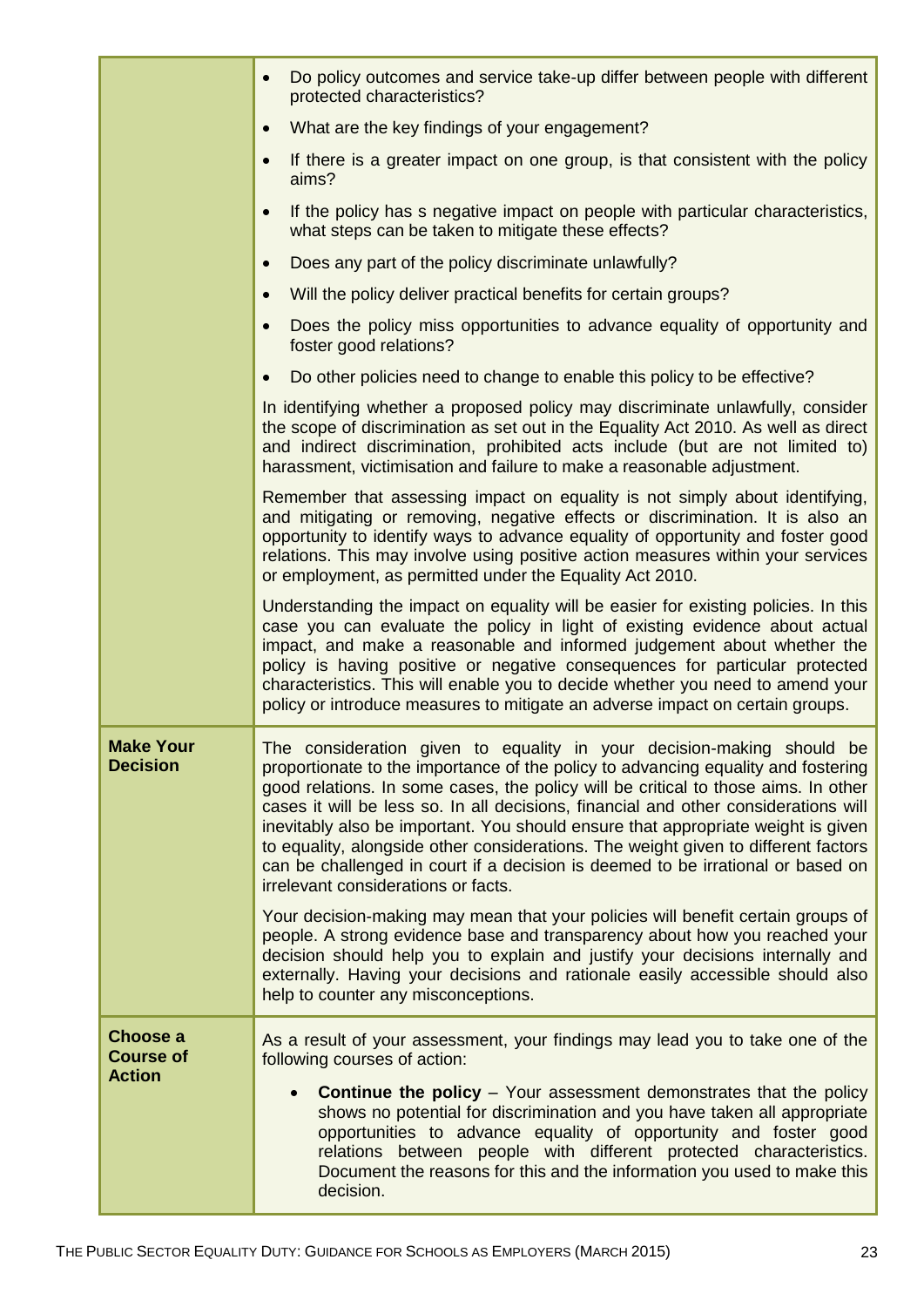|                                                          | Justify and continue the policy $-$ Ultimately, there may be other<br>factors (such as other policy aims or financial constraints) which make it<br>reasonable for you to decide to adopt the policy despite its adverse<br>equality impact. This is an option where your policy does not unlawfully<br>discriminate, or where the discrimination can be objectively justified. If<br>your decision is challenged, you will need to be able to satisfy a court<br>that you had due regard to the aims of the general equality duty when<br>you reached your decision. It is therefore particularly important that you<br>document your reasons and the information you used to reach them.<br>You may find it helpful to seek legal advice before adopting this<br>approach. |
|----------------------------------------------------------|------------------------------------------------------------------------------------------------------------------------------------------------------------------------------------------------------------------------------------------------------------------------------------------------------------------------------------------------------------------------------------------------------------------------------------------------------------------------------------------------------------------------------------------------------------------------------------------------------------------------------------------------------------------------------------------------------------------------------------------------------------------------------|
|                                                          | <b>Change the policy</b> – This involves making changes to the policy to<br>ensure it does not adversely affect certain groups of people, or miss<br>opportunities to affect them positively. This can involve taking steps to<br>mitigate adverse impacts, or to bolster or tailor positive ones. It is<br>lawful under the Act to treat people differently in some circumstances,<br>such as putting in place single-sex provision where there is a need for it.<br>Document the reasons for this and the information you used to make this<br>decision.                                                                                                                                                                                                                   |
|                                                          | <b>Stop the policy</b> – If a policy shows unlawful discrimination that cannot<br>be changed or objectively justified, consider stopping it in order to avoid<br>being sued for breach of the Equality Act 2010. Document the reasons<br>for this and the information you used to make this decision.                                                                                                                                                                                                                                                                                                                                                                                                                                                                        |
|                                                          | When decisions have been made, the governing body should agree them.                                                                                                                                                                                                                                                                                                                                                                                                                                                                                                                                                                                                                                                                                                         |
| <b>Document</b><br><b>Your Findings</b><br>and Decisions | Documenting the impact of your policy on equality and the decisions you take<br>will enable you to show that the general equality duty is being met. It was held in<br>R (Kaur and Shah) v. London Borough of Ealing that:                                                                                                                                                                                                                                                                                                                                                                                                                                                                                                                                                   |
|                                                          | 'The process of assessments should be recorded records contribute to<br>transparency. They serve to demonstrate that a genuine assessment has been<br>carried out at a formative stage. They further tend to have the beneficial effect<br>of disciplining the policy-maker to undertake the conscientious assessment of<br>the future impact of [his/her] proposed policy.'                                                                                                                                                                                                                                                                                                                                                                                                 |
|                                                          | In order to meet your obligations under the specific duties it is advisable to keep<br>records of your findings and decisions, which you may wish to publish. These<br>records need not take any particular format. For example, the minutes of a<br>meeting where the issues were discussed and the data presented to attendees<br>might be sufficient.                                                                                                                                                                                                                                                                                                                                                                                                                     |
|                                                          | You might like to keep a note of key pieces of information, such as:                                                                                                                                                                                                                                                                                                                                                                                                                                                                                                                                                                                                                                                                                                         |
|                                                          | Your assessment of the relevance of the policy to the different aims of<br>the general equality duty.                                                                                                                                                                                                                                                                                                                                                                                                                                                                                                                                                                                                                                                                        |
|                                                          | Your assessment of the actual or potential impact of the policy, with<br>regard to the aims of the general equality duty.                                                                                                                                                                                                                                                                                                                                                                                                                                                                                                                                                                                                                                                    |
|                                                          | What equality information you drew on, including from engagement<br>work, in developing the policy and assessing its likely impact on equality.                                                                                                                                                                                                                                                                                                                                                                                                                                                                                                                                                                                                                              |
|                                                          | How this information informed your decision-making, and whether<br>changes were made to your proposals as a result of your assessment of<br>their impact.                                                                                                                                                                                                                                                                                                                                                                                                                                                                                                                                                                                                                    |
|                                                          | How you will review the actual impact after implementation of the policy.                                                                                                                                                                                                                                                                                                                                                                                                                                                                                                                                                                                                                                                                                                    |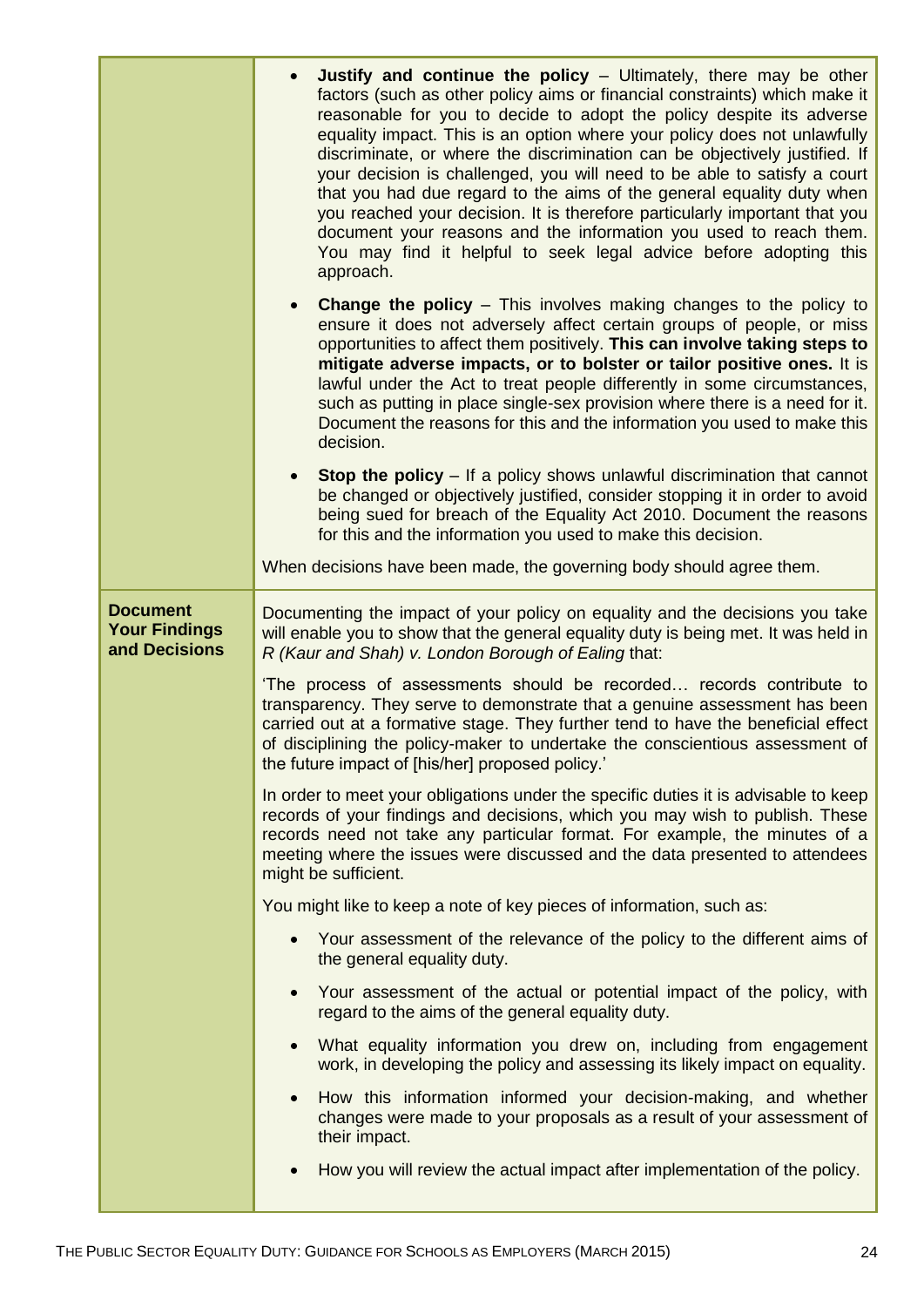| <b>Publish Your</b><br><b>Findings and</b><br><b>Decisions</b>        | Schools need to publish equality information to demonstrate compliance with<br>the general equality duty. In practice, documentation about your<br>assessments of impact on equality is likely to be a key component of this<br>information. You may find it easier to have a structured way of publishing both<br>the findings of impact on equality, and the decisions you made as a result of<br>them, that links with your wider publication of policies and equality information.<br>The EHRC recommends that you publish some records of your equality<br>considerations alongside the relevant policy.                                                                                                                                |
|-----------------------------------------------------------------------|----------------------------------------------------------------------------------------------------------------------------------------------------------------------------------------------------------------------------------------------------------------------------------------------------------------------------------------------------------------------------------------------------------------------------------------------------------------------------------------------------------------------------------------------------------------------------------------------------------------------------------------------------------------------------------------------------------------------------------------------|
| <b>Monitor Actual</b><br>Impact &<br><b>Review</b><br><b>Policies</b> | Assessing the impact on equality is an ongoing process that does not end<br>once a policy has been agreed or implemented. Your assessment will have<br>helped you to anticipate and address the policy's potential impact on different<br>groups. However, the actual impact of the policy will only be known once it has<br>been introduced. You may find that you need to revise the policy if an<br>unexpected negative impact occurs. You may find it helpful to set out when the<br>policy will be reviewed. Reviewing a policy will involve using the experience<br>gained through implementation to consider any possible adjustments. Issues to<br>be considered include:<br>How and when you will measure the impact of the policy. |
|                                                                       | When the policy will be reviewed and what could trigger an early revision.<br>Who will be responsible for monitoring and review.                                                                                                                                                                                                                                                                                                                                                                                                                                                                                                                                                                                                             |
|                                                                       | What type of information is needed for monitoring and when it will be<br>analysed.                                                                                                                                                                                                                                                                                                                                                                                                                                                                                                                                                                                                                                                           |
|                                                                       | How to engage stakeholders in implementation, monitoring and review.<br>$\bullet$                                                                                                                                                                                                                                                                                                                                                                                                                                                                                                                                                                                                                                                            |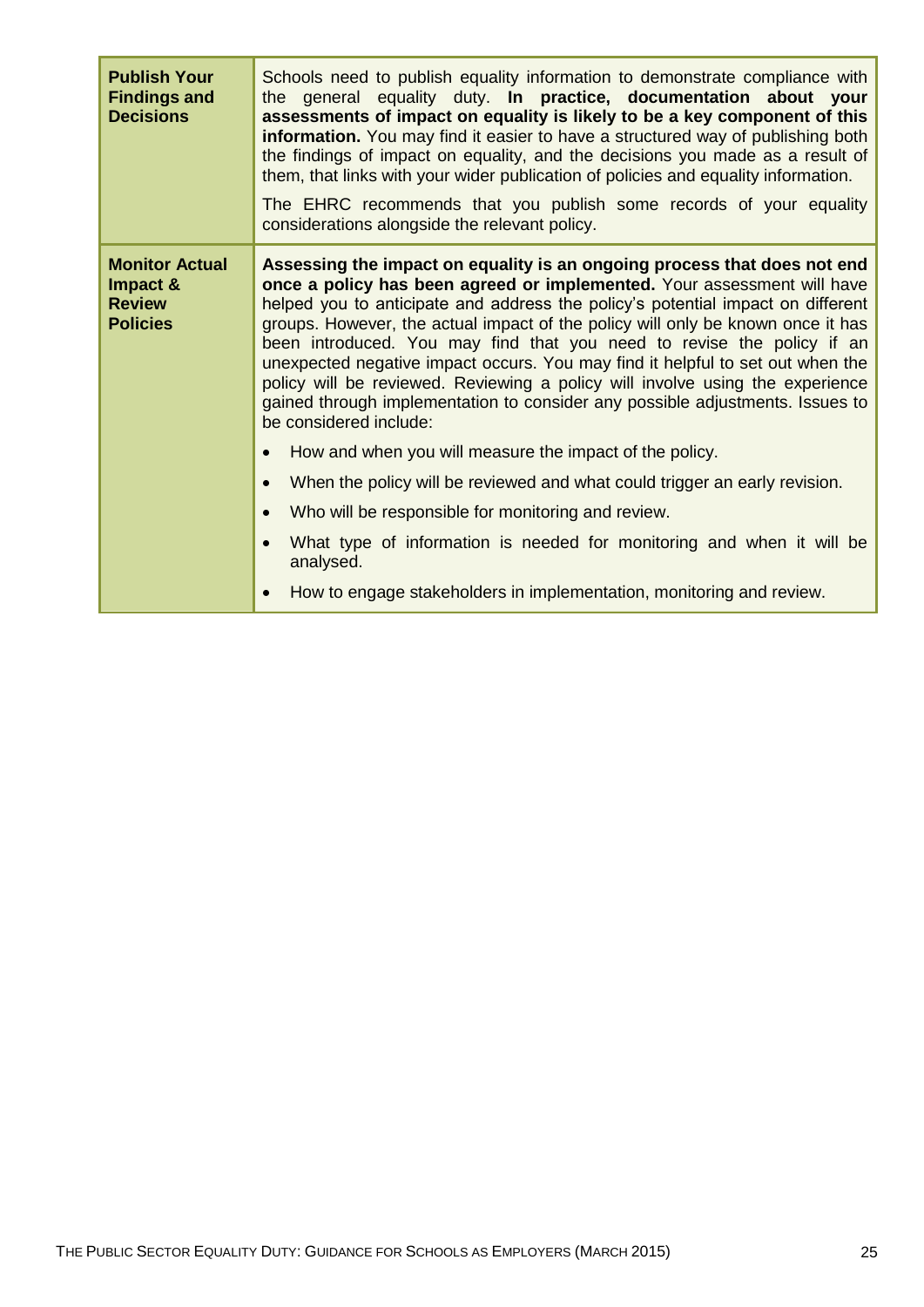#### <span id="page-26-1"></span><span id="page-26-0"></span>**1. Introduction**

Engagement is a broad term, intended to cover the whole range of ways in which public authorities interact with their service users and their employees, over and above what they do in providing services or within a formal employment relationship. Engagement may be one-off or repeated over a longer period of time. It may be formal or informal and can be focused on a specific issue or on service delivery or workforce issues more broadly.

Engagement in the context of the equality duty should initially be used to support equality information gathering, equality analysis, and objective setting. After this, engagement with stakeholders and service users is valuable for reviewing progress against objectives.

# **2. What the PSED Requires on Engagement in Relation to the Workforce**

<span id="page-26-2"></span>There is no specific requirement under the general duty to engage with employees although the general duty to pay due regard to the need to advance equality requires public authorities to have an adequate evidence base for decision-making and therefore engagement can assist with the development of that evidence base.

The specific duties assume the need to undertake engagement by saying that bodies must publish information about the engagement they have undertaken with persons with an interest in furthering the aims of the duty, including while developing their objectives. There is no stipulation with regards to how or when engagement should be undertaken.

#### <span id="page-26-3"></span>**3. The Purpose of Engagement**

In terms of the workforce, the purpose of engagement is partly to ensure compliance with the duty (by monitoring and evaluating the equality impact of policies or proposals, understanding the particular needs of different sections of the workforce and determining priorities for future objectives) but also to improve the equality information you hold which allows for more effective and efficient policy-making in the first place and ultimately to understand what changes will improve the school to allow it to become a fairer and more attractive employer, less likely to fall foul of employee relations disputes or employment tribunals as a result of unfair or discriminatory practices.

Engagement should be proportionate to the size and resources of your school as well as to the significance of the policy, practice or proposal under consideration. This means that the greater the impact of your policy on equality and good relations, the more likely you are to need significant engagement. Conversely, policies of limited impact may only need limited engagement.

#### <span id="page-26-4"></span>**4. How to Engage with Staff**

Remember that engagement should be undertaken with those people who have an interest in how the school carries out its activities or who have an interest in a particular policy. In respect of its education and community activities a school is likely to need to engage with a wide and varying group of stakeholders, including staff.

Considering more narrowly the workforce in particular, where issues affecting the workforce are concerned, engagement will consider the views of the workforce and the recognised trade unions, but could include wider groups as appropriate to the issues being considered, such as ex-staff or potential staff (e.g. job applicants, others in the wider community, and/or representative equality groups). Note that, in many cases, you will already have an obligation to consult with staff, either as a legal duty or because it is an area in which consultation is part of a union recognition agreement, or simply because it is good practice to do so. In such cases, equality considerations can form a part of this wider consultation as and where this is appropriate. In other cases, such as determining priorities for equality objectives, there will not be an obligation to consult with staff but it is clearly advisable to do so and to publish the nature of this engagement to demonstrate compliance with the specific duties.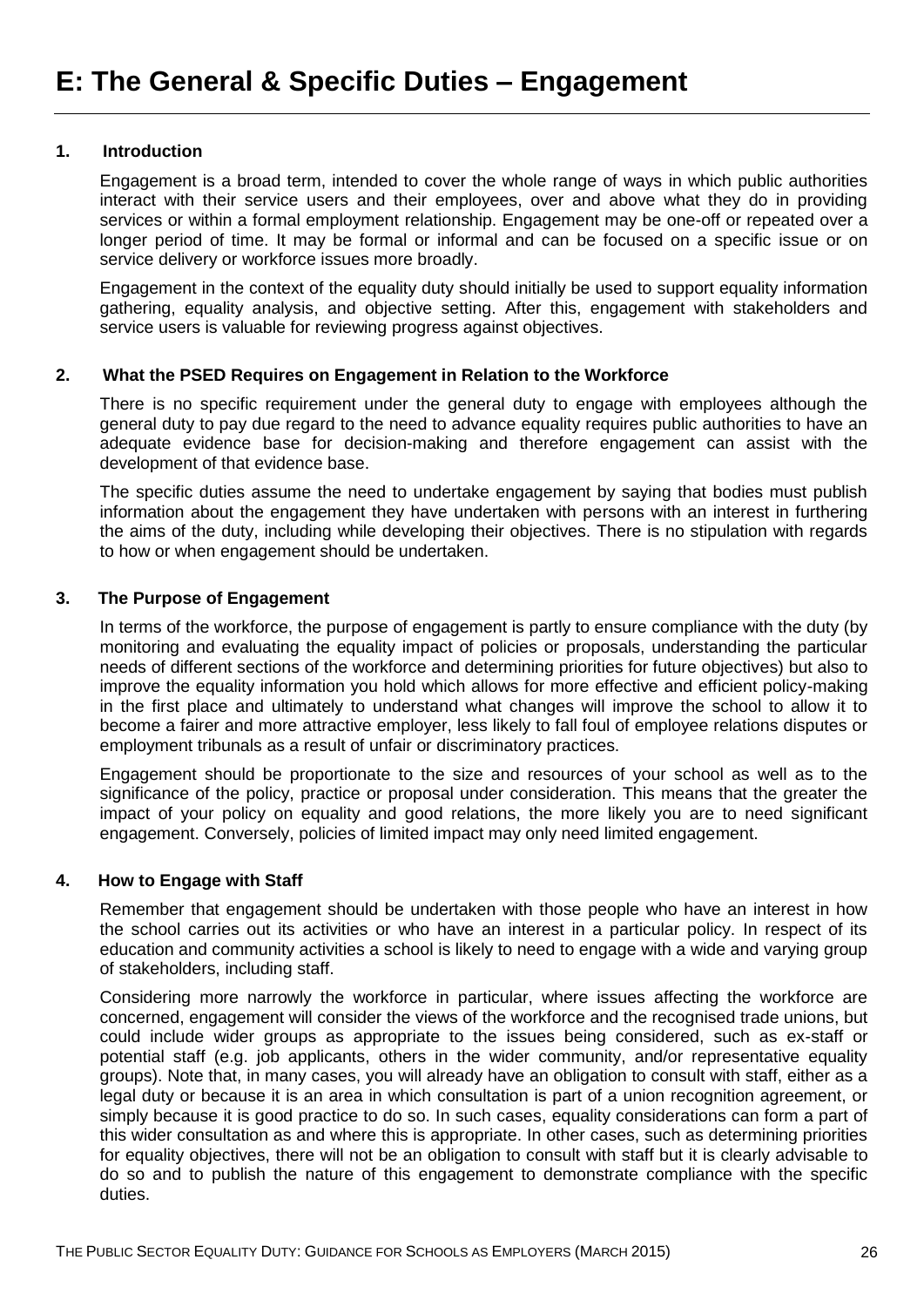#### Consider what you want to achieve

For example, do you want to:

- determine what the school's equality objectives in relation to the workforce should be?
- seek views on how equality and good relations might be affected by a specific issue, to help you improve a workforce policy?
- seek specific information, perhaps to close information gaps or to understand why some groups face particular barriers (e.g. because they seem to be underrepresented in the workforce)?
- seek help in preparing a strategy or report on an issue?

It is vital to be clear about the aims of engagement and to share those with the people you are approaching to engage with. You should identify what information you already have and therefore what additional information you require: this will help to focus your engagement activities.

# Consider the appropriate method depending on your aims:

Examples of approaches suitable for a school setting might include:

**A focus group:** a small group of representatives from staff and outside bodies if appropriate (perhaps 6-12 people) to discuss a topic and collect information on preferences and beliefs of the participants. A focus group can meet throughout a decision-making process as necessary.

**Staff panel/council:** you might already have a representative staff group which can be used to gather information and views, though you need to ensure that the membership of the group is relevant to the matter being reviewed (i.e. that there is adequate participation of affected people).

**Staff surveys:** you can use written or online surveys to assess views on a wide range of topics or on specific policy areas or proposals. Information gleaned from exit surveys/interviews and from job applicants (on their experiences) are also a useful source of data to inform practices and policies.

#### Use the information you gather:

The information you gain from engagement is a tool to assist you to make better decisions relevant to the staffing body you have and the job applicants you might want to attract to the school in the future. It is important, therefore that the information is appropriately reflected upon using questions such as:

- How will information from your engagement activity inform your decisions?
- Are any options now off the table?
- What alternatives are there?
- What mitigating action may you have to consider?
- Did the engagement identify any opportunities to promote equality, foster good relations and eliminate any discriminatory practices?

Where views have not been taken on board, it is helpful to explain why, to increase transparency. Remember to review the lessons learned from your engagement work from time to time to establish what has worked well and what could be done better next time.

# <span id="page-27-0"></span>**5. Publication of Engagement Information**

You are required to publish the results of any engagement that you conduct related to the public sector equality duty and, in particular, you must publish the results of engagement undertaken when developing your equality objectives. When engagement is carried out in the context of equality analysis, the results of that engagement can usefully be published alongside the assessment documentation.

To be transparent and clear to stakeholders on how their contribution has informed your work, it is good practice to include those you engaged with (being mindful of any privacy concerns), a summary of the key points and how these have been incorporated or why it has not been possible to do so. If the engagement is via a regular review group, you may want to publish the results via your usual methods, for example, minutes of the meeting.

Your aim in publishing information should be to provide as complete and clear a picture as possible of how your organisation has had due regard to the need to eliminate discrimination and harassment, advance equality and foster good relations, and what you have achieved as a result.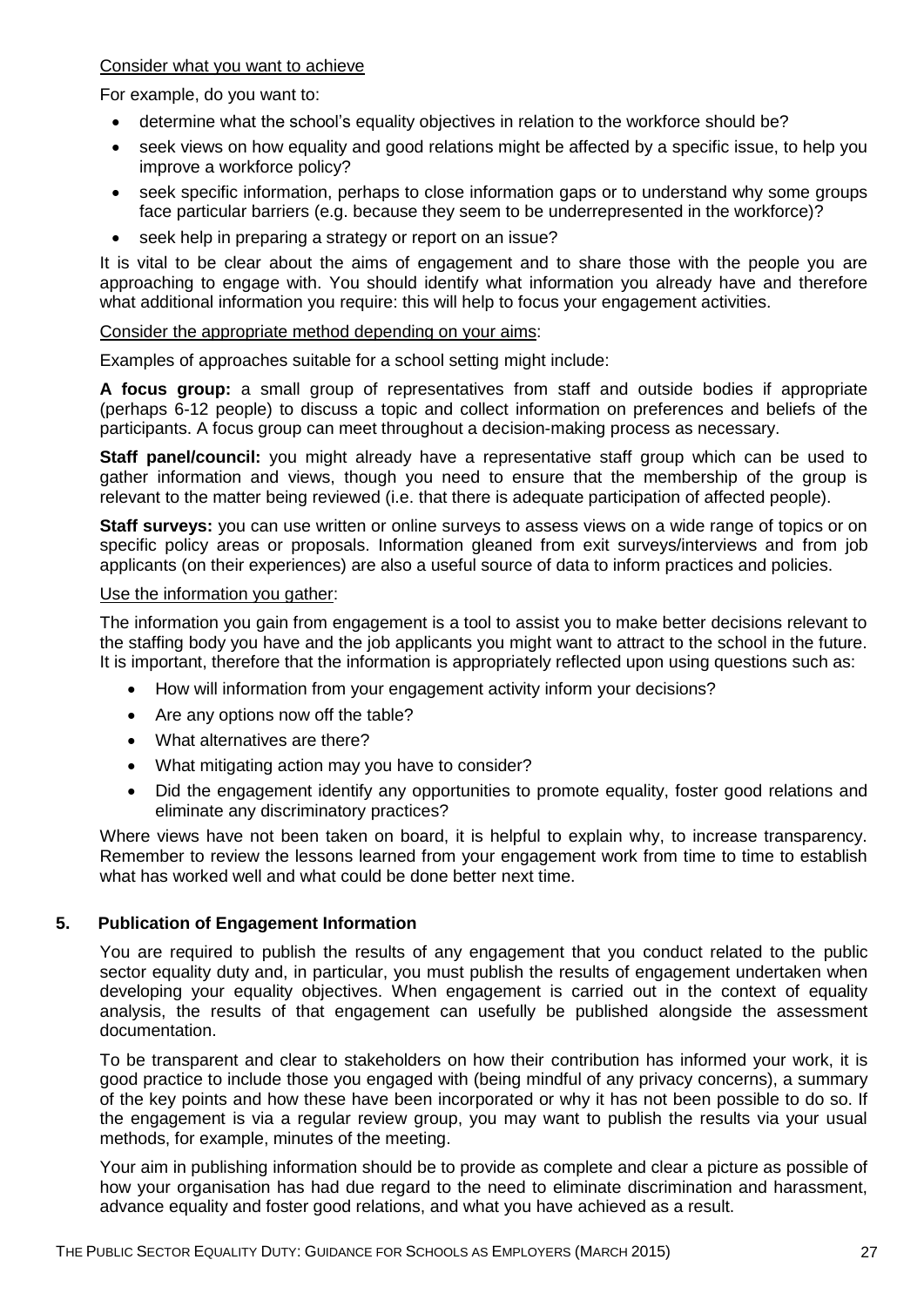#### <span id="page-28-1"></span><span id="page-28-0"></span>**1. Introduction**

There is no specific requirement for schools to have in place an equality policy though clearly, in support of the general equality duties it is advisable to do so to demonstrate an appropriate regard to the three main aims. This policy could encompass workforce matters as well as the school's service provision or it could be separate. There are of course other considerations than just the public sector equality duties in respect of staff: the Equality Act 2010 confers liability on employers for acts of unlawful discrimination committed by employees, either against other employees or against service users in the course of their employment, unless the employer can demonstrate that reasonable steps were taken to prevent those acts. There is also no limit on compensation for unlawful discrimination. The provision of a staff equality policy, combined with appropriate equality considerations when other workforce policies are drafted, therefore encourages staff to understand what their responsibilities are but also helps to demonstrate that the employer gives a high priority to such considerations and will take action, accordingly, where discrimination is identified. The information in this section is adapted from that provided by the Equality and Human Rights Commission's Employment Statutory Code of Practice.

# <span id="page-28-2"></span>**2. Why Have an Equality Policy for Staff?**

Apart from furthering the aims of the general public sector equality duties, it has been pointed out above that schools have additional duties as employers. An equality policy, for example:

- can give job applicants and workers confidence that they will be treated with dignity and respect:
- can set the minimum standards of behaviour expected of all workers and outline what workers and job applicants can expect from the employer;
- can be key to helping employers and others comply with their legal obligations;
- can minimise the risk of legal action being taken against employers and workers; and/or
- if legal action is taken, it can be used by employers to demonstrate to an employment tribunal that they take discrimination seriously and have taken all reasonable steps to prevent discrimination.

Equality policies and practices are often drivers of good recruitment and retention practice. Information on these policies on the organisation's website and/or in induction packs, send a very positive and inclusive signal encouraging people to apply to work for the organisation. This can indicate that the organisation seeks to encourage a diverse workforce and that, for example, applicants of any religion or belief and/or sexual orientation would be welcome in the organisation.

# <span id="page-28-3"></span>**3. The Content of an Equality Policy**

A basic model equality policy for staff is available from Babcock 4S for adaptation as appropriate by individual schools.

The content and details of equality policies and practices will vary according to the size, resources and needs of the employer. Some schools will require less formal structures and a less comprehensive policy but all employers should identify a time scale against which they aim to review progress and the achievement of their objectives.

A written equality policy should set out the employer's general approach to equality and diversity issues in the workplace. The policy should make clear that the employer intends to develop and apply procedures which do not discriminate because of any of the protected characteristics, and which provide equality of opportunity for all job applicants and workers.

Most policies will include the following:

 a statement of the employer's commitment to equal opportunity for all job applicants and workers;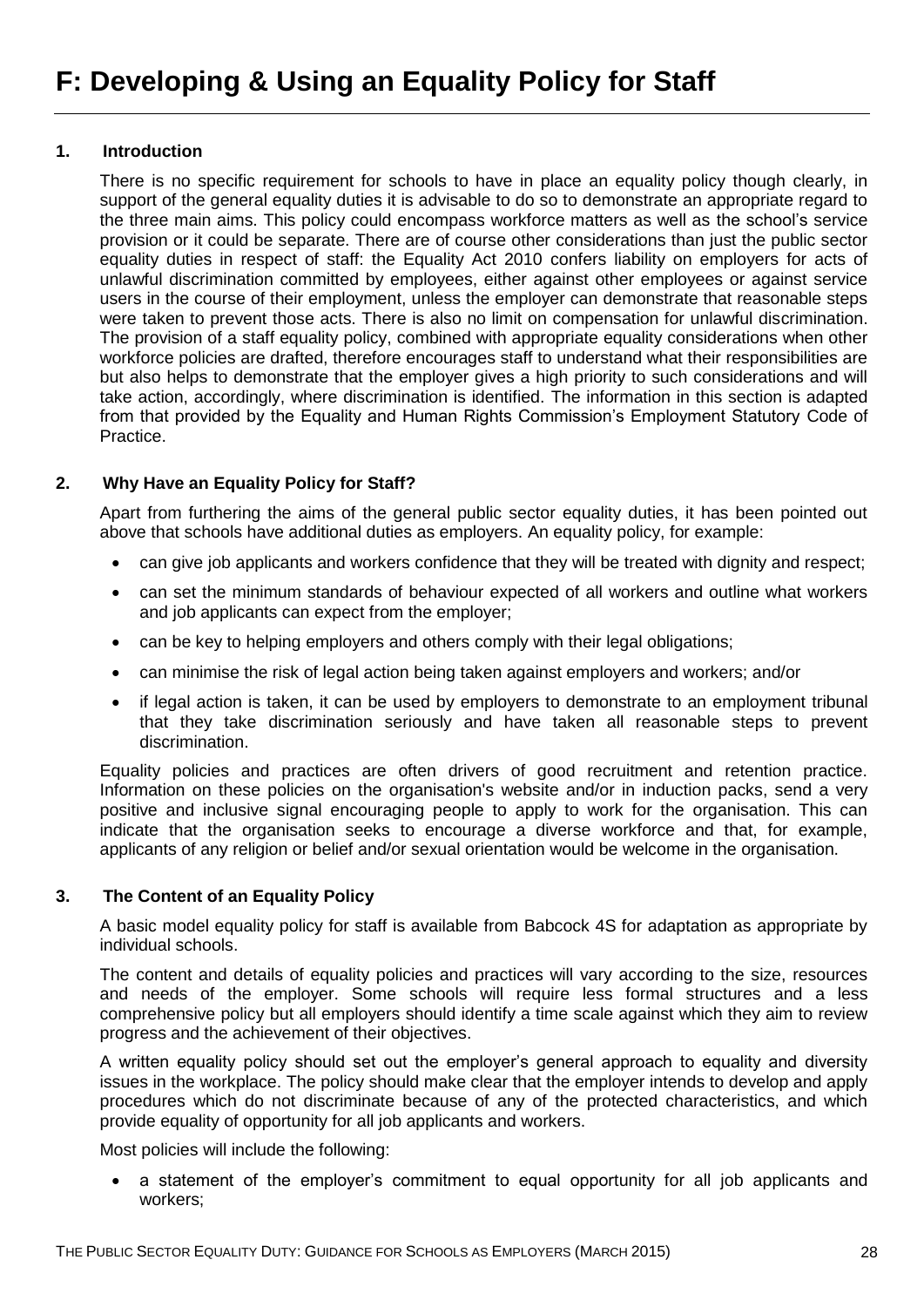- what is and is not acceptable behaviour at work (also referring to conduct near the workplace and at work-related social functions where relevant);
- the rights and responsibilities of everyone to whom the policy applies, and procedures for dealing with any concerns and complaints;
- how the policy may apply to the employer's other policies and procedures;
- how the employer will deal with any breaches of policy;
- who is responsible for the policy; and
- how the policy will be implemented and details of monitoring and review procedures.

It is recommended that adopting one equality policy covering all protected characteristics is the most practical approach. Where separate policies are developed, such as a separate race equality or sex equality policy, they should be consistent with each other and with an overall commitment to promoting equality of opportunity in employment.

# <span id="page-29-0"></span>**4. Implementing an Equality Policy**

An equality policy should be more than a statement of good intentions; there should also be plans for its implementation. The policy should be in writing and drawn up in consultation with workers and any recognised trade unions or other workplace representatives, including any equality representatives within the workforce.

Employers will be of different sizes and have different structures but it is advisable for all employers to take the following steps to implement an equality policy:

- audit existing policies and procedures;
- ensure the policy is promoted and communicated to all job applicants and workers and agents of the employer; and
- monitor and review the policy.

Employers should promote and publicise their equality policy widely and there are a number of ways in which this can be done, such as in staff handbooks, induction materials, Inset day training sessions and on staff noticeboards. Promoting the policy is part of the process of effective implementation and will help an employer demonstrate that they have taken all reasonable steps to prevent discrimination.

Promoting and communicating an equality policy should not be a one-off event. It is recommended that employers provide periodic reminders and updates to workers and others such as contractors and suppliers. Employers should also periodically review their advertising, recruitment and application materials and processes.

# <span id="page-29-1"></span>**5. Responsibility for the Equality Policy**

The policy should have the explicit backing of the governing body and senior leaders. The headteacher/principal is ultimately responsible on a day-to-day basis for ensuring that the policy is implemented, resourced, monitored and reviewed, and that there is regular reporting on its effectiveness to the governing body.

Employers should ensure that all workers and agents understand the equality policy, how it affects them and the plans for putting it into practice. The best way to achieve this is by providing regular training, e.g. for recruiters on how to undertake a fair selection process, with appropriate consideration of equality issues.

# <span id="page-29-2"></span>**6. Monitoring and Reviewing the Equality Policy**

Equality monitoring enables an employer to find out whether their equality policy is working. For example, monitoring may reveal that:

- applicants within a particular age group are not selected for promotion;
- women are concentrated in certain jobs or departments;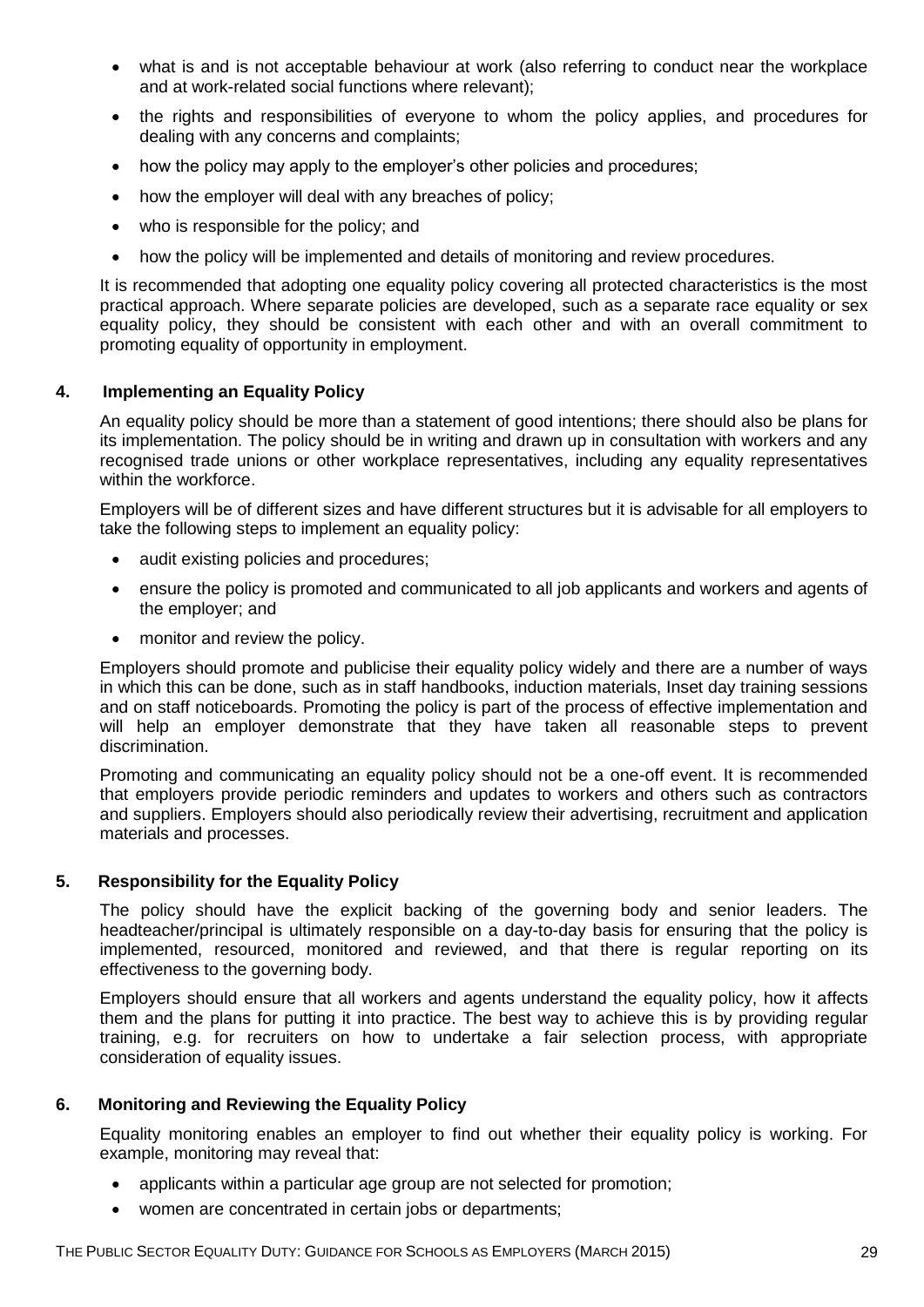- people from a particular ethnic group do not apply for employment or fewer apply than expected;
- employees with disabilities are not selected for training and development opportunities.

Equality information has already been considered in Part C of this guidance as it forms part of the general equality duty (and for schools with at least 150 employees, the specific equality duties too). Schools should aim to develop an equality profile of staff which can be used as part of equality monitoring to:

- **e** establish whether an equality policy is effective in practice;
- analyse the effect of other policies and practices on different groups;
- highlight possible inequalities and investigate their underlying causes;
- set targets and timetables for reducing disparities; and
- send a clear message to job applicants and workers that equality and diversity issues are taken seriously within the organisation.

Taking action based on any findings revealed by the monitoring exercise is vital to ensure that an employer's equality policy is practically implemented. There are a number of steps employers can take, including:

- examine decision-making processes, for example recruitment and promotion;
- consider whether training or further guidelines are required on how to avoid discrimination;
- consider whether any positive action measures may be appropriate;
- work with network groups and trade union equality representatives to share information and advice;
- <span id="page-30-0"></span>set targets on the basis of benchmarking data and develop an action plan.

# **7. Reviewing an Equality Policy and Other Employment Policies**

It is good practice for employers to keep both their equality policy and all other policies and procedures (such as those listed below) under regular review at least annually and to consider workers' needs as part of the process.

Policies which should be reviewed in light of an employer's equality policy might include:

- recruitment policies
- leave and flexible working arrangements
- health and safety, for example, emergency evacuation procedures
- procurement of equipment, IT systems, software and websites
- pay and remuneration
- grievance policies, including harassment and bullying
- disciplinary procedure
- appraisal and performance-related pay systems
- sickness absence policies
- redundancy and redeployment policies
- training and development policies
- employee assistance schemes offering financial or emotional support

Part of the review process may entail employers taking positive action measures to alleviate disadvantage experienced by workers who share a protected characteristic, meet their particular needs, or increase their participation in relation to particular activities. Employers must also ensure they make reasonable adjustments where these are required by individual disabled workers. The review process can help employers to consider and anticipate the needs of disabled workers.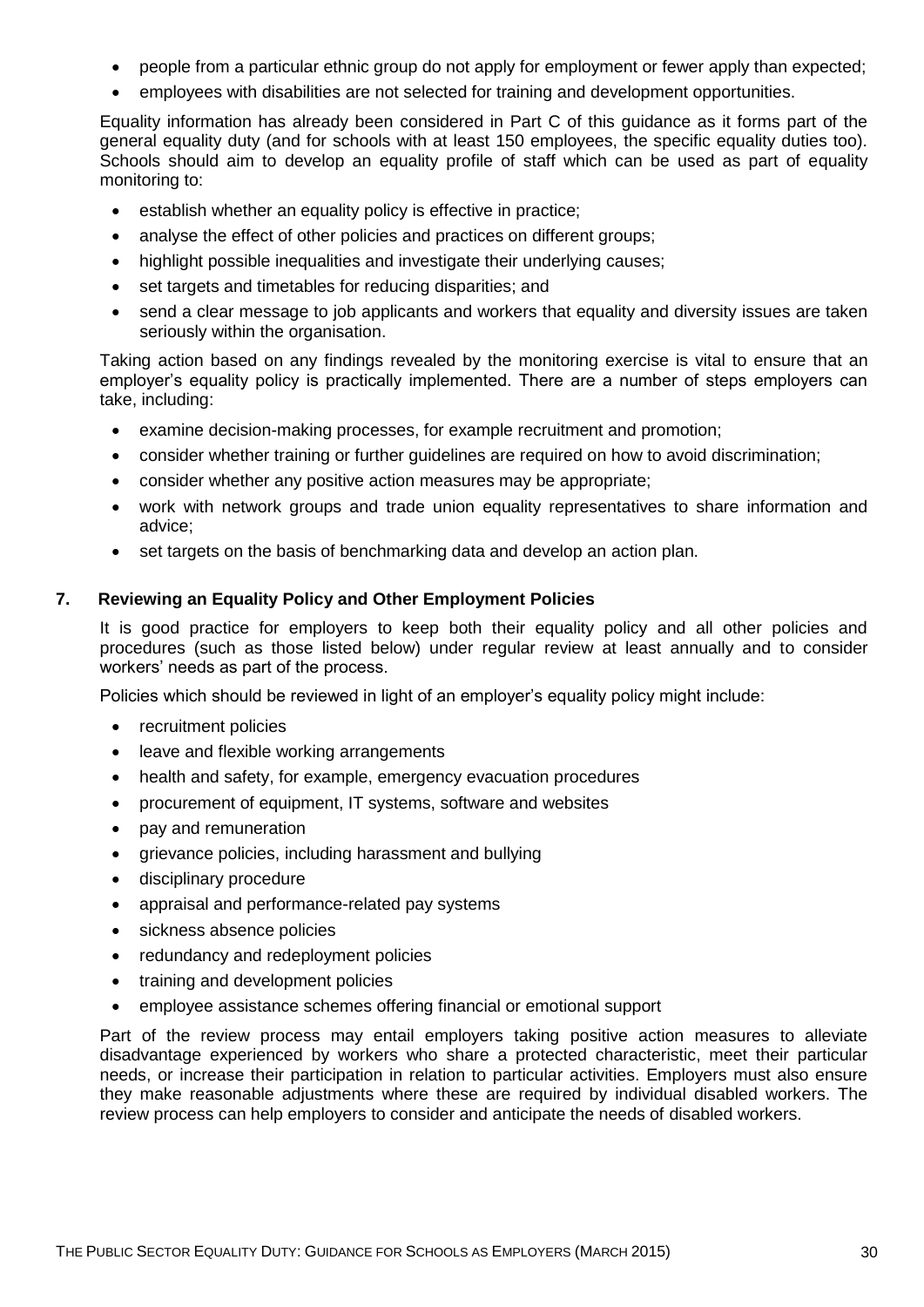# **Appendix: Examples**

*(For consistency, the format of this appendix is taken from the 2011 Babcock 4S / Surrey County Council document: 'Implementing the Equality Act (2010) and Developing the Single Equality Scheme in Surrey Schools'. In practice schools can choose to adopt whatever format they wish.)*

| <b>Duty</b>                                                                                                                             |  | Actions Taken (examples focussing on workforce issues)                                                                                                                                                                                                                                                                                                                                                              |
|-----------------------------------------------------------------------------------------------------------------------------------------|--|---------------------------------------------------------------------------------------------------------------------------------------------------------------------------------------------------------------------------------------------------------------------------------------------------------------------------------------------------------------------------------------------------------------------|
| Eliminate conduct that is prohibited by<br>the Act                                                                                      |  | Evidence from teacher appraisals suggested that there had been an increase in incidents of cyber-<br>bullying of teachers by pupils: as a result, the school behaviour and IT policies have been reviewed and<br>guidance has been produced on how teachers should respond if they become aware of any future<br>incidents.                                                                                         |
|                                                                                                                                         |  | The school has recently updated the staff equality policy and this now forms part of induction for new<br>members of staff so that expectations of behaviour are clear from the outset.                                                                                                                                                                                                                             |
| Advance equality of opportunity between<br>who<br>share<br>people<br>protected<br>a<br>characteristic and people who do not<br>share it |  | The school's equality profile suggests that teachers from ethnic minorities are underrepresented<br>amongst staff when compared to the profile of the local area: the school has now added a statement to<br>job adverts encouraging applications from ethnic minority groups and has advertised in a broader range<br>of press. The ethnicity of job applicants will be more closely monitored over the next year. |
|                                                                                                                                         |  | The recruitment and selection policy has been assessed for its impact on potential applicants with<br>protected characteristics and a revised version approved by the governing body.                                                                                                                                                                                                                               |
| Foster<br>relations<br>all ∣ •<br>good<br>across<br>characteristics – between people<br>who<br>share a protected characteristic<br>and  |  | The school currently has no record of complaints about discrimination and other prohibited conduct<br>made by staff. The school business manager has now started a log to record any future incidents in<br>order to monitor the frequency and type of complaint raised.                                                                                                                                            |
| people who do not share it.                                                                                                             |  | Line managers attended a briefing session covering how to respond to allegations of bullying and<br>harassment, including identifying discriminatory conduct. Posters advertising the school's EAP service<br>have been placed on noticeboards and all staff reminded that it is available and confidential.                                                                                                        |

**The Specific Duties – a) Information Showing the School has complied with the General Duty**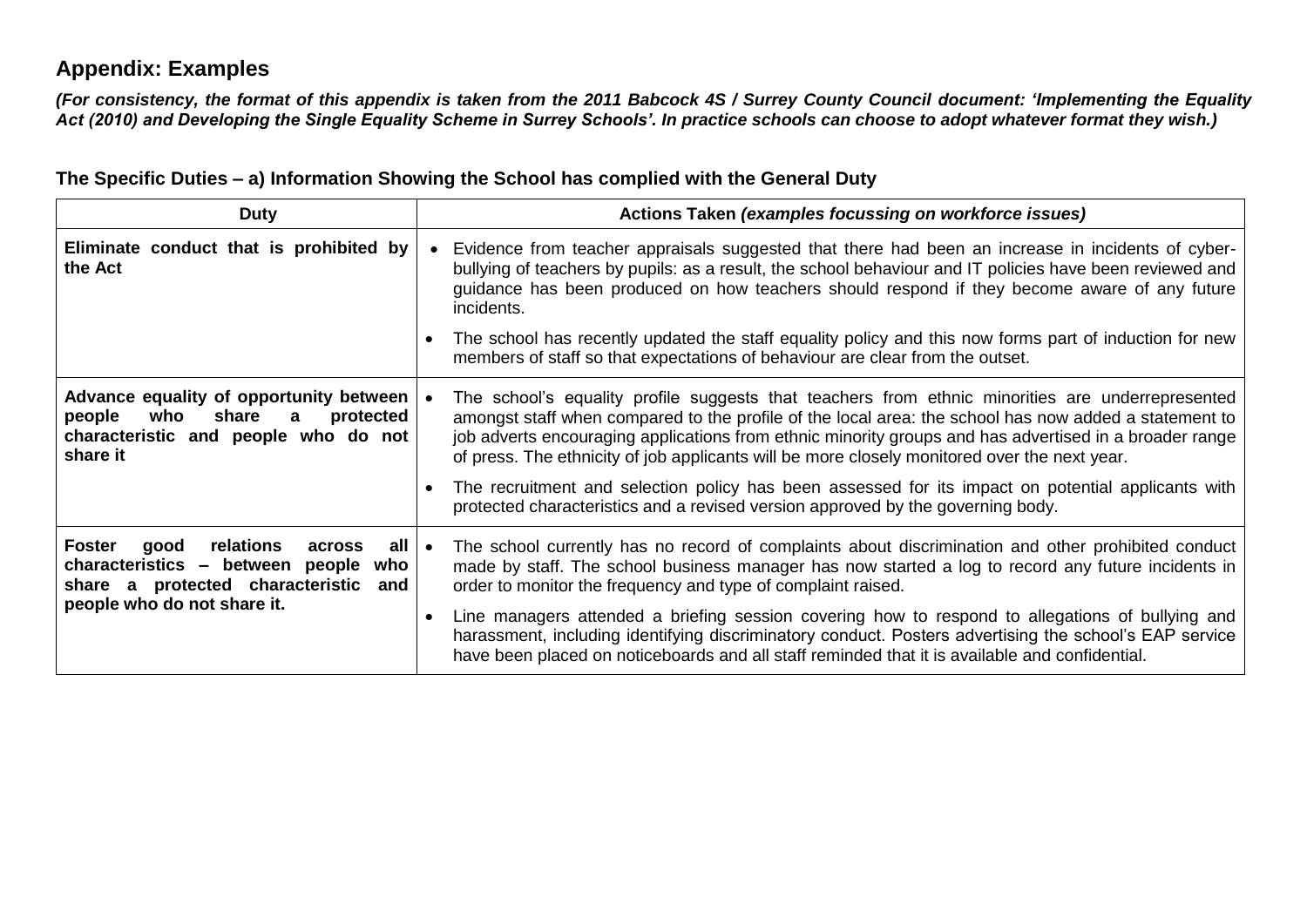# **The Specific Duties – b) Publish Evidence of Equality Analysis Undertaken**

Schools should consider how their policies and practices have furthered, or would further the aims of the General Duty. This should include details of the information they considered in conducting that analysis. *Examples focussing specifically on workforce issues can be found below.*

| <b>Policy / Practice</b><br><b>Considered</b> | Outline how the policy / practice was evaluated                                                                                                                                                                                                  | <b>Outcome of analysis</b>                                                                                                                                                                                                                                                                                           |  |  |
|-----------------------------------------------|--------------------------------------------------------------------------------------------------------------------------------------------------------------------------------------------------------------------------------------------------|----------------------------------------------------------------------------------------------------------------------------------------------------------------------------------------------------------------------------------------------------------------------------------------------------------------------|--|--|
| Recruitment and selection<br>policy           | headteacher<br>reviewed<br>The<br>deputy<br>the<br>current<br>taking<br>recruitment<br>policy<br>into<br>equality<br>account<br>considerations; this was discussed with governors on<br>[date] and a revised draft put out for consultation with | It was noted during the review that the recruitment policy was not<br>fully compliant with the Equality Act 2010; amendments have now<br>been made and a revised policy adopted by governors.                                                                                                                        |  |  |
|                                               | staff and representatives on [date].                                                                                                                                                                                                             | The policy now also specifically requires those who undertake<br>recruitment activities to undergo recruitment training first,<br>including consideration of equality issues.                                                                                                                                        |  |  |
| Data collection                               | The headteacher and school business manager reviewed<br>what staffing data was currently routinely collated and<br>analysed what potentially useful data was missing.                                                                            | It was established that, although job applicant data was routinely<br>collected, it was not being regularly collated and analysed. A<br>process has now been put in place to ensure that this information<br>is put into a spreadsheet on a termly basis to be reviewed<br>annually by the governors' pay committee. |  |  |
| Equality group                                | Staff were consulted by line managers on opportunities<br>for equality considerations to be discussed more<br>regularly.                                                                                                                         | It was established that there was no group of staff or union<br>representatives meeting regularly to discuss equality issues. As a<br>result, a consultative group has been set up to meet termly to<br>discuss staffing-related issues, including equality considerations<br>relating to practices or policies.     |  |  |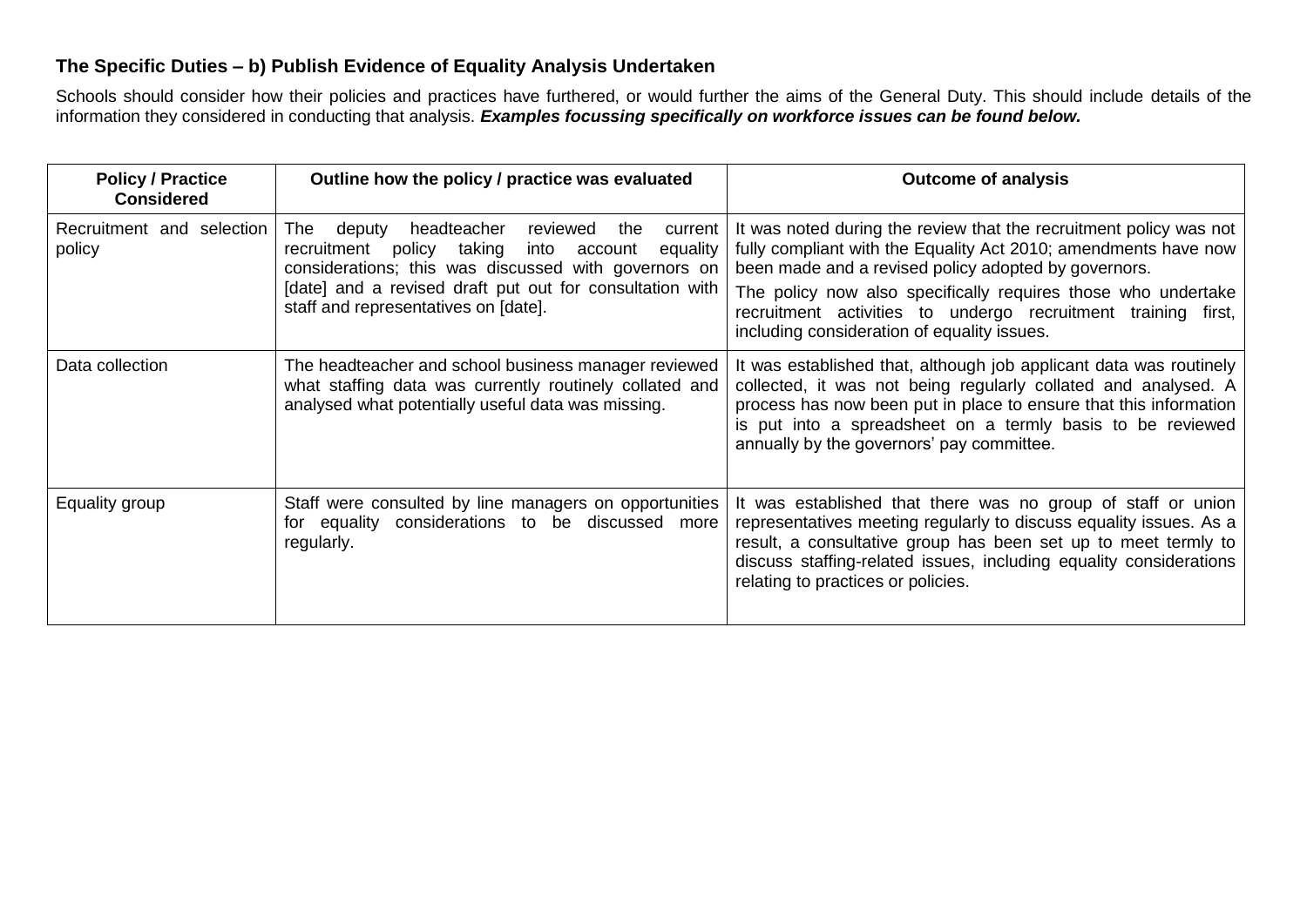# **The Specific Duties – c) Publish Details of Engagement Undertaken**

Examples focussing specifically on workforce issues can be found below.

| Individual / Group engaged or<br>consulted with | Outline the nature of the engagement                                                                                                                         | Summarise outcomes from consultation                                                                                                                                                                                                                                       |
|-------------------------------------------------|--------------------------------------------------------------------------------------------------------------------------------------------------------------|----------------------------------------------------------------------------------------------------------------------------------------------------------------------------------------------------------------------------------------------------------------------------|
| All staff                                       | Section on work-life balance and general wellbeing added to<br>appraisal documentation to record individuals' views and<br>experiences as a member of staff. | Whilst no specific equality issues were raised there<br>was some other useful feedback on work-life<br>balance issues generally on which the headteacher<br>will report to governors.                                                                                      |
|                                                 |                                                                                                                                                              | Appraisers reported that it was generally a useful<br>discussion to have during the appraisal and the<br>section will remain in place for next year and for mid-<br>year reviews.                                                                                          |
| Staff survey                                    | The school conducts an anonymous staff survey on an annual<br>basis to record views on a range of topics, including those relating<br>to equality issues.    | Access for disabled people in a certain area of the<br>building was raised as an issue; specific feedback on<br>this has been reported to the governors' premises<br>committee to consider possible next steps.<br>No other significant issues were raised this year.      |
| Staff<br>Union<br>Consultative<br>Group         | Termly meetings to discuss staffing-related matters, including<br>those relating to equality issues.                                                         | The consultative group is new and has met on one<br>occasion to date; the group was involved in<br>reviewing the revised recruitment and selection<br>policy, resulting in some changes to address the<br>accessibility of the recruitment process for disabled<br>people. |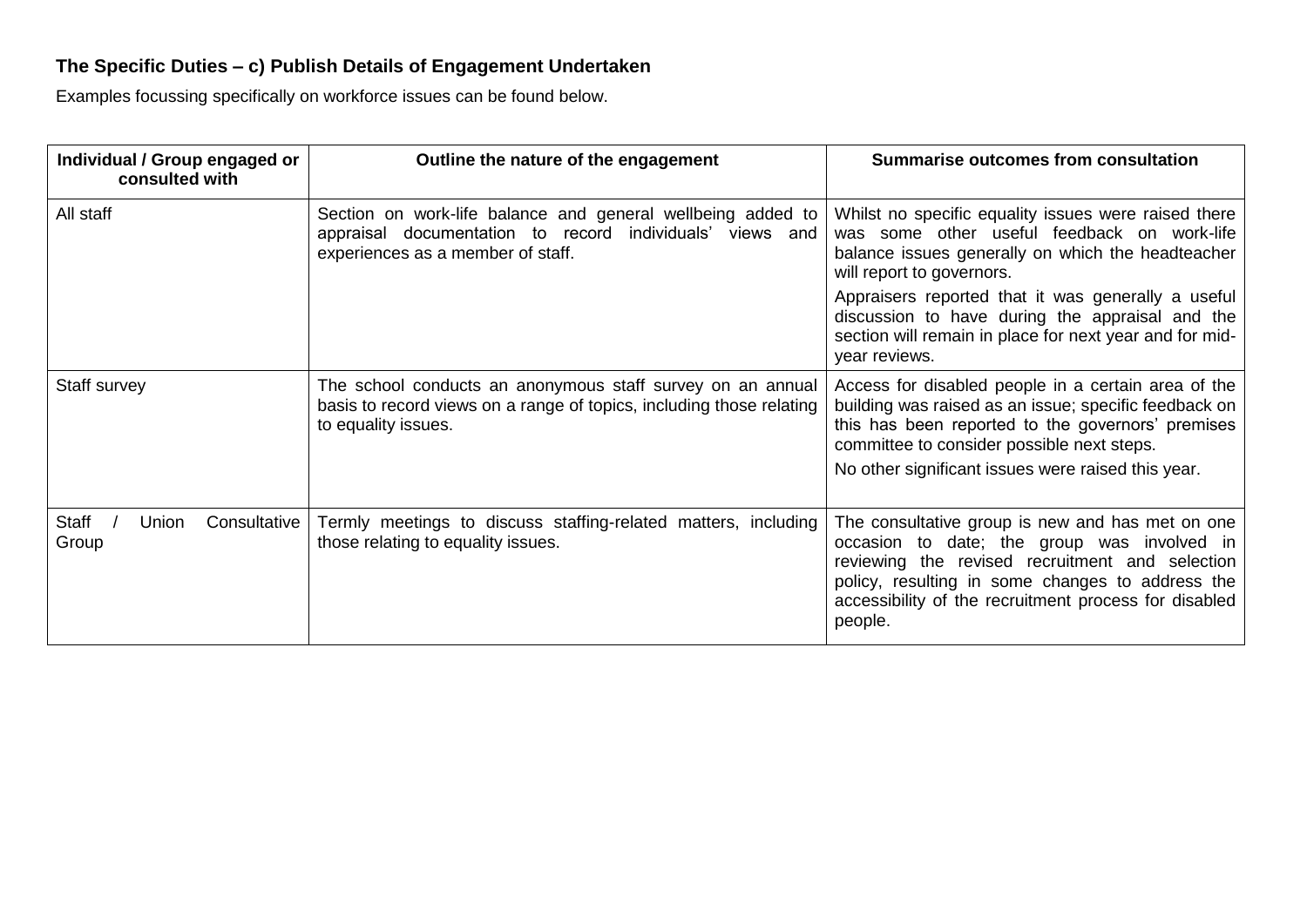# **The Specific Duties – d) Set and Publish Equality Objectives**

Examples focussing specifically on workforce issues can be found below. In practice, schools will also have equality objectives focussing on their role as education providers so may not have more than one workforce objective amongst their set of objectives. The below are therefore intended as examples covering different workforce equality issues, rather than as an indicator of the number of objectives a school should have.

| <b>Characteristic</b> | Objective<br>(Examples shown below)                                                                                                                           | Date for review<br><b>Success criteria</b><br>(Examples shown below)<br>(Examples<br>shown below) |                                                                                                                                                                                                                                                                                                                                                                                                                                                                                                                              |                                           |              | <b>Responsibility</b><br>(Examples<br>shown below)                  |
|-----------------------|---------------------------------------------------------------------------------------------------------------------------------------------------------------|---------------------------------------------------------------------------------------------------|------------------------------------------------------------------------------------------------------------------------------------------------------------------------------------------------------------------------------------------------------------------------------------------------------------------------------------------------------------------------------------------------------------------------------------------------------------------------------------------------------------------------------|-------------------------------------------|--------------|---------------------------------------------------------------------|
| All                   | To ensure that all staff have access to internal<br>and external CPD opportunities in a fair way to<br>develop their professional skills                      | 1.                                                                                                | Appraisal data will show that 100% of<br>appraisees have had a discussion with their<br>appraiser about appropriate CPD.<br>All CPD requests for the start of the [20XX-<br>20XX] appraisal year will have been collated<br>into one report, so that budget implications<br>can be considered by the governors'<br>resources committee.<br>3. Staff will be surveyed about their views on<br>access to CPD opportunities at the end of the<br>appraisal year with the aim of achieving at<br>least an 80% satisfaction rate. | End of<br>appraisal<br>(October<br>[20XX] | next<br>year | Appraisers,<br>headteacher,<br>governors'<br>resources<br>committee |
| All                   | To improve the quality of workforce data from<br>existing staff and ensure there are appropriate<br>mechanisms for collating and reviewing data in<br>future. | $1_{-}$                                                                                           | New monitoring forms to be produced with<br>clearer explanation to staff on why data is<br>collected and how it will be used to try to<br>encourage greater response rates on<br>disability and ethnicity (success criteria: 20%<br>increase in declaration rates on both).<br>2. Specific member of staff identified and<br>trained to take responsibility for workforce<br>data collection and reporting; first report<br>based on new monitoring forms to be<br>available by [date]                                       | [Date]                                    |              | Deputy<br>headteacher,<br>school<br>business<br>manager             |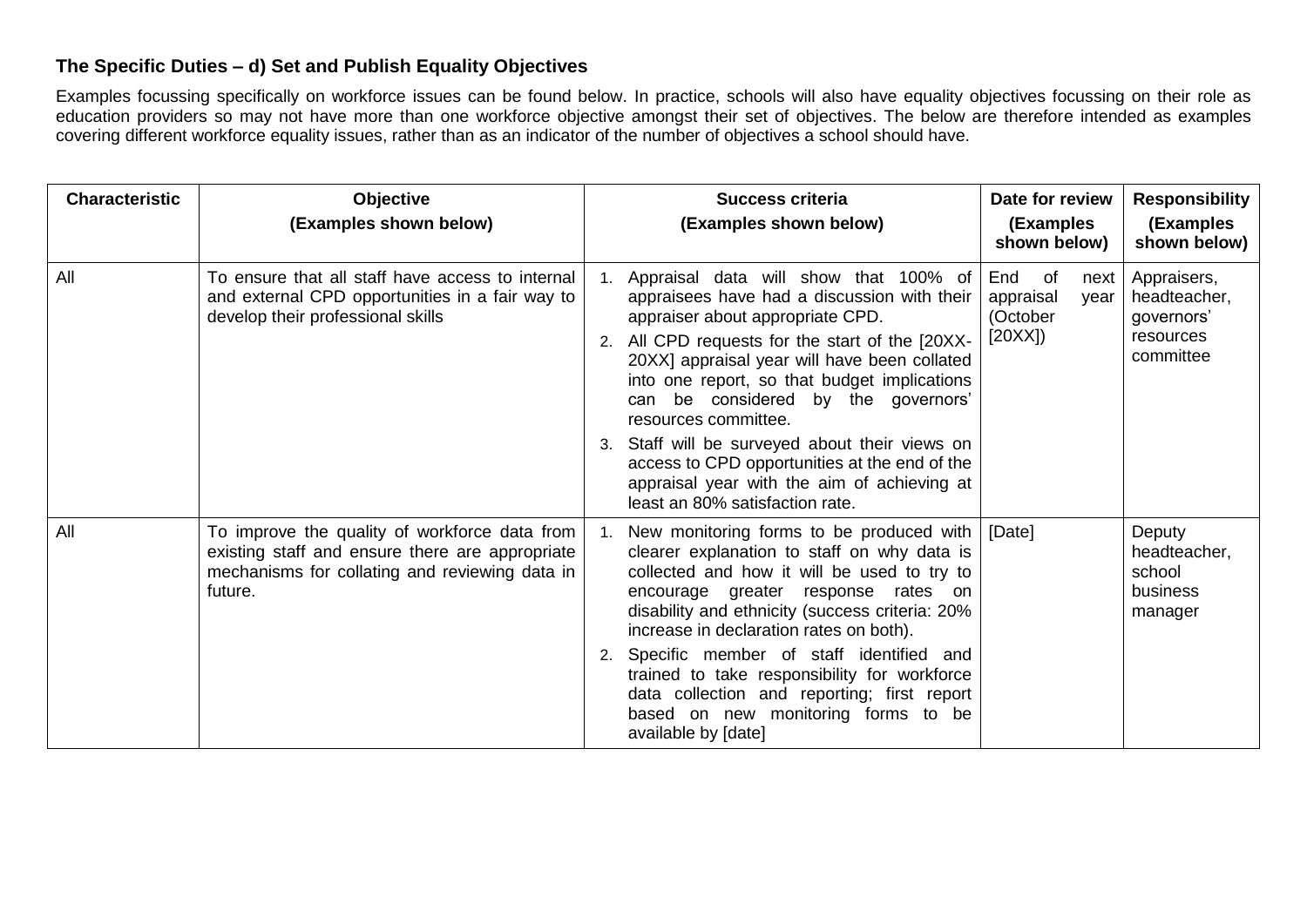| <b>Characteristic</b> | Objective<br><b>Success criteria</b><br>(Examples shown below)<br>(Examples shown below)                                                                                                                                                                                                                                                                                                                                                                                                                                                                                                                                                                              |                                                                                                                                                                    |                                                    | <b>Responsibility</b><br>(Examples<br>shown below)                |
|-----------------------|-----------------------------------------------------------------------------------------------------------------------------------------------------------------------------------------------------------------------------------------------------------------------------------------------------------------------------------------------------------------------------------------------------------------------------------------------------------------------------------------------------------------------------------------------------------------------------------------------------------------------------------------------------------------------|--------------------------------------------------------------------------------------------------------------------------------------------------------------------|----------------------------------------------------|-------------------------------------------------------------------|
| <b>Disability</b>     | improve website information for job<br>To<br>applications from<br>applicants to encourage<br>disabled<br>people<br>who<br>are<br>currently<br>underrepresented in the workforce. Actions<br>identified:<br>1. Information about building accessibility and<br>a contact number for access queries to be<br>available by [date].<br>2. Statements declaring commitment to equal<br>opportunities and particularly welcoming<br>applications from disabled people $-$ to be<br>online and in downloadable recruitment<br>resources by [date].<br>3. Website administrator to review and<br>produce action plan to address current<br>website's accessibility by [date]. | 5% increase in job applicants with a declared<br>disability within 12 months;<br>Aim: at least 1 job applicant successful in<br>obtaining a post within 12 months. | [Date]                                             | School<br><b>business</b><br>manager,<br>website<br>administrator |
| Race                  | To redress the underrepresentation of ethnic<br>minority teachers when compared to the<br>proportion of pupils from a minority ethnic<br>background. Actions identified:<br>1. Advertising in media that has the widest<br>community coverage.<br>2. Recruitment open day to take place by<br>[date], advertised to minority ethnic groups<br>in the local community and beyond.<br>Statement encouraging applications from<br>ethnic minority teachers in adverts.                                                                                                                                                                                                   | Aim: at least one teacher from an ethnic minority<br>group to be successful in obtaining a post by<br>[date].                                                      | End<br>of<br>next<br>academic<br>year<br>on [date] | Headteacher,<br>school<br><b>business</b><br>manager              |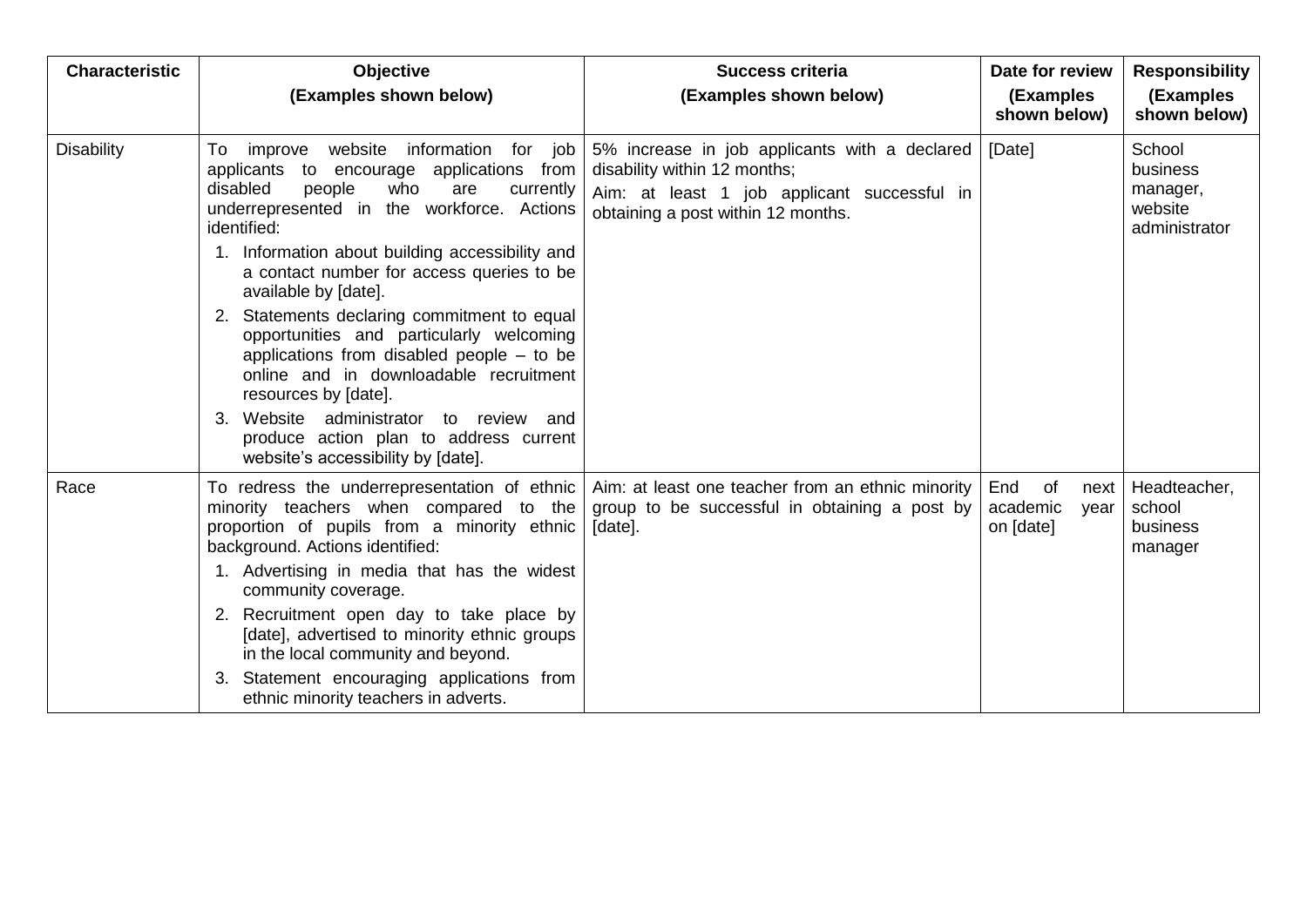# **The Specific Duties – e) Publication of Employee Data**

As noted in the guidance, employee data has to be published for schools with a staff headcount of at least 150. It does not, therefore have to be published for smaller schools, although such schools may still choose to publish data as part of demonstrating compliance with the general equality duty.

The below is an example report format for presenting workforce data. The precise level of content is ultimately for each school to determine: there is no prescription on exactly what staffing information needs to be provided, but it must include information relating to employees who share a protected characteristic or those who are affected by its policies and practices (such as job applicants). The depth of information will depend partly on what data the school currently collates and the size of the school (the smaller the school the greater the aggregation of data is likely to be to avoid identifying individuals). The data provided should reflect any equality priorities but may be proportionate to the size and resources of the school. If workforce data is not routinely collected it is better for a school (which has at least 150 staff) to publish something with the aim of improving the quality of data over future years than not to publish anything at all.

Whilst commentaries on the data are not a specified requirement, providing some commentary on any notable issues or trends identified from the data will show engagement with the data and that it is being actively analysed rather than simply reproduced for compliance purposes.

# **School Workforce Data**

As a school employing at least 150 staff, we are obliged to publish employee data at least annually to demonstrate our compliance with the general public sector equality duties.

To avoid identification of individuals, the school does not publish data which relates to fewer than [3] members of staff. Where information is being withheld for this reason, an 'X' will be shown in the relevant data.

[NB Make sure that, if you need to suppress data for confidentiality reasons, the excluded data cannot be deduced by other information you have made available, e.g. totals. One mechanism to avoid the need to suppress data is to aggregate the data into broader ranges and remove sub-totals.]

# **Staff Statistical Breakdown**

The information in this section is accurate as of *datel*.

# **Total Number of Employees**

|                                   | Total            |
|-----------------------------------|------------------|
|                                   | <b>Headcount</b> |
| Number of employees at the school |                  |

# **Gender Distribution**

|                    | Male   |   | Female        |               |
|--------------------|--------|---|---------------|---------------|
|                    | Number | % | <b>Number</b> | $\frac{0}{0}$ |
| Teaching Staff     |        |   |               |               |
| Non-Teaching Staff |        |   |               |               |

Commentary:

[e.g. The gender distribution of staff at the school reflects the school workforce generally in England. Of the economically active workforce in Surrey, only 46% are female. The school therefore employs a greater proportion of women than are generally active in the wider workforce.]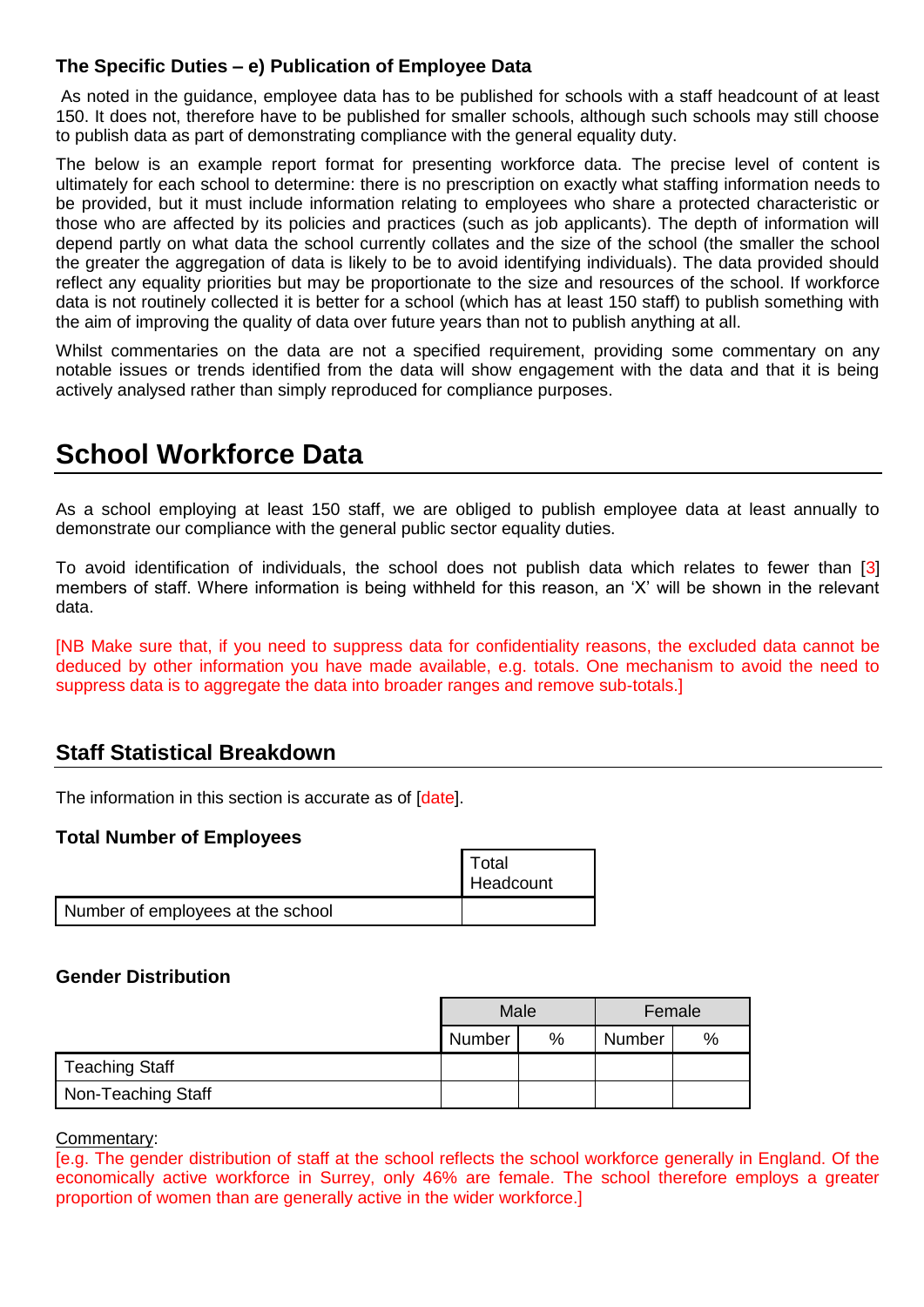# **Distribution of Annual Salary by Gender (FTE)**

|        |   | $<$ £15 $k$ | £16k-25k |  |   |  | £26k-35k<br>£36k-45k |  | £46k-55k |  | >55K |  |
|--------|---|-------------|----------|--|---|--|----------------------|--|----------|--|------|--|
|        | M |             | M        |  | M |  | M                    |  | M        |  | M    |  |
| Number |   |             |          |  |   |  |                      |  |          |  |      |  |
| %      |   |             |          |  |   |  |                      |  |          |  |      |  |

#### Commentary:

[e.g. At present, the data does not highlight any particular concerns about the distribution of pay amongst male and female employees.]

# **Ethnic Origin Distribution**

The ethnicity of teachers and support staff is shown below:

|                       |               | <b>White-British</b> | <b>Ethnic Minority</b><br>Groups |      |
|-----------------------|---------------|----------------------|----------------------------------|------|
|                       | <b>Number</b> | $\%$                 | Number                           | $\%$ |
| <b>Teaching Staff</b> |               |                      |                                  |      |
| Non-Teaching Staff    |               |                      |                                  |      |

#### Commentary:

[e.g. The overall proportion of White-British staff is reflective of the local community and other schools in Surrey. However the proportion of teachers from an ethnic minority group is lower than for support staff and the comparative data. The school has reviewed its recruitment strategy for the next academic year with a view to taking positive action to increase this proportion over the next 2 years.]

# **Age Distribution**

|             | <b>Teachers</b> |   | <b>Support Staff</b> |   |  |
|-------------|-----------------|---|----------------------|---|--|
|             | Number          | % | Number               | % |  |
| 16-24 years |                 |   |                      |   |  |
| 25-34 years |                 |   |                      |   |  |
| 35-44 years |                 |   |                      |   |  |
| 45-54 years |                 |   |                      |   |  |
| 55-64 years |                 |   |                      |   |  |
| 65+ years   |                 |   |                      |   |  |

The number of teachers over 50 currently employed by the school is  $[X]$ .

#### Commentary:

[e.g. The age distribution of the workforce when compared to the local population is similar for support staff. However a greater proportion of teachers are aged 45 and over when compared to the local population and the school currently employs more teachers over 50 than is the case across Surrey schools as a whole. Average tenure for those over 50 is 15 years. As a result, the governing body is aiming to create at least 3 School Direct (Salaried) posts over the next 3 years to bring some trainee teachers into the workforce.]